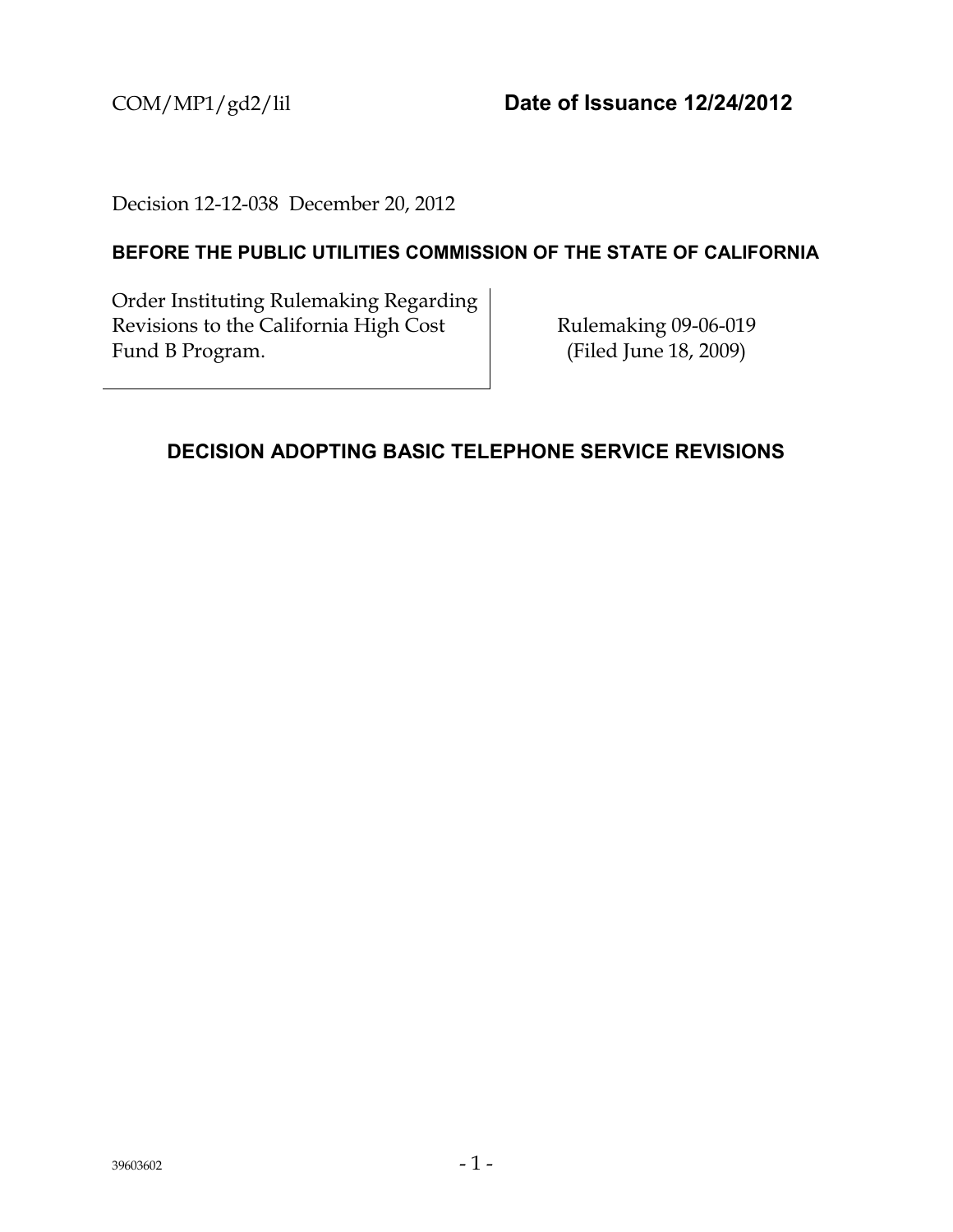# **TABLE OF CONTENTS**

### **Title Page**

|                                                     | DECISION ADOPTING BASIC TELEPHONE SERVICE REVISIONS 1                                                            |  |  |  |  |
|-----------------------------------------------------|------------------------------------------------------------------------------------------------------------------|--|--|--|--|
| 1.                                                  |                                                                                                                  |  |  |  |  |
| 2.                                                  |                                                                                                                  |  |  |  |  |
| 3.                                                  |                                                                                                                  |  |  |  |  |
| 4.                                                  |                                                                                                                  |  |  |  |  |
| 4.1. Ability to Place and Receive Voice-grade Calls |                                                                                                                  |  |  |  |  |
|                                                     | over all Distances Utilizing the Public Switched                                                                 |  |  |  |  |
|                                                     |                                                                                                                  |  |  |  |  |
|                                                     | 4.2. Provision of Free and Unlimited Access to Emergency Services  22                                            |  |  |  |  |
|                                                     |                                                                                                                  |  |  |  |  |
|                                                     |                                                                                                                  |  |  |  |  |
|                                                     | 4.3.2. Provision of Unlimited Incoming Calls at No                                                               |  |  |  |  |
|                                                     |                                                                                                                  |  |  |  |  |
|                                                     | 4.3.3. Customer Option of Fixed Rate for Unlimited                                                               |  |  |  |  |
|                                                     |                                                                                                                  |  |  |  |  |
|                                                     | 4.3.3.1. Affordability Provisions in High-Cost Areas  31                                                         |  |  |  |  |
|                                                     |                                                                                                                  |  |  |  |  |
|                                                     |                                                                                                                  |  |  |  |  |
|                                                     |                                                                                                                  |  |  |  |  |
|                                                     |                                                                                                                  |  |  |  |  |
|                                                     |                                                                                                                  |  |  |  |  |
|                                                     | 4.6. Access to Telephone Relay Service as Provided for                                                           |  |  |  |  |
|                                                     |                                                                                                                  |  |  |  |  |
|                                                     | 4.7. Free Access to Customer Service for Information about                                                       |  |  |  |  |
|                                                     | Universal Lifeline Telephone Service, Service Activation,                                                        |  |  |  |  |
|                                                     | Service Termination, Service Repair and Bill Inquiries 40                                                        |  |  |  |  |
|                                                     | 4.8. One-Time Free Blocking for Information Services,                                                            |  |  |  |  |
|                                                     | and One-Time Billing Adjustments for Charges<br>Incurred Inadvertently, Mistakenly, or Without Authorization  40 |  |  |  |  |
|                                                     |                                                                                                                  |  |  |  |  |
|                                                     |                                                                                                                  |  |  |  |  |
| 5.                                                  |                                                                                                                  |  |  |  |  |
|                                                     | 5.1. Importance of Service Quality Standards for Basic Service 41                                                |  |  |  |  |
|                                                     |                                                                                                                  |  |  |  |  |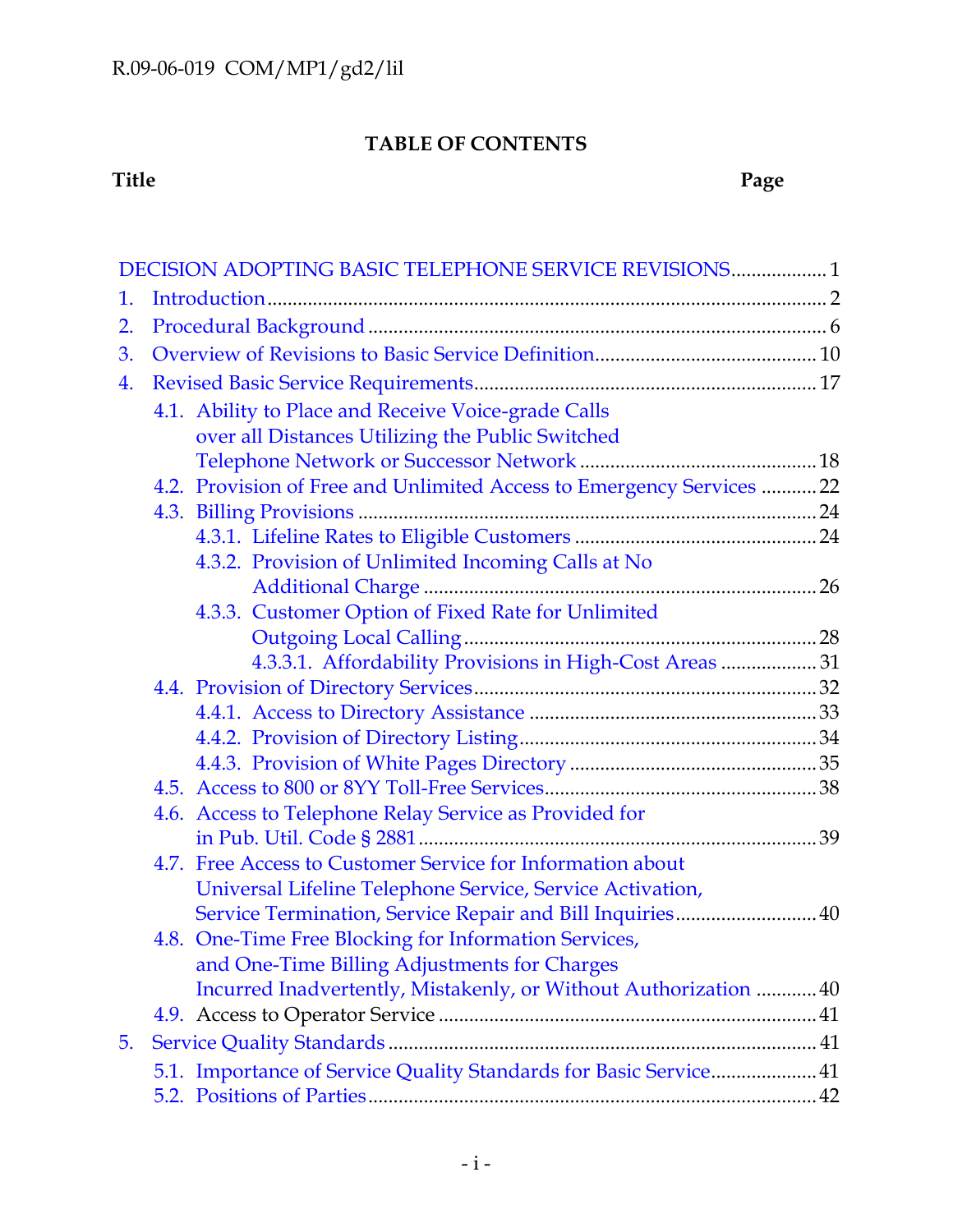# **TABLE OF CONTENTS**

## **Title Page**

| APPENDIX A - Revised Definition of Basic Telecommunications Service  |
|----------------------------------------------------------------------|
| Elements                                                             |
| APPENDIX B – Cross-References of Existing to Revised Service Element |
| Listings                                                             |
| <b>APPENDIX C - Rules Governing Carrier of Last Resort</b>           |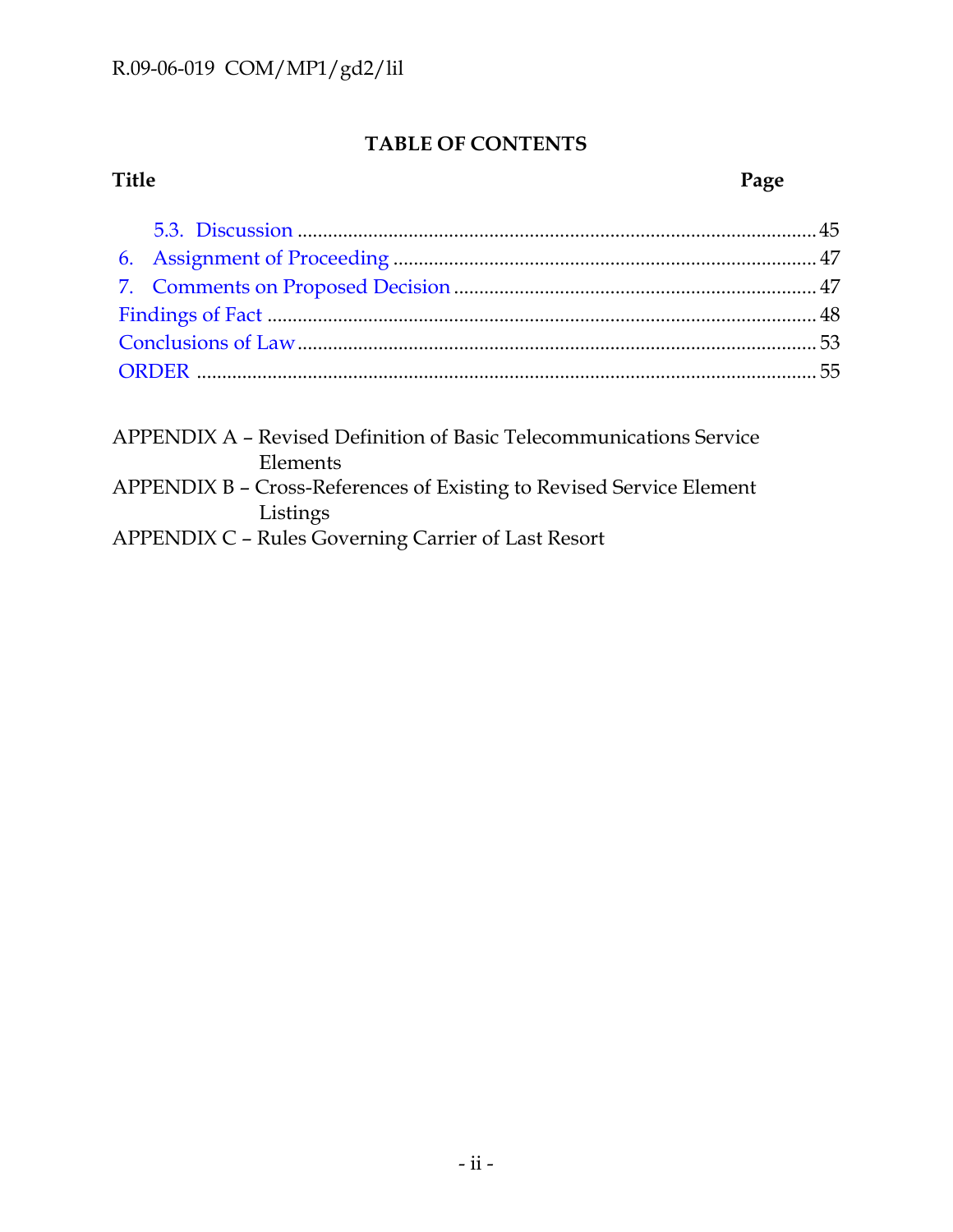# **DECISION ADOPTING BASIC TELEPHONE SERVICE REVISIONS**

## <span id="page-3-0"></span>**1. Introduction**

 $\overline{\phantom{a}}$ 

By this decision, we adopt updated requirements for residential basic telephone service (basic service). Appendix A contains the updated list of service elements that comprise residential basic telephone service, along with the related requirements for offering these service elements. Although today's telecommunications marketplace offers an increasingly diverse range of products and technology options to consumers, the scope of this decision addresses only those basic telecommunications services, defined as those services essential to meet universal service needs.<sup>1</sup> Although the term "basic telephone service" appeared in many Commission decisions over the years, the Commission formally defined what the term meant for the first time in Decision (D.) 96-10-066. As stated in D.96-10-066, a uniform definition of basic service is important so that all residential telephone customers, no matter where they live in California, can expect a certain minimum level of service. Our updated basic service definition shall apply to any telephone corporation serving as Carrier of Last Resort (COLR) and/or offering Universal Lifeline Telephone Service within California.2 The adopted basic service elements are designed to apply on a technology-neutral basis to all forms of communications technology that may be utilized, including wireline, wireless, and Voice over Internet Protocol (VoIP) or

<sup>&</sup>lt;sup>1</sup> The principles underlying the California Public Utilities Commission's (CPUC or Commission) universal telephone service goals within a competitive environment are set forth in detail in D.95-07-050 (60 CPUC2d, 536, 546-547.)

<sup>2</sup> A "telephone corporation" is defined in Public Utilities Code Section 234 to include every corporation or person owning, controlling, operating, or managing any telephone line (with or without the use of transmission wires) for compensation within California.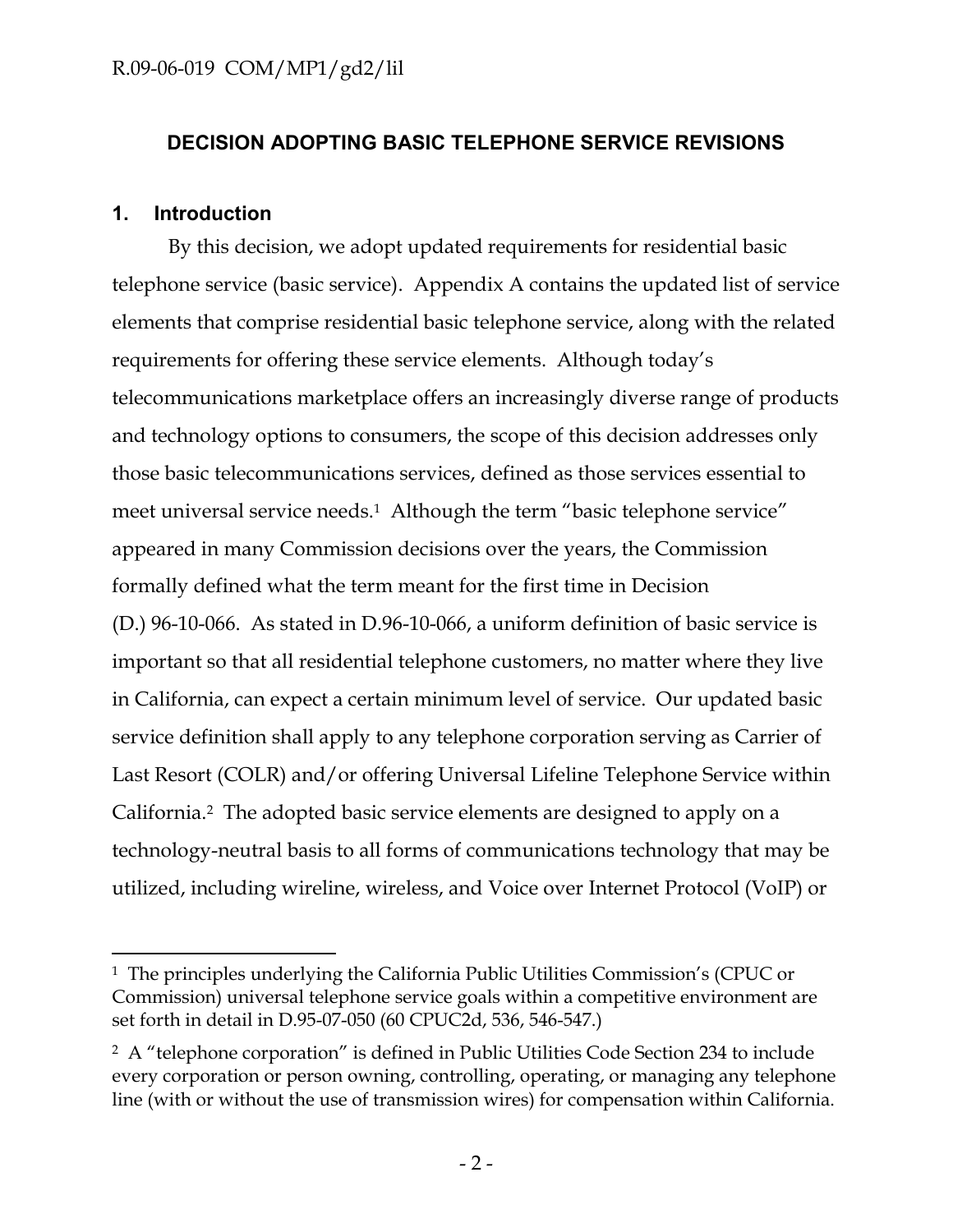$\overline{\phantom{a}}$ 

any other future technology that may be used in the provision of telephone service.

Under Commission rules set forth in D.96-10-066, COLR status is required to receive California High Cost Fund–B (CHCF-B or B-Fund) support.3 The CHCF-B program supports the Commission's universal service goal to keep basic telephone service affordable. A COLR must offer basic service to all residential customers within its designated service territory, including those areas that are more costly or difficult to serve. Prior to the B-Fund, a system of implicit cross-subsidies kept basic rates affordable.4 By replacing these implicit subsidies with an explicit subsidy fund, the CHCF-B was designed to facilitate competitive pricing for services other than basic service, while preserving the affordability of essential basic service.

The basic service obligation applies on a statewide basis to all telecommunications carriers wishing to offer basic residential telephone service. Accordingly, the basic service obligation applies, not just in regions subject to high-cost support, but throughout California.

Another important universal service program designed to preserve the availability of basic telephone service to low-income customers at affordable

<sup>&</sup>lt;sup>3</sup> The rights and responsibilities of a carrier of last resort are set forth in D.96-10-066, Appendix B.6.D. attached hereto for reference purposes as Appendix C. Pursuant to Public Utilities (Pub. Util.) Code Section (§) 739.3, the CHCF-B was established in 1996 as part of a broader policy to ensure that universal telephone service continued to be available as local markets were opened to competition.

<sup>4</sup> Because the Incumbent Local Exchange Carriers (ILECs) basic rates were set based upon an average between high and low cost areas, including profitable and less-profitable areas, basic residential rates in High-Cost areas were internally subsidized by revenues from more profitable exchanges, subsidies between product lines, and from other sources of revenues. (*See* D.95-07-050; 60 CPUC2d, 536, 546.)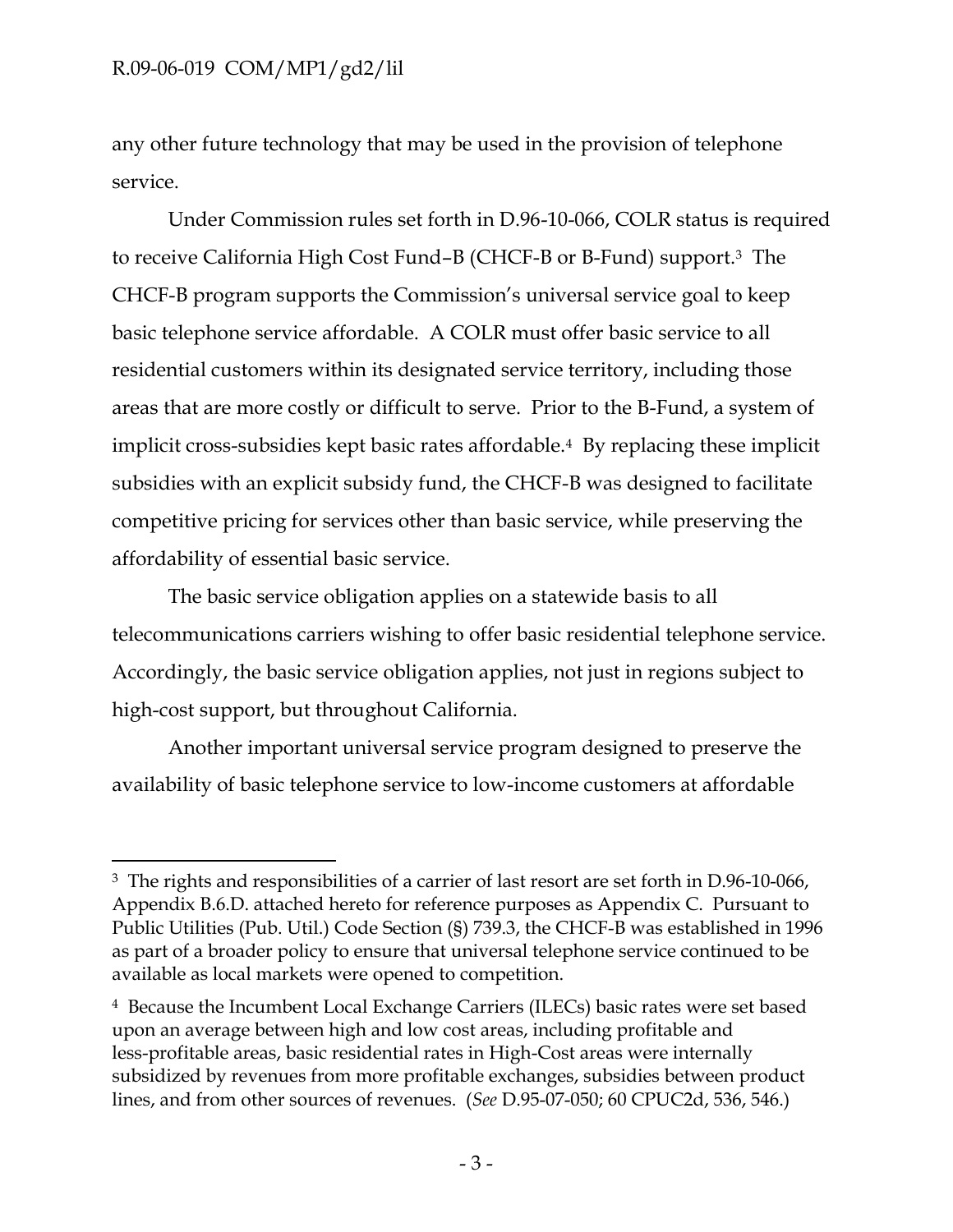$\overline{a}$ 

prices is Universal Lifeline Telephone Service.5 Any carrier that seeks Lifeline support even if they are not a COLR, must offer the basic service elements as specified in Appendix A. Our revised definition adopted in Appendix A shall apply to Lifeline service as a starting point subject to further analysis and possible refinements that the Commission may consider in the Lifeline Rulemaking (R.) 11-03-013. Some households that qualify for Lifeline discounts may need telephone service that differs in important respects from the basic service elements in Appendix A. We thus find it in the public interest to provide additional flexibility in the manner in which carriers must provide basic service to qualify to receive support for discounted Lifeline services. The Commission may add, subtract, or refine the elements a California Lifeline Service Provider is required to offer its California Lifeline subscribers in the Lifeline proceeding (R.11-03-013), depending on the record developed therein. Our intent in this regard is to provide low-income customers with a broader range of flexibility for discounted Lifeline options, consistent with their Lifeline service needs and appropriate consumer protections.

A comprehensive definition of "basic telephone service" was last adopted in D.96-10-066. Pursuant to Pub. Util. Code § 1708, by ruling dated May 28, 2008, parties in R.06-06-028 were served notice with opportunity to comment that basic service definitions in D.96-10-066 may be modified.<sup>6</sup>

<sup>5</sup> The Lifeline program was established in 1984 (D.84-11-028) to comply with the Moore Universal Telephone Service Act, Pub. Util. Code §§ 871-884 as a means to provide affordable basic residential telephone service to low-income households.

<sup>6</sup> Pub. Util. Code § 1708 states: "The commission may at any time, upon notice to the parties, and with opportunity to be heard as provided in the case of complaints, rescind, alter, or amend any order or decision made by it. Any order rescinding, altering, or amending a prior order or decision shall, when served upon the parties, have the same effect as an original order or decision."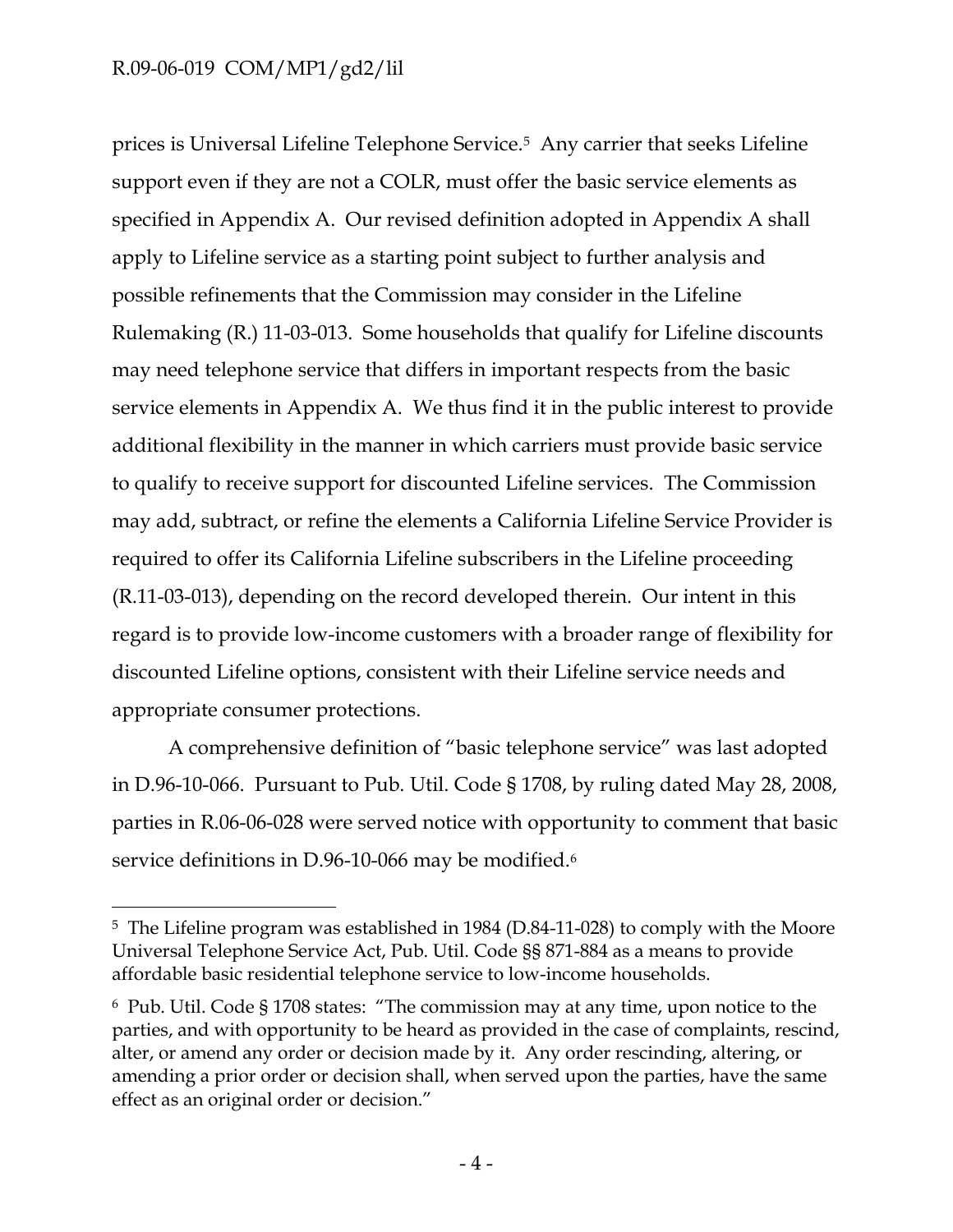$\overline{\phantom{a}}$ 

The definition of basic service was established in the mid-1990s, and has not been updated until now. When the Commission last adopted a basic service definition, competition within the wireline local exchange market had not yet fully commenced. Wireless service subscriptions were still nascent, and VoIP services were not readily available to residential consumers. The definition adopted in D.96-10-066 was based on wireline exchange technology offered by the large ILECs,<sup>7</sup> the small regional Local Exchange Carriers (LECs),<sup>8</sup> and competitive local exchange carriers (CLECs).<sup>9</sup>

Today's decision updates the basic service definition, recognizing the increasing diversity of choices among communications technologies since the 1990s. Our updated definition is designed to promote competition by technological neutrality while preserving the essential consumer protections.

The Consumer Bill of Rights, adopted in GO 168, asserts that consumers have a right to receive clear and complete information about all material terms and conditions, such as material limitations, for products and service plans they select or for which they request information. It also provides that consumers have a right to clear and complete disclosure of material limitations on access to 911 emergency services.

We recognize that many factors may affect a customer's ability to make and receive voice connections when utilizing wireless devices, as discussed in

<sup>7</sup> An ILEC is a local telephone corporation that was the exclusive certificated local telephone service provider in a franchise territory established before the federal Telecommunications Act of 1996 and is now regulated under the Uniform Regulatory Framework, as established in D.06-08-030. (*See* Pub. Util. Code §§ 234 and 1001.)

<sup>8</sup> The Commission regulates the small regional LECs through cost-of-service reviews as required by General Order (GO) 96-B.

<sup>9</sup> The Commission regulates CLECs under rules established in R.95-04-043/I.95-04-044.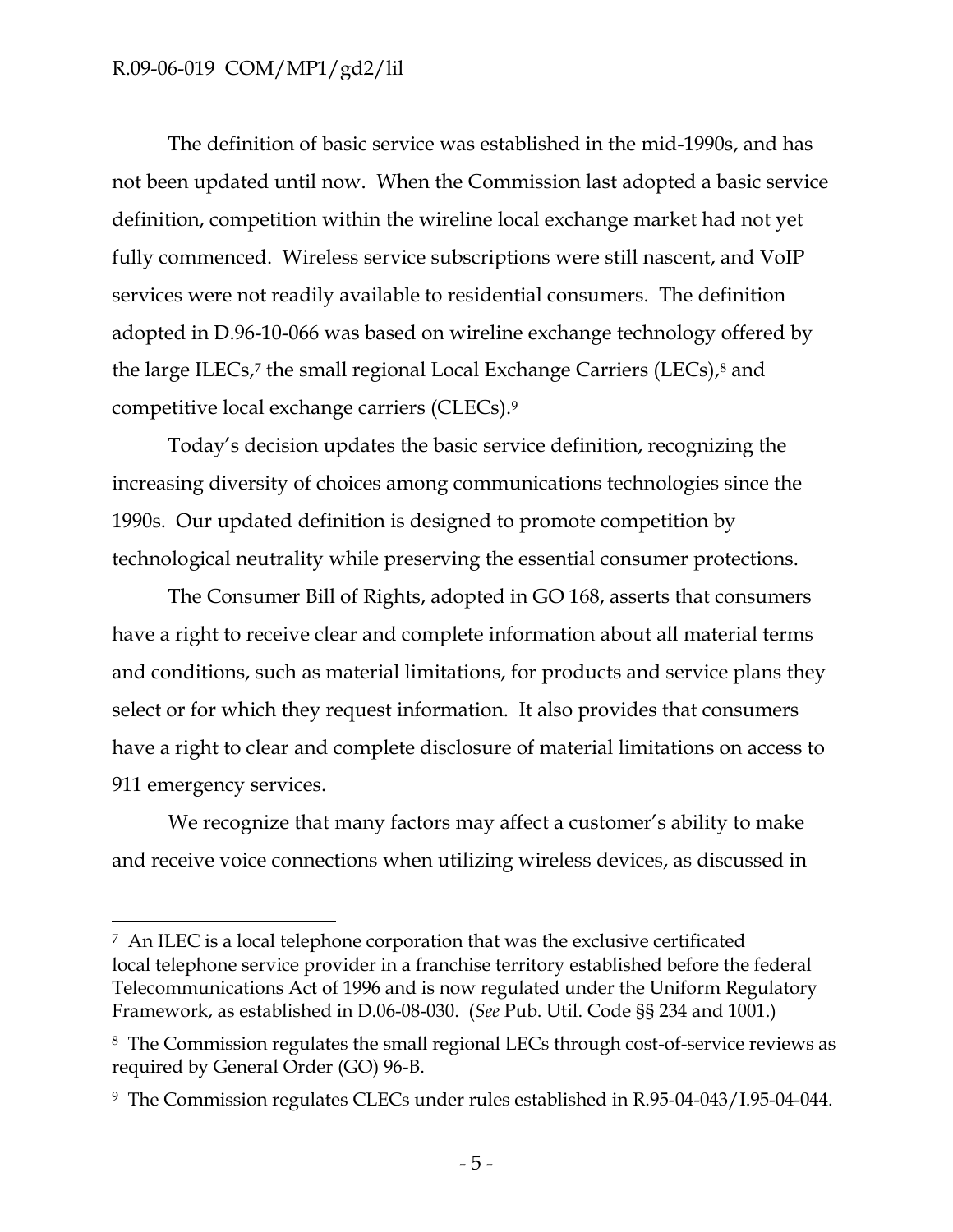Section 4.1 below. Other factors that may affect a customer's ability to make and receive voice connections, regardless of technology, include natural disasters such as hurricanes, floods, and fires; or security breaches of the communications or electrical infrastructure.

To ensure that customers can make fully informed choices regarding the communications services that best meet their needs, with full knowledge of the tradeoffs among the benefits and limitations of different communications technologies, we require all companies offering basic service to provide customers and potential customers with information regarding 911 reliability and accuracy, as well as clear and conspicuous disclosures of the capabilities and material limitations in service coverage, service availability, and service quality. These information disclosures must be offered in a form that is readily accessible and available to existing and prospective customers. The disclosures must be of sufficient clarity and detail to enable customers to make an informed choice as to whether the service coverage, availability, reliability, and quality being offered is sufficient and suitable to meet the customer's expectations and needs.

To help achieve our goal of promoting informed consumer choice, we also direct the Communications Division to insure that the marketing for the California Lifeline program include information and educational materials explaining the capabilities and limitations of the communications technologies that Lifeline supports. These materials should reference Consumer Affairs Branch complaint data wherever possible.

#### <span id="page-7-0"></span>**2. Procedural Background**

This rulemaking (successor to Rulemaking (R.) 06-06-028) was instituted to reform the California High Cost Fund-B program (CHCF-B or B-Fund) program. This phase of the proceeding focuses on basic telephone service revisions on a

- 6 -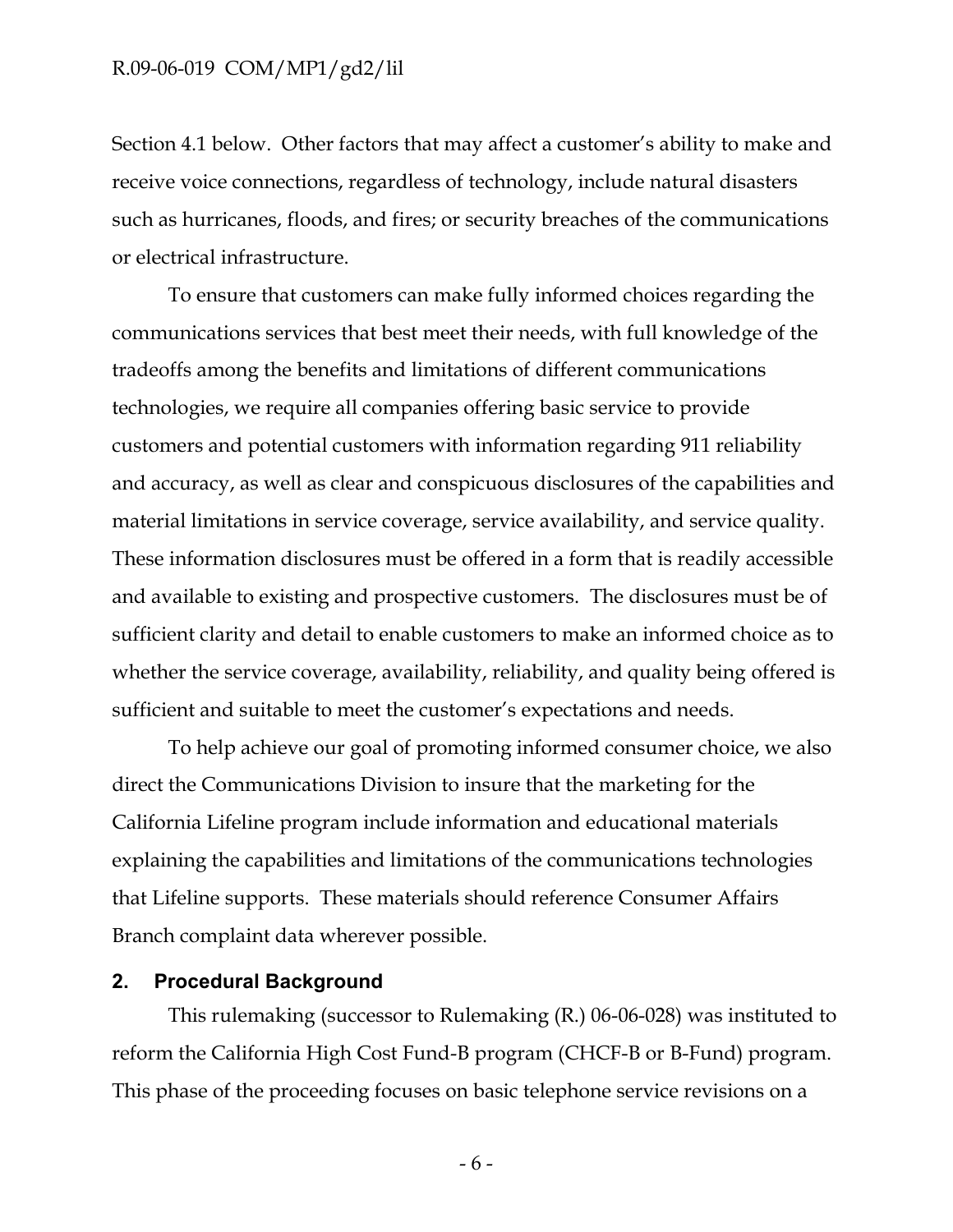statewide basis. The record underlying this decision was compiled through written comments, working group meetings, and public participation hearings. The California Public Utilities Commission (CPUC or Commission) undertook a review to update the definition of basic telephone service, initially in the context of instituting reforms to the B-Fund Program. On June 29, 2006, we opened R.06-06-028 to review and to institute reforms to the B-Fund program and to respond to concerns as to the size of the B-Fund.

In Decision (D.) 07-09-020, (in R.06-06-028), the Commission adopted various reforms to the B-Fund program, including scaling back the magnitude of the B-Fund by imposing more restrictive eligibility thresholds for receiving B-Fund support and by reducing the number of regions eligible for B-Fund support. Although adopting these restrictions significantly reduced the number of regions eligible for B-Fund support, the remaining regions still eligible for support amounts are based on cost proxy data from 1996.

In D.96-10-066, the Commission identified high-cost areas by estimating costs within "Census Block Groups" (CBGs) of the 1990 census where the cost of basic telephone service exceeded the system average cost in the territories of the large and mid-sized Local Exchange Carriers (LECs). Since these cost proxies were adopted more than 15 years ago, the state's demographics, CBGs, communications technologies and costs of providing service in high-cost areas have changed considerably. As a result, as noted in D.07-09-020, the cost proxies used in the B-Fund support calculations may have grown increasingly outdated.

As a basis for continuing support in high-cost areas, the Commission concluded in D.07-09-020 that a new approach was needed to determine relevant cost data for purposes of supporting the provision of basic service through the B-Fund. Rather than relying on technology-specific cost proxy models as a basis

- 7 -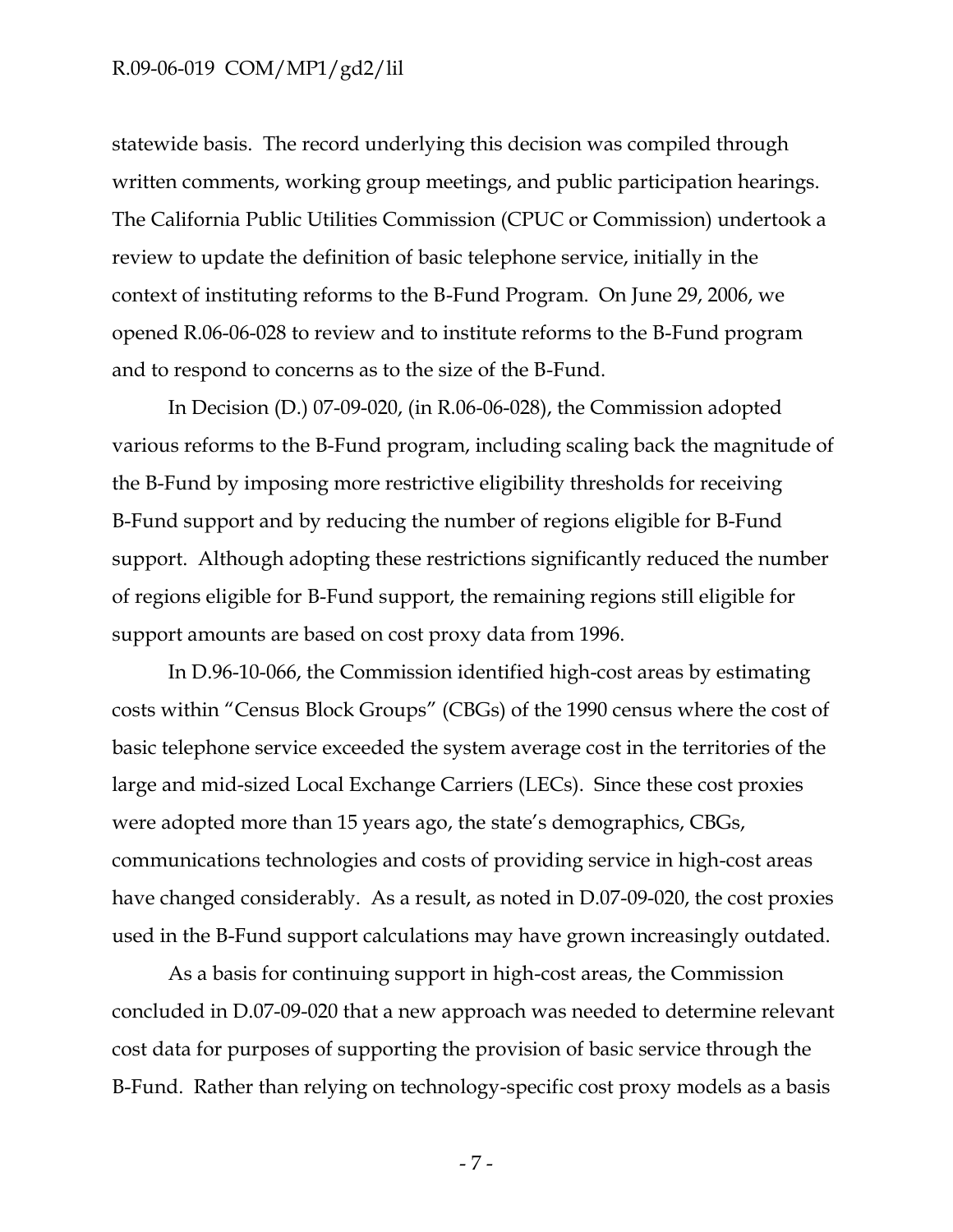$\overline{\phantom{a}}$ 

to determine high-cost funding levels, we sought to move toward market-based approaches that are unbiased toward any particular carrier or technology.

The Commission thus sought to design and implement a reverse auction process whereby carriers would competitively bid for the right to receive B-Fund support. The Commission sought to rely upon competitive bids as a way to determine high-cost support instead of conducting and litigating cost studies.

Initial comments on reverse auction design issues were filed on November 9, 2007, with reply comments on November 28, 2007. By ruling dated December 13, 2007, Working Groups were established to formulate recommendations for a reverse auction process. Working Group progress reports were issued on February 21, 2008, and May 1, 2008.

The Working Groups requested Commission guidance on certain threshold issues before pursuing further discussions. Opening and reply comments on threshold issues were filed on June 24, 2008 and on July 15, 2008, respectively. The general consensus was that the first issue that required resolution was an updated definition of basic telephone service. The assigned Commissioner thus determined that an updated definition of "basic service" requirements should be resolved as a priority before proceeding further with steps to update the high-cost levels and support, whether by reverse auction or by other means.<sup>10</sup>

While the process to update the basic service definition continued, a successor rulemaking was opened on June 18, 2009. The successor R.09-06-019 was tasked with continuing with reform of the B-Fund program. In a ruling

 $10$  The question of whether to pursue implementation of a reverse auction remains a point of controversy. In this decision, we make no prejudgment concerning the merits of pursuing a reverse auction.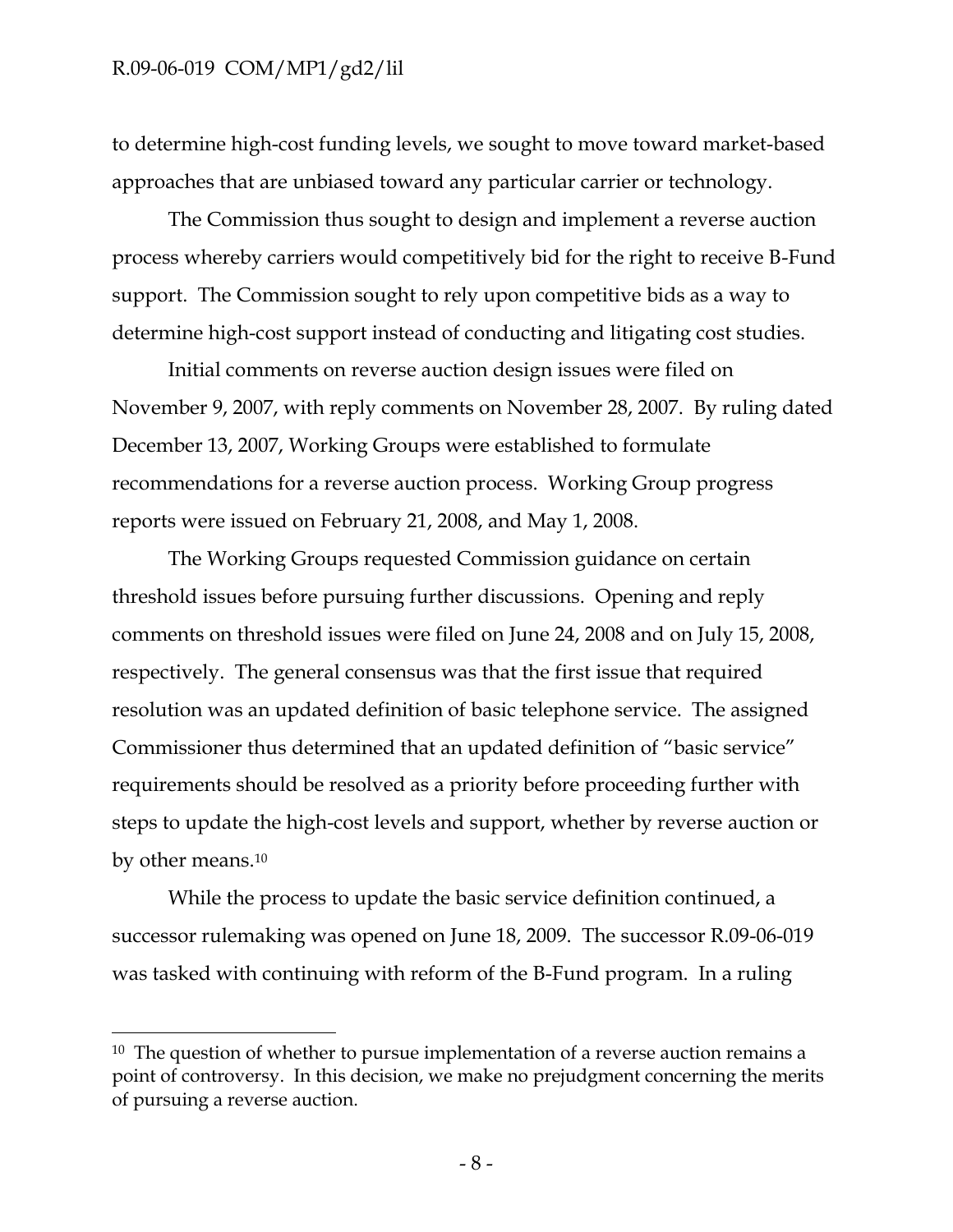dated February 11, 2010, assigned Commissioner Bohn solicited comments on the advisability of continuing pursuit of a reverse auction, and concurrently issued proposed revisions to the basic service definition. The ruling also recognized the need to update the definition of basic telephone service in the reform of the Lifeline program, but deferred consideration of Lifeline issues to the Lifeline Docket, R.06-05-028.

The assigned Commissioner Bohn subsequently determined ,however ,that rather than considering separate revisions to "basic service" for service in B-Fund regions versus for any statewide offering of Lifeline service, all revisions to basic service should be addressed comprehensively in R.09-06-019.11 In this way, the effects on Lifeline, the B-Fund, and any other basic service obligations could be addressed in a coordinated manner.

By ruling dated December 24, 2010, a series of public participation hearings (PPHs) were scheduled at locations throughout California to provide an opportunity for public input on changes in the basic service definition. These PPHs were held during March 2011. On April 27, 2011, then assigned Commissioner Peevey issued a revised draft proposal for basic service revisions. Parties filed comments on the draft proposal on May 16, 2011, and reply comments on May 31, 2011. In that April 27, 2011, Ruling, we made clear that one of our objectives was to "Maintain essential services and avoid degrading existing basic services or standards."

Comments on proposed basic service revisions have been filed by the incumbent LECs: Pacific Bell Telephone Company d/b/a AT&T California (AT&T), Verizon California Inc. (Verizon), SureWest Telephone (SureWest), and Citizens Telecommunications Company of California Inc, d/b/a Frontier

 $\overline{\phantom{a}}$ 

<sup>11</sup> By Amended Scoping Memo issued on May 10, 2010.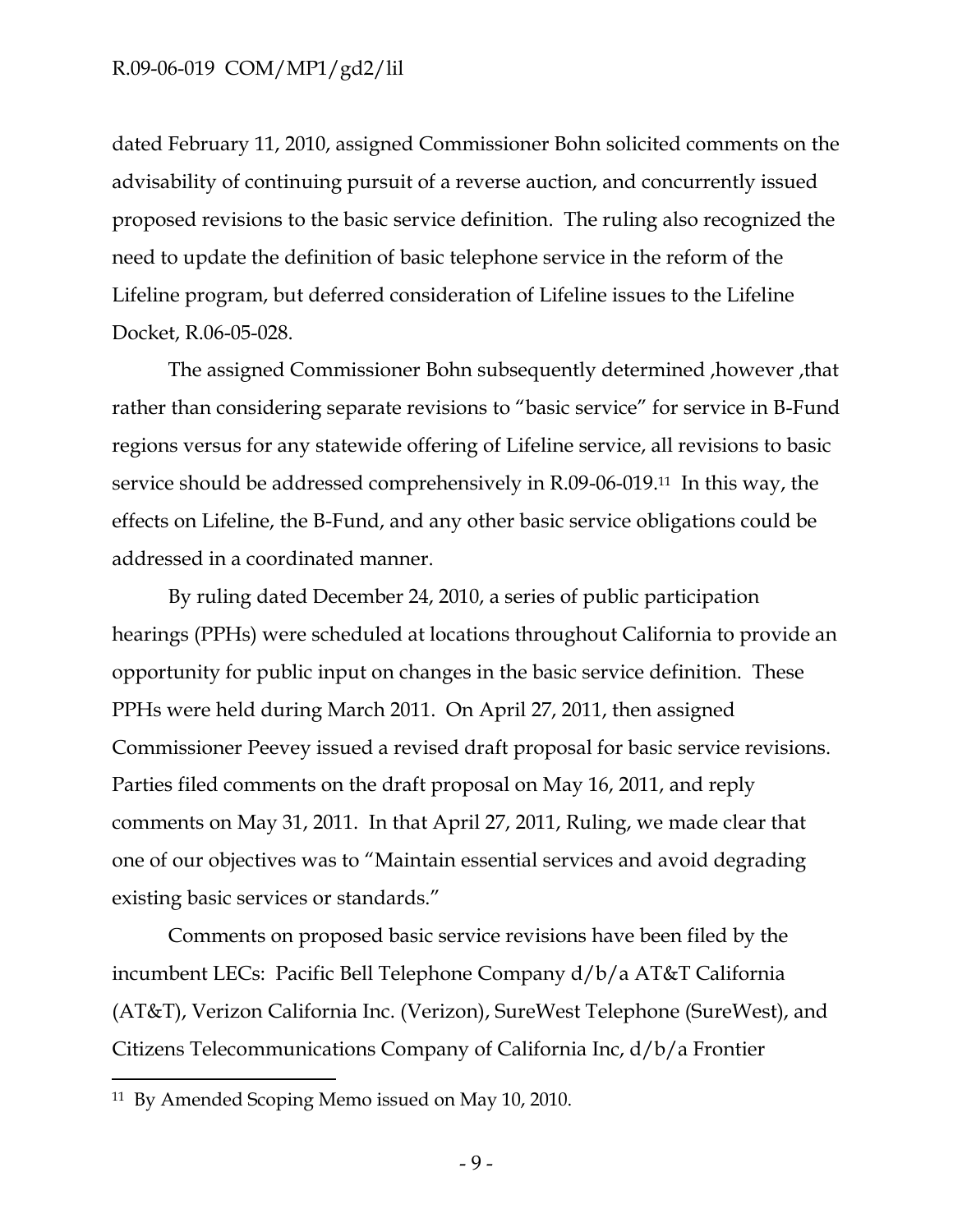$\overline{\phantom{a}}$ 

Communications Company of California. Comments were also filed by the small regional LECs and by parties representing other carriers' interests including Sprint Nextel, Time Warner Telecom of California, L.P, the California Cable and Telecommunications Association, Cox California Telecom LLC (Cox), Omnipoint Communications, Inc. (d/b/a T-Mobile), and Cricket Wireless.

Comments representing consumers' perspectives have been filed by the Division of Ratepayer Advocates (DRA), and jointly by The Utility Reform Network (TURN), Disability Rights Advocates, and the National Consumer Law Center.

## <span id="page-11-0"></span>**3. Overview of Revisions to Basic Service Definition**

Based on the comprehensive record, we hereby adopt the revised definition of residential basic telephone service set forth in Appendix A of this decision. In revising the definition, we also consolidate the existing elements into a more concise listing.12 To the extent a carrier offers basic service, it must be offered on a nondiscriminatory basis to all residential households within the service provider's defined service territory.

In keeping with the essential nature of basic service, we require that all basic service providers must file and maintain tariffs or schedules with the Commission by a Tier 2 Advice Letter for its basic service offerings which must include its basic service rates, charges, terms, and conditions; and must make them publicly available. If a carrier chooses to offer basic service in all or part of its service territory using multiple, different technologies, each type of offering

<sup>12</sup> For ease of comparison between the service elements defined in D.96-10-066 and the revised list adopted in this decision, we provide a cross-reference of the prior and current elements by description and number in Appendix B of this decision.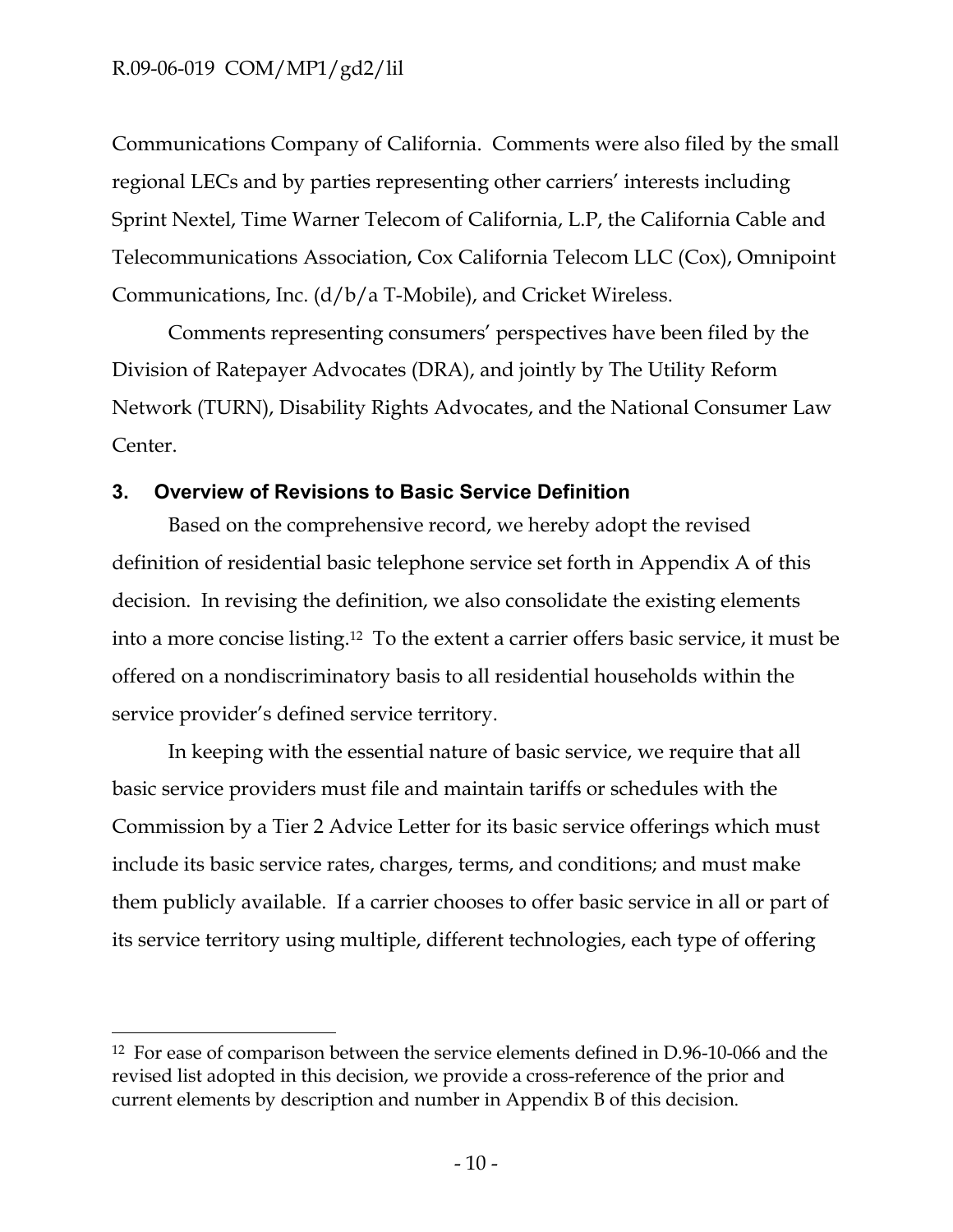must be tariffed or scheduled with the Commission. This requirement does not extend beyond basic service.

Each basic service provider must clearly inform all potential residential subscribers who contact the provider of their option to purchase basic service prior to initiating service. A provider must not represent to customers, or in advertising or by any other means, that any services, service elements, or service conditions, except those authorized by the Commission, constitute basic service in California. Carriers providing basic service must offer an option with monthly rates and without contract or early termination penalties.

Although basic service offerings must include the elements set forth in Appendix A, a carrier may elect also to offer added features and/or enhanced service elements without additional charge(s) as part of a basic service offering. The basic service provider must not, however, obligate the customer to subscribe to service bundles that require subscribing to video and or data services, as a condition of receiving basic telephone service. There is no restriction on offering customers such bundled service packages, provided that the customer is offered the option of subscribing to telecommunications services without being forced also to subscribe to bundled video or data services.

While carriers may offer basic service in conjunction with larger or enhanced service bundles, the carrier must not represent that any such additional services constitute "basic service" as defined by the Commission. At a minimum the service elements in the following section must be offered by any telephone corporation providing basic service within California. These revised basic service elements do not impose an obligation to provide basic service upon any carrier where no such obligation exists today. Nor do they prohibit a carrier from electing to provide additional elements as part of its basic service offering.

- 11 -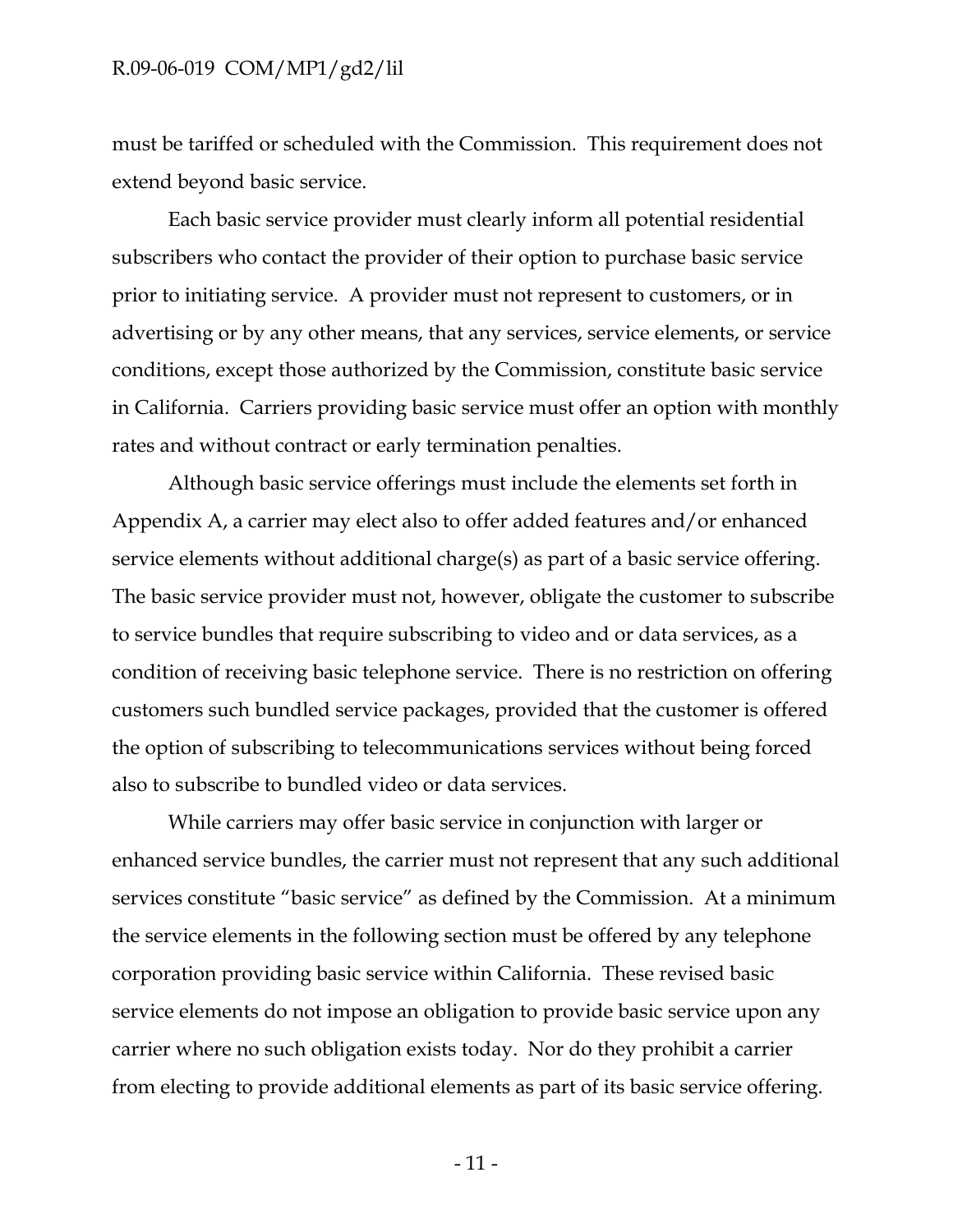Any carrier may use any technology to satisfy any obligation to provide basic service as detailed below.

As a framework for adopting basic service revisions, we apply guiding principles and criteria designed to:

- a. Consolidate and streamline existing listings of service elements.
- b. Apply technology-neutral terminology and definitions.
- c. Preserve standards necessary to meet essential universal service needs while not degrading existing basic service or standards.

An appropriate definition of basic telecommunications service is fundamental in supporting the Commission's goal of universal service, grounded in essential consumer protections providing:

- a minimum level of telecommunications services available to virtually everyone in the state, i.e., there is ubiquitous presence of telecommunications services throughout the state, and
- that the rates for such services remain reasonable.

Consistent with our universal service goals, we previously defined basic service as consisting of those communications needs essential for participation in modern society. In D.95-07-050, we characterized basic service as the minimum level of service that consumers had come to expect, or services that are essential to all residential telephone customers. A provider can always offer more than what the basic service definition provides. (60 CPUC2d, 536, 549).

Our revised definition continues to uphold these same guiding principles, preserving essential consumer protections while also being flexible to accommodate evolving marketplace technologies and differences in how basic service may be offered. The revised definition focuses on meeting the end-user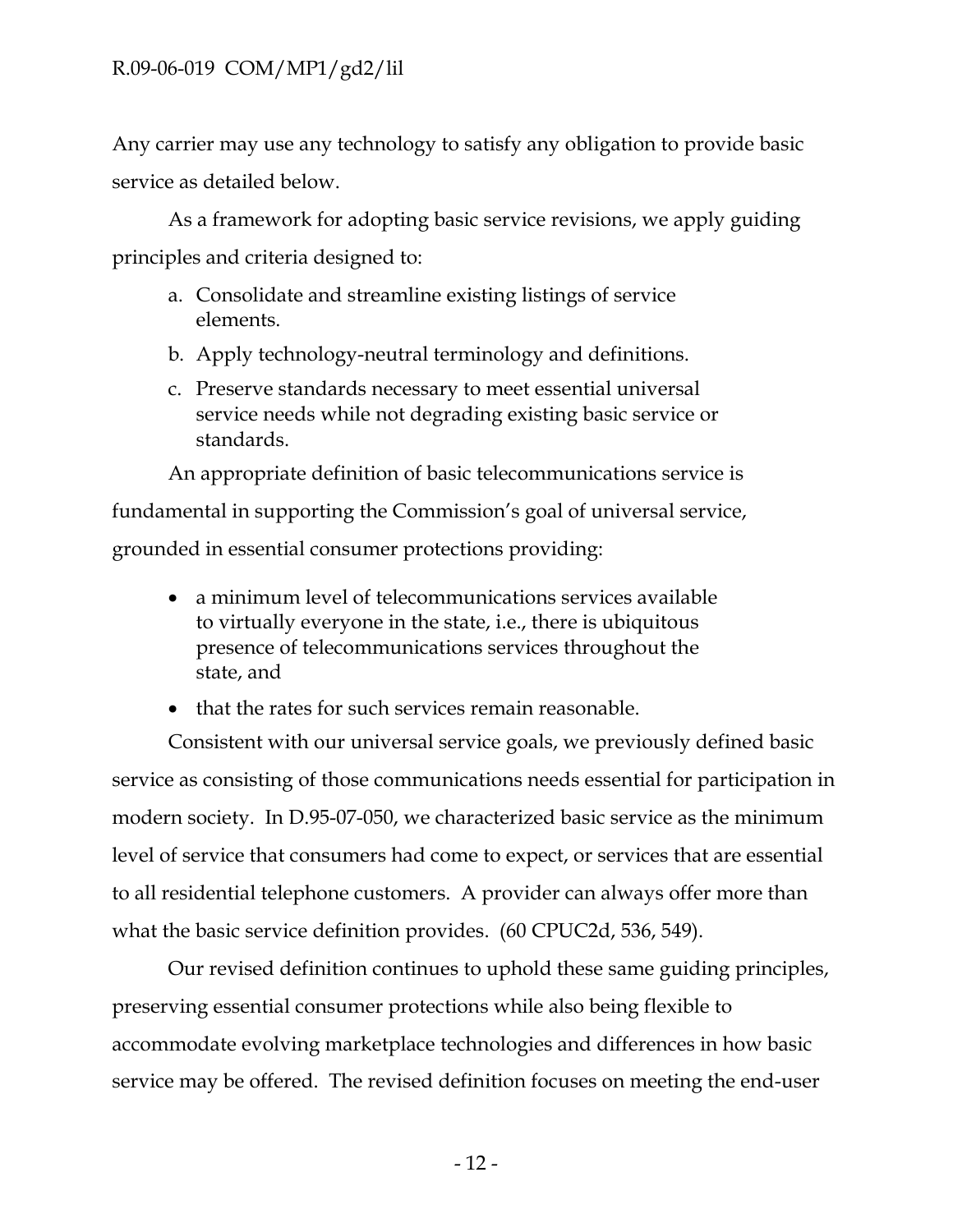customer's service needs rather than the specific technology used to provide it. Setting an appropriate definition thus requires a balanced approach, as noted in D.96-10-066:

If the service definition is too narrowly drawn, some service elements that may be essential for participation in society may only be enjoyed by those who can afford it. Or, certain urban areas of the state may enjoy some essential service elements that customers in more rural areas may not have. In balancing what services elements should be included in the definition of basic service, the Commission must also be cognizant of the extra cost. If too broad of a definition is adopted, consumers may end up paying for services that they do not need or want.<sup>13</sup>

Although communications technologies and regulatory rules have evolved since 1996, consumers are still entitled to basic service elements essential for their participation in society. Different modes of technology may accommodate variations in how basic service is provided. A definition designed to be technologically and competitively neutral, however, does not require that all modes of technology provide basic service in identical fashion. The adopted definition must be broad enough to accommodate variations in service features and billing arrangements. As technology and network architecture varies, the trade-offs of competing basic service options may also vary. At the same time, a technology-neutral definition does not mean settling for the lowest common denominator of service standards. Allowing such degradation in standards would undermine principles of universal service. Essential basic needs, particularly among the most vulnerable segments of the customer base (e.g., the elderly, those with disabilities, low-income segments, etc.) must continue to be met consistent with the Commission's universal service policies.

 $\overline{\phantom{a}}$ 

<sup>13</sup> 68 CPUC2d; 542, 549.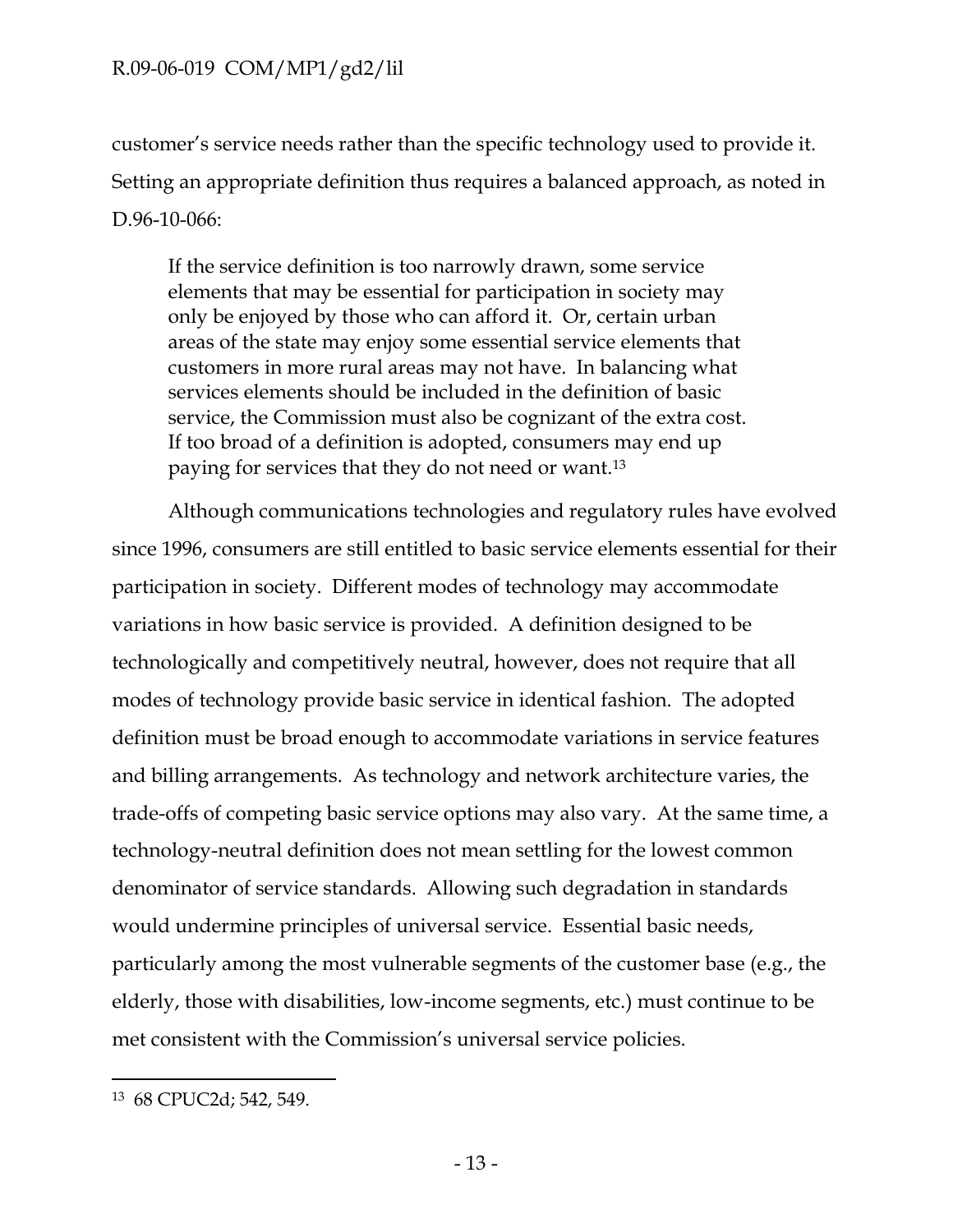Various parties argue that changes in technology and consumer behavior since the mid-1990s warrant eliminating service elements previously deemed essential for participation in society. To evaluate this argument, we consider the relevant data relating to the contemporary essential needs of consumers. Parties representing industry interests point to increasing numbers of consumers abandoning landline in favor of other communications technology alternatives, particularly wireless. Such parties infer that this trend toward use of wireless as a primary or sole source of communications indicates that residential consumers, in general, no longer require many currently available basic service elements.

Based on the growing use of wireless or broadband technologies, various carriers thus argue that existing basic service standards should no longer be required nor imposed. Verizon, for example, points to the diversity of products offered by wireless service in addition to mobility, including voice mail, texting and smart phones that provide broadband connectivity allowing music, video and other valued applications.

Verizon's recitation, however, blurs relevant distinctions between basic essentials and more diverse service options. We recognize that modern communication preferences and expectations among consumers reflect a diverse spectrum. The growing demand for this broader diversity of communications services is separate and distinct from the continuing need for essential basic service elements upon which a significant sector of consumers rely. The growing demand for music and video communications does not eliminate the need for basic service elements among those who rely upon them.

Likewise, the statistics showing increasing numbers of customers migrating toward wireless service does not negate the importance of existing basic service features for the majority of consumers. The relevant data source for

- 14 -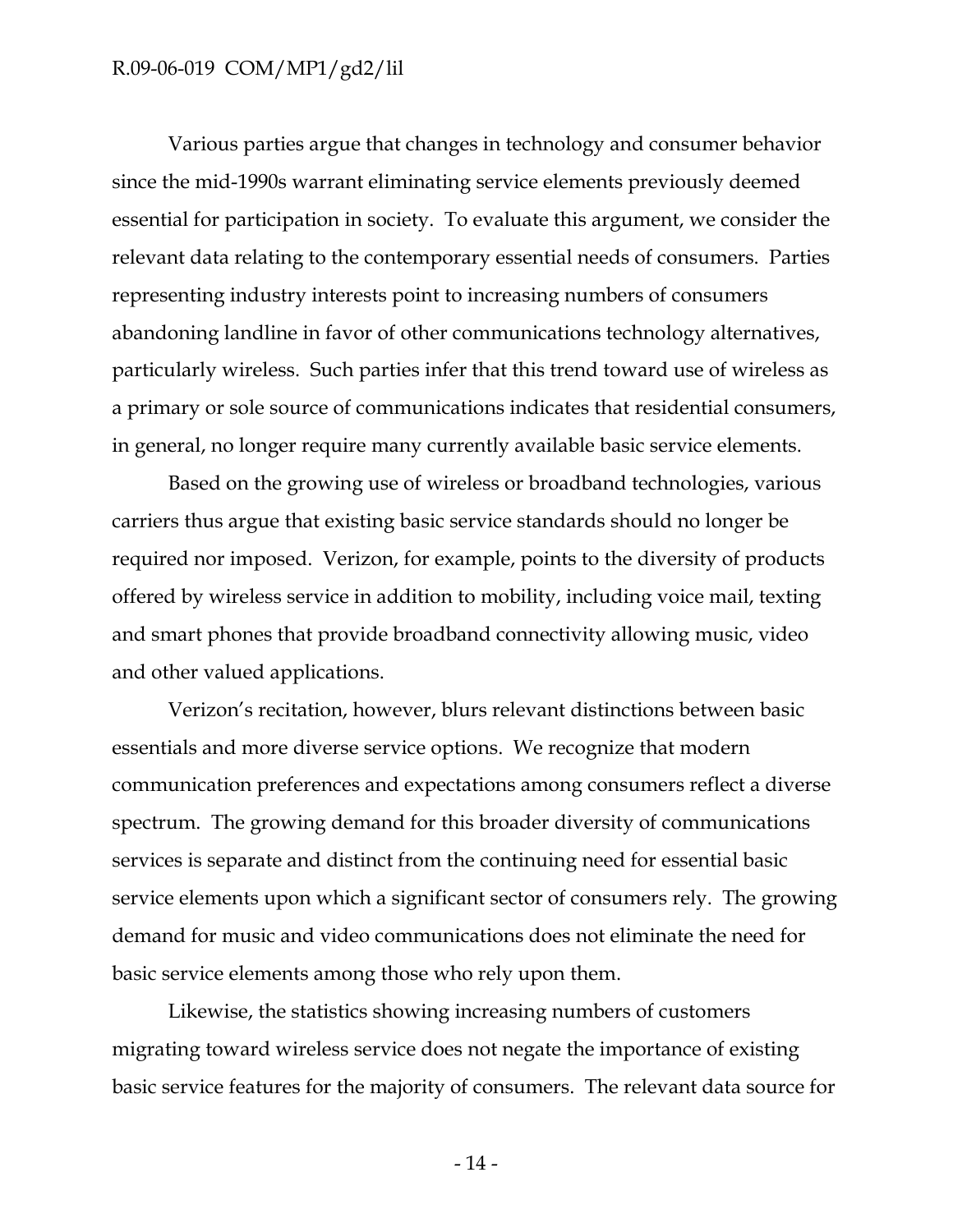identifying basic service needs is the 95% share of residential market penetration that represents the Commission's universal service goal. By contrast, less than 50% of California consumers have chosen to discontinue wireline service. While a growing number of consumers may be willing to give up some basic service elements in favor of current wireless offerings, this minority does not determine the preferences or needs of customers that continue to rely upon basic service.

The principles of universal service extend to all segments of the public, not just the technologically sophisticated whose calling needs may be met by wireless or other alternative technologies. In particular, many among the elderly, disabled, economically disadvantaged, or non-English-speaking sectors may exhibit different needs compared to younger, technologically sophisticated, or more affluent sectors. As expressed by speakers at the PPHs held during March 2011, more vulnerable sectors of the public are not prepared or equipped to forfeit current protections offered through wireline basic service. Also, consumers in urban settings with multiple telecommunications choices face different constraints compared with those residing in rural or remote regions with fewer or only one choice of provider for basic service.

For many, the choice is not an either-or alternative between wireline versus wireless. Most Californian consumers today own both a wireline and a wireless phone. Wireline and wireless services may be complementary rather than complete substitutes for each other.

As noted in the Federal Communications Commission's (FCC) report on wireless markets for the first half of 2009, 22.7% of households were wireless only, up from 17.5% a year earlier, and 13.6% a year before that. Also, as noted in the CPUC Staff Report on Affordability of Telephone Service, on a statewide basis, of the households subscribing to landline, 24% of the households are

- 15 -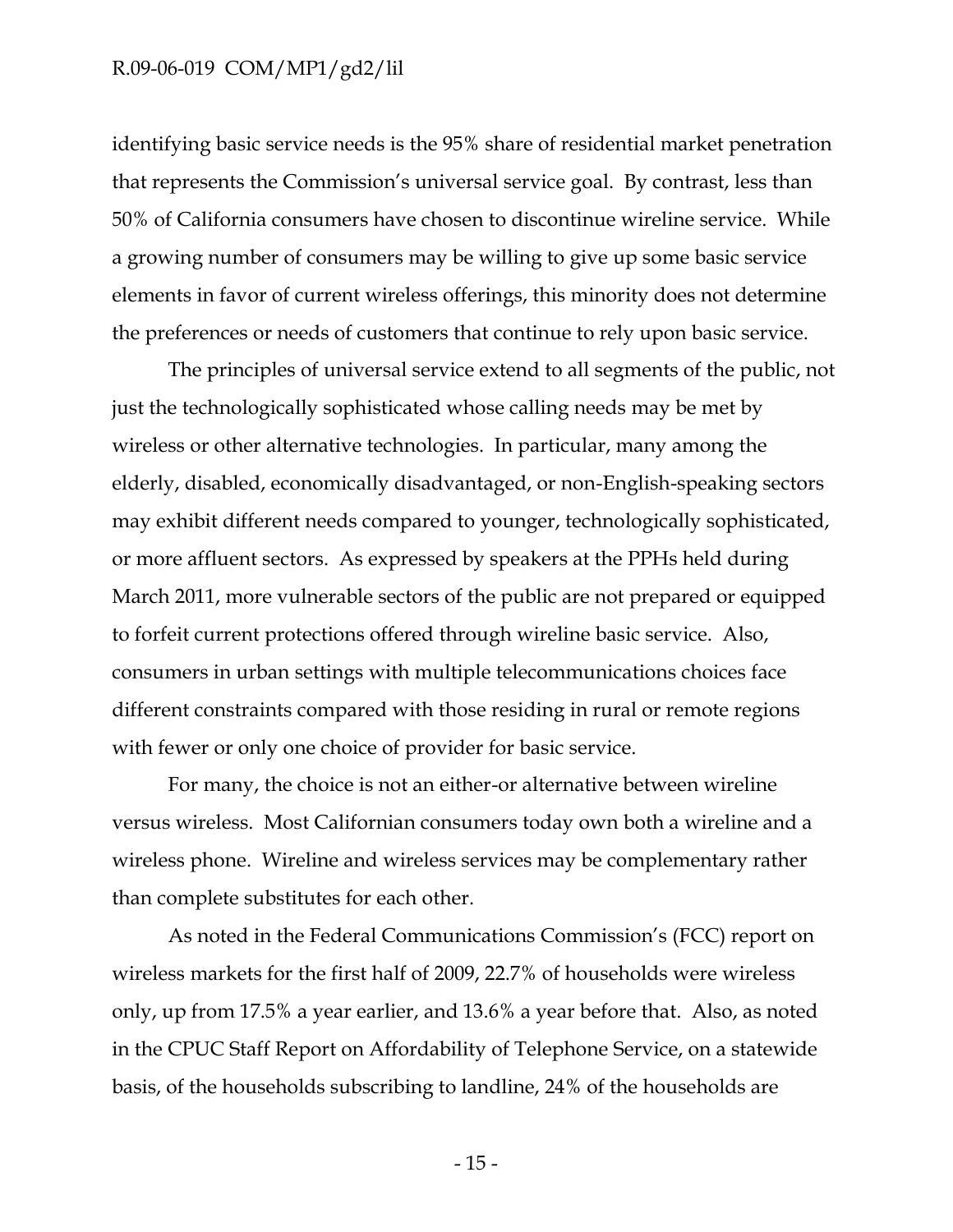landline only, and 76% subscribe to both landline and wireless. In CHCF-B areas only 13% of households rely solely on landline and 87% of households subscribe to both landline and wireless services. Similarly, statewide Lifeline subscribers rely upon landline only service more so than those in CHCF-B areas. Of the statewide survey households subscribing to LifeLine, 49% have wireless, while 83% of the non-LifeLine customers have wireless.

These statistics signify that while a majority of the consuming public utilizes wireless communications, most wireless customers still concurrently subscribe to basic service. Consequently, these statistics indicate that most customers still value features currently available through wireline basic service that may not otherwise be available through a current wireless service plan. Accordingly, while these statistics indicate a growing use of wireless, current wireless service plans  $-$  without wireline at least as a back  $up -$  are still not exclusively meeting most consumers' basic service needs. The protections offered by basic service as set forth in Appendix A thus remain essential in meeting universal service goals.

Certain parties characterize as outdated or "legacy Incumbent Local Exchange Carriers (ILEC)-centric" a definition of basic service that retains the existing elements in the definition. The essential principle that guides any revisions in the definition does not depend on whether the service is provisioned by an ILEC or another technology. The relevant factor is what a consumer needs today in terms of essential service features in today's competitive marketplace irrespective of network architecture or technology. Although the essential basic service protections have traditionally been offered principally by the ILEC through wireline circuit-switched technology, the type of the network architecture used is not the determining factor in defining basic service needs.

- 16 -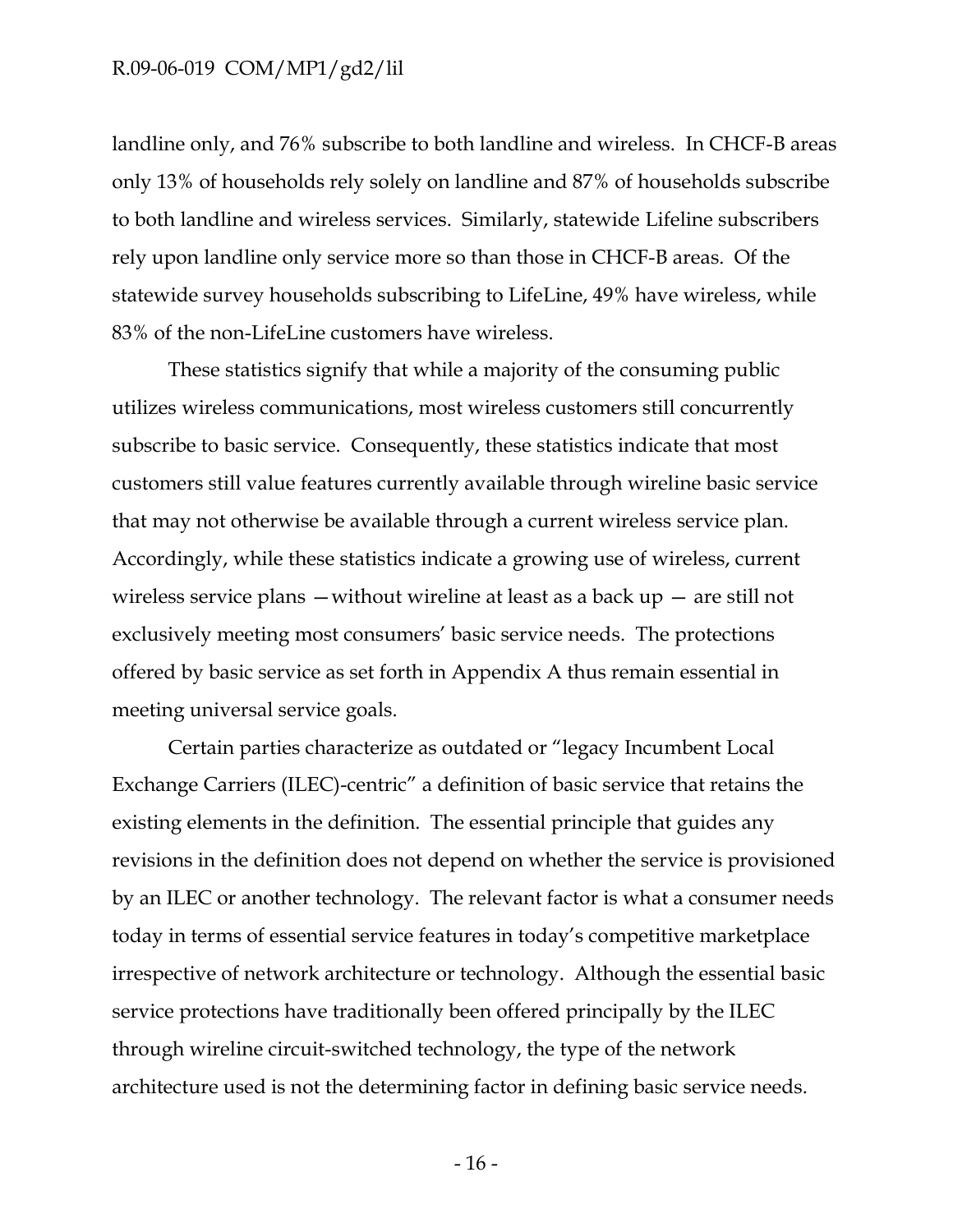Even with the current limitations in participation in the B-Fund and Lifeline programs, the market is still providing customers with a growing array of communications technologies through different types of service options. Adopting the revised basic service definition set forth herein will not diminish the growing array of alternative service and technology options that are available. Even to the extent that competitive providers choose not to meet the requirements for basic service, they retain the same competitive opportunities currently available in offering an array of consumer choices.

Certain parties argue that the basic service definition should be revised to conform to FCC universal service requirements. We conclude that it would be inappropriate to simply adopt the FCC-jurisdictional definitions for purposes of our updated basic service definition. The FCC definitions as presented in parties' comments lack sufficient detail or clarity to apply for our purposes here without further elaboration. Moreover, parties' proposal relied upon FCC service element definitions that have since been revised.

Relying on the FCC's definition as presented in parties' comments would still require this Commission to fill in the details associated with what many of the FCC's components would mean for a Carrier of Last Resort (COLR).

In any event, we choose to address the merits of each service element rather than simply discarding the entire definition and replacing it with one from a federal agency that was developed under different circumstances and for different purposes. We address each element of basic service in the following section.

#### <span id="page-18-0"></span>**4. Revised Basic Service Requirements**

The updated residential basic telephone service elements adopted by this decision, and as further elaborated in Appendix A, are listed below:

- 17 -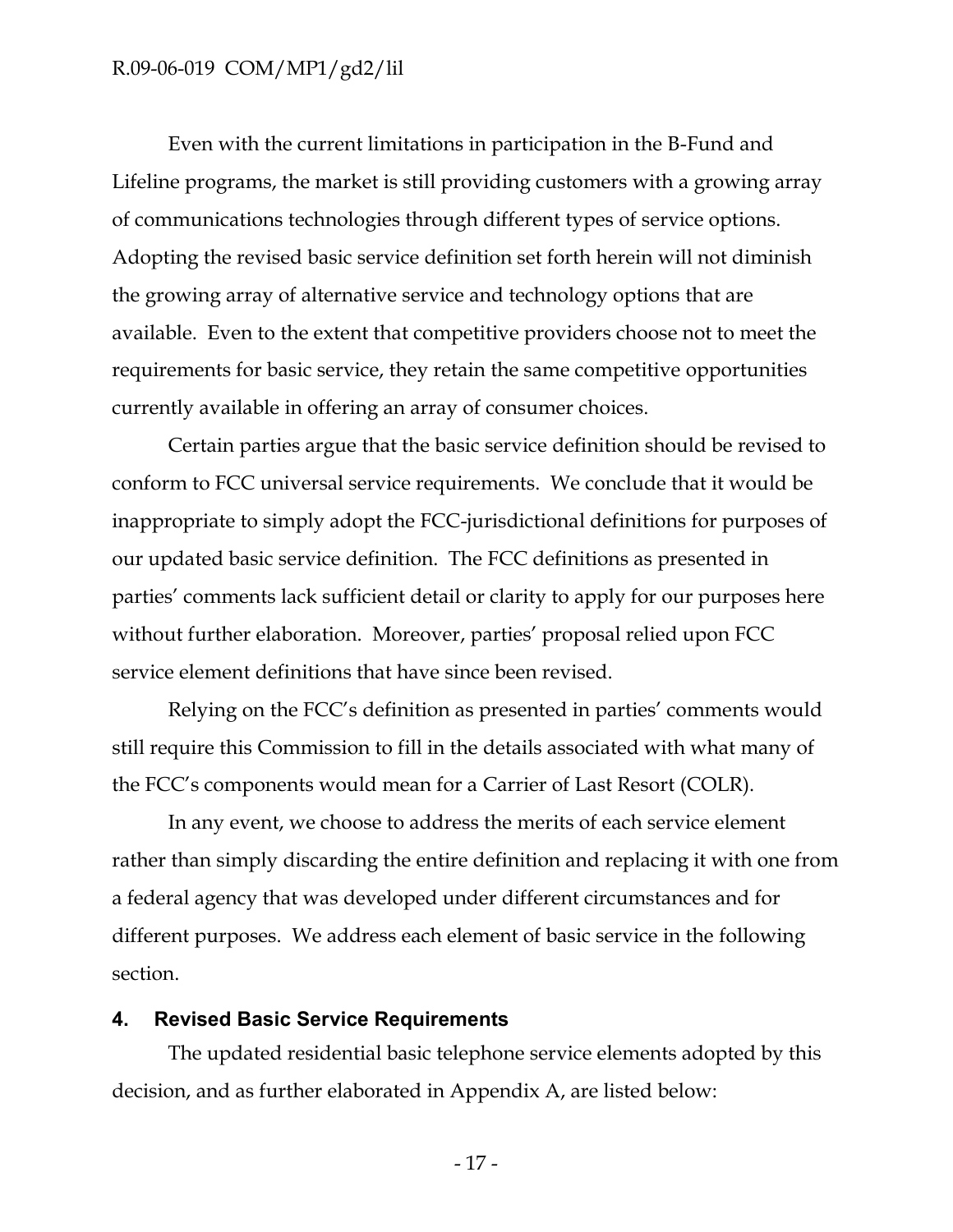- 1. The ability to place and receive voice-grade calls over all distances utilizing the public switched telephone network or its successor network;
- 2. Free Access to 911/Enhanced 911 service;
- 3. Billing provisions: flat rate options for unlimited incoming and outgoing calls, and California Lifeline rates and charges for eligible customers;
- 4. Directory services: access to directory assistance within the customer's local community; options for listed or unlisted directory listings; and options for free white pages telephone directory;
- 5. Access to 800 and 8YY toll-free services;
- 6. Access to telephone relay service as provided in Pub. Util. Code Section 2881;
- 7. Access to customer service information about Universal Lifeline Telephone Service, service activation, termination, and repair, and bill inquiries;
- 8. One-time free blocking for information services and one-time billing adjustments for charges incurred inadvertently, mistakenly, or without authorization; and
- 9. Access to operator services.

## <span id="page-19-0"></span>**4.1. Ability to Place and Receive Voice-grade Calls over all Distances Utilizing the Public Switched Telephone Network or Successor Network**

As the first revised element of basic service, we consolidate the following

separate existing service elements:

- -- Access to single-party local exchange service
- -- Equal access to interexchange carriers
- -- Ability to place calls
- -- Voice-grade connection to the public switched telephone network or its successor network
- -- Provision of touch-tone dialing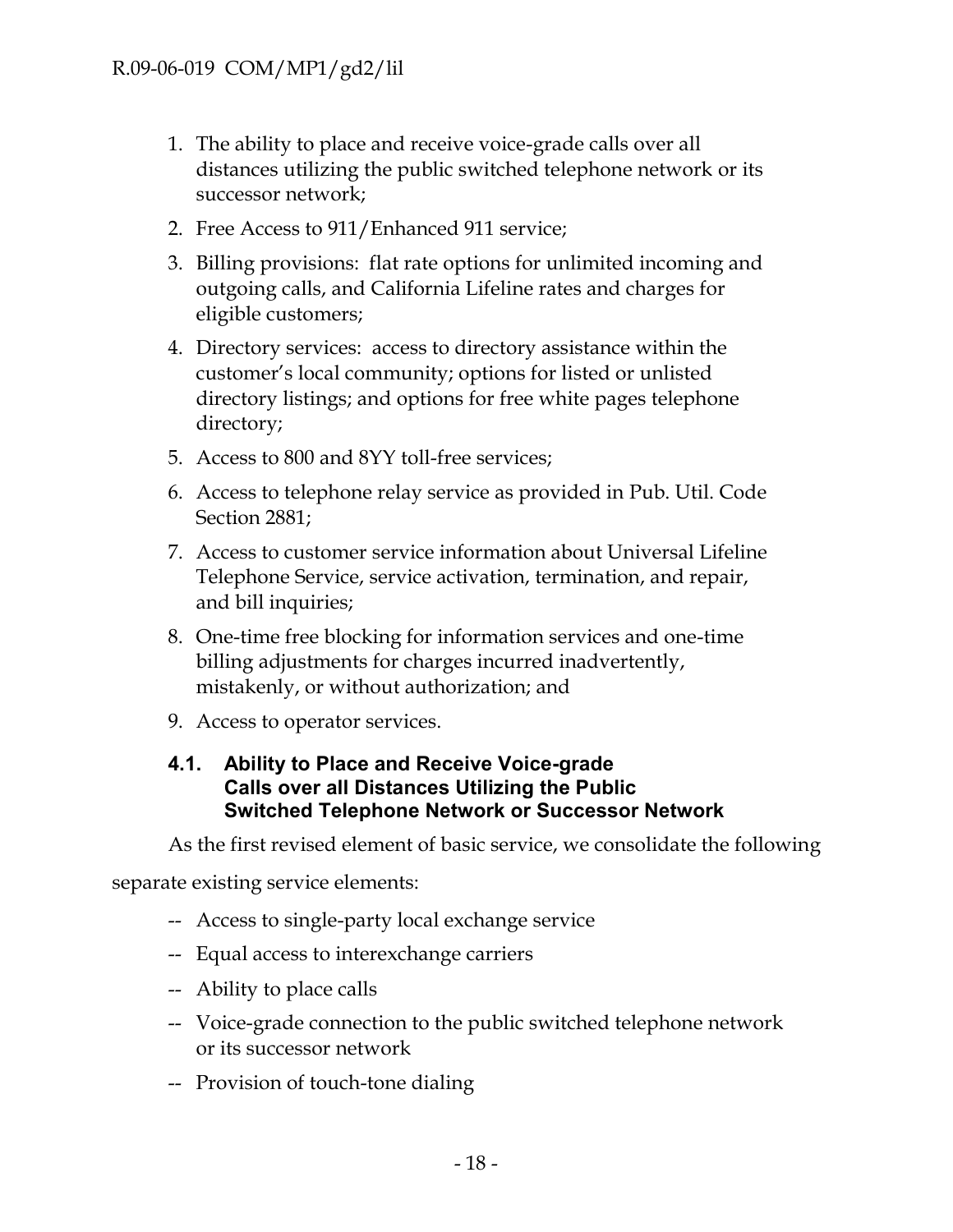These elements are replaced with the following summary requirement, as further specified in Appendix A, that:

The provider must offer customers the ability to place and receive voice-grade calls within a local exchange or an equivalent or larger-sized local calling area utilizing the public telephone network.

The existing five elements listed above, taken together, define customers' ability to send and receive voice calls both locally and by longer distance. The revised requirement consolidates these separate existing basic service elements on a technology-neutral basis.

The restated definition replaces language requiring access to "single party local exchange" service which relates to wireline network architecture and geographically-based exchange boundaries.

The existing service elements describe wireline network technology, but do not reflect how other technologies may offer two-way voice service. Non-wireline carriers may have different local calling boundaries or, in the case of wireless, no geographically limited calling boundaries at all. Wireless networks are not designed for interexchange access requirements that apply to wireline networks. Many wireless plans include nationwide long distance, encouraging customers to use the same network for local and longer distance calling. Wireless and Voice over Internet Protocol (VoIP) carriers typically combine local and long distance. For some customers, the benefits of such combined service from a single carrier may outweigh access to multiple carriers for only one segment (i.e. interexchange) of their telecommunications needs.

This revised element does not entail any change to the flat rate billing practices that existing wireline basic service providers currently use. Existing basic service customers will retain their ability to make calls within their local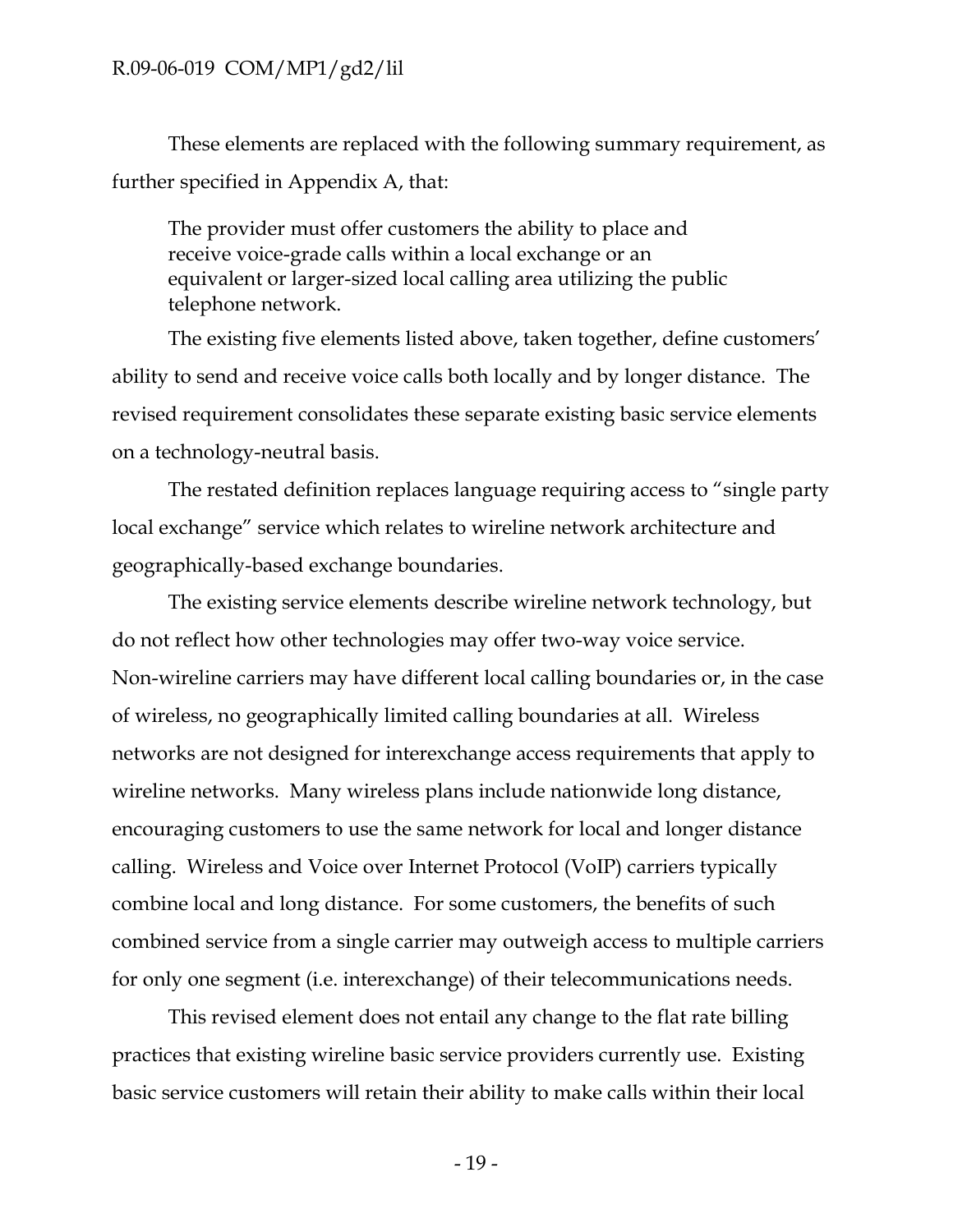community as they currently do. (We address the revised flat rate requirement in detail below.) At the same time, wireless or other non-ILEC providers that seek to offer basic service will not be required to conform to wireline exchange-based network architecture.

The existing basic service definition also requires that customers be given access to interexchange carriers serving in the local exchange regions. This interexchange access provides customers with the ability to make and receive calls over longer distances, even though the basic service focus is on the local community in which the customer resides. Where basic service is offered by a wireline provider, customers will continue to be able to access interexchange carriers offering service within the local exchange. Customers can thereby access a pre-subscribed long distance carrier. Wireline carriers offering basic service will remain subject to applicable federal law requiring access to the customer's presubscribed long distance carrier using 1+ dialing.

The revised definition can be satisfied by wireless service providers that do not have legal obligations to provide interexchange access. Unlike traditional wireline carriers; wireless and VoIP providers often have calling plans and network designs that do not necessarily distinguish between local, intrastate toll, or interstate toll calling; they may not have networks currently capable of providing equal access to interexchange carriers. By making wireless and other intermodal carriers subject to the revised definition above, however, they can satisfy basic service requirements, without being subject to the requirement to provide access to presubscribed long distance carriers.

The revised definition therefore requires that the basic service carrier provide the customer with a voice-grade connection from the customer residence

- 20 -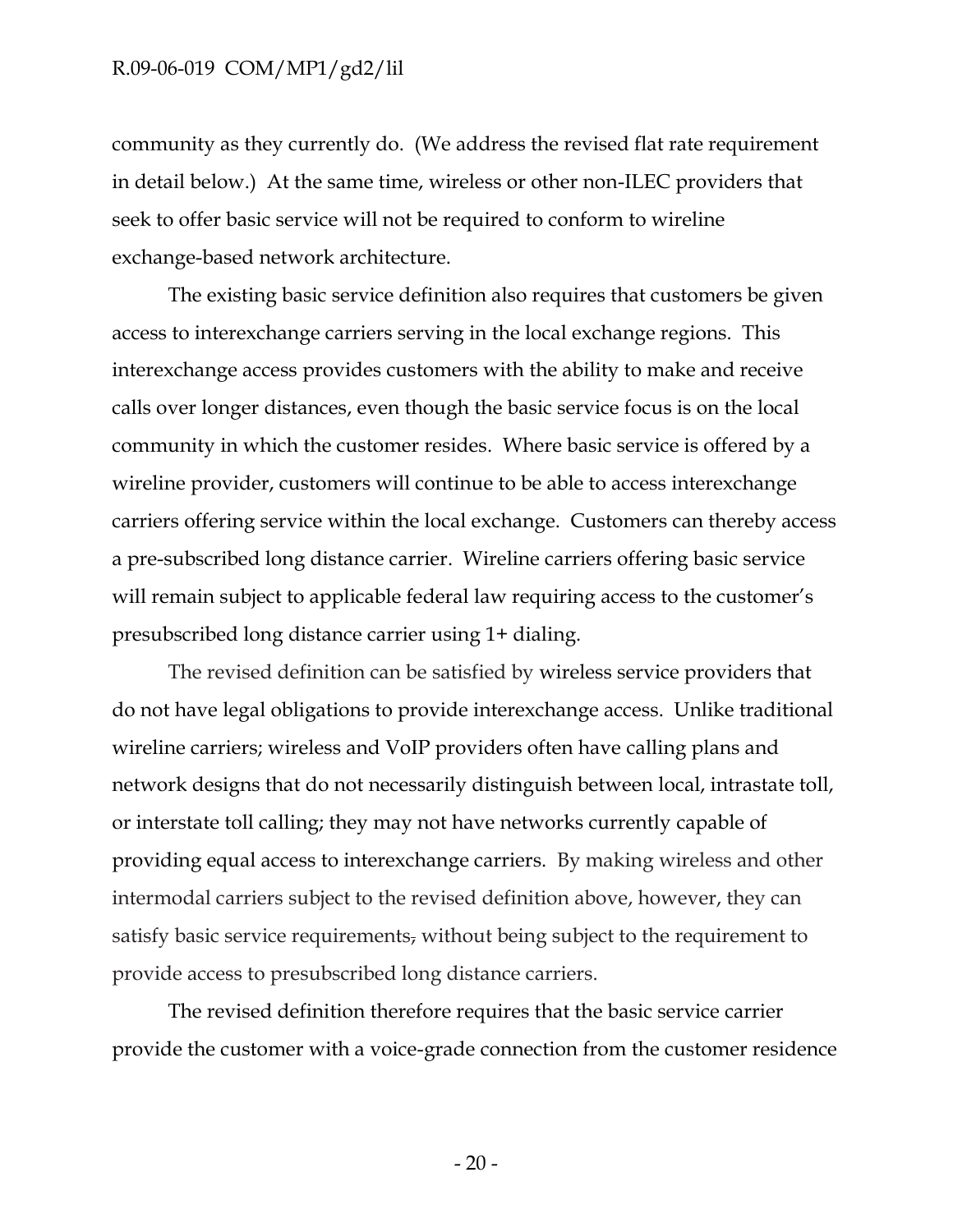l

to the public switched telephone network or its successor network. Basic service customers have come to rely on dependable voice-grade transmissions.<sup>14</sup>

We recognize that there are many factors that may impact a wireless customer's ability to make and receive calls, including but not limited to the building materials used to construct the customer's residence; where the customer is in the house (e.g., in the basement or attic); amount and stature of surrounding vegetation; weather; call volume within the network cell at the time the call is attempted; potential sources of interference; and the type of phone used by the customer. These limitations, however, would not necessarily prevent a basic service customer from receiving a voice-grade connection from the customer's residence to the public switched telephone network or its successor network.

Carriers offering basic service must disclose to each customer before subscription that they are entitled to a voice-grade connection and the conditions under which the customer may terminate service without penalty if one cannot be provided. If at any time, a basic service customer fails to receive a voice-grade connection to the residence and notifies the provider, the basic service provider is required to (1) restore the voice grade connection, or if not possible; (2) provide basic service to that customer using a different technology if offered by the provider and if the customer agrees; or (3) allow the customer to discontinue service without incurring early termination fees, if applicable.<sup>15</sup>

We disagree with parties' claims that customers do not require a voice-grade connection within their homes as long as they have access to the

<sup>14</sup> Current voice data quality on an Internet Protocol (IP) network may be sensitive to degradation in the form of latency, jitter, and packet loss.

<sup>&</sup>lt;sup>15</sup> Nothing in these rules should be inferred as modifying the service obligations of a COLR to ensure continuity of customers' basic service.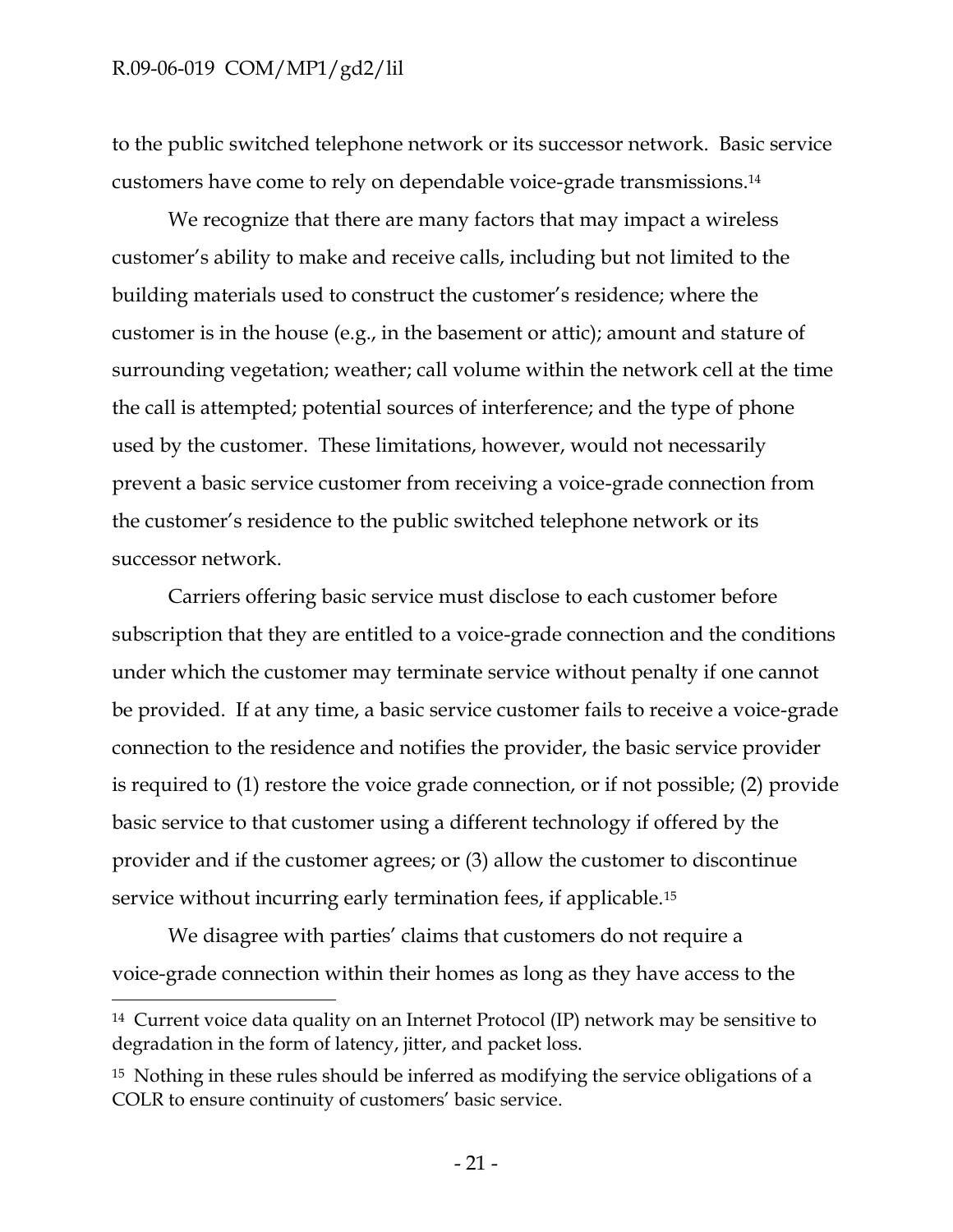mobility advantage offered by wireless. This argument ignores the essential nature of basic service as a residentially-based service. While we recognize that wireless phones offer mobility advantages, those advantages do not negate the essential basic service need to be able to communicate within the customer's own residence.

Providing customers with the above-referenced options in the event of a loss of voice-grade connection will offer some degree of protection to customers. We recognize, however, that additional questions must be resolved in order to protect customers' rights to maintain a voice-grade connection in the case of COLR service where the option to switch to a different basic service provider may not be available to the customer. We shall address these additional issues in a separate proceeding to be instituted at a later date to address relevant service quality issues relating to COLR service.

We remove explicit reference to touch tone dialing, otherwise known as Dual Tone Multi Frequency signaling. This feature is implied in the requirement to provide the ability to send and receive calls over the public telephone network.

## <span id="page-23-0"></span>**4.2. Provision of Free and Unlimited Access to Emergency Services**

The basic service definition currently requires that customers be provided free and unlimited access to emergency 911/E911 services. Access to emergency services is essential to all consumers. Accordingly, the existing basic service standards and requirements for 911/E911 service access shall continue to apply.

Some additional clarification of the definition is necessary, however, to recognize the applicability of this service element to providers utilizing wireless or other alternative technologies. As various parties observe, although wireless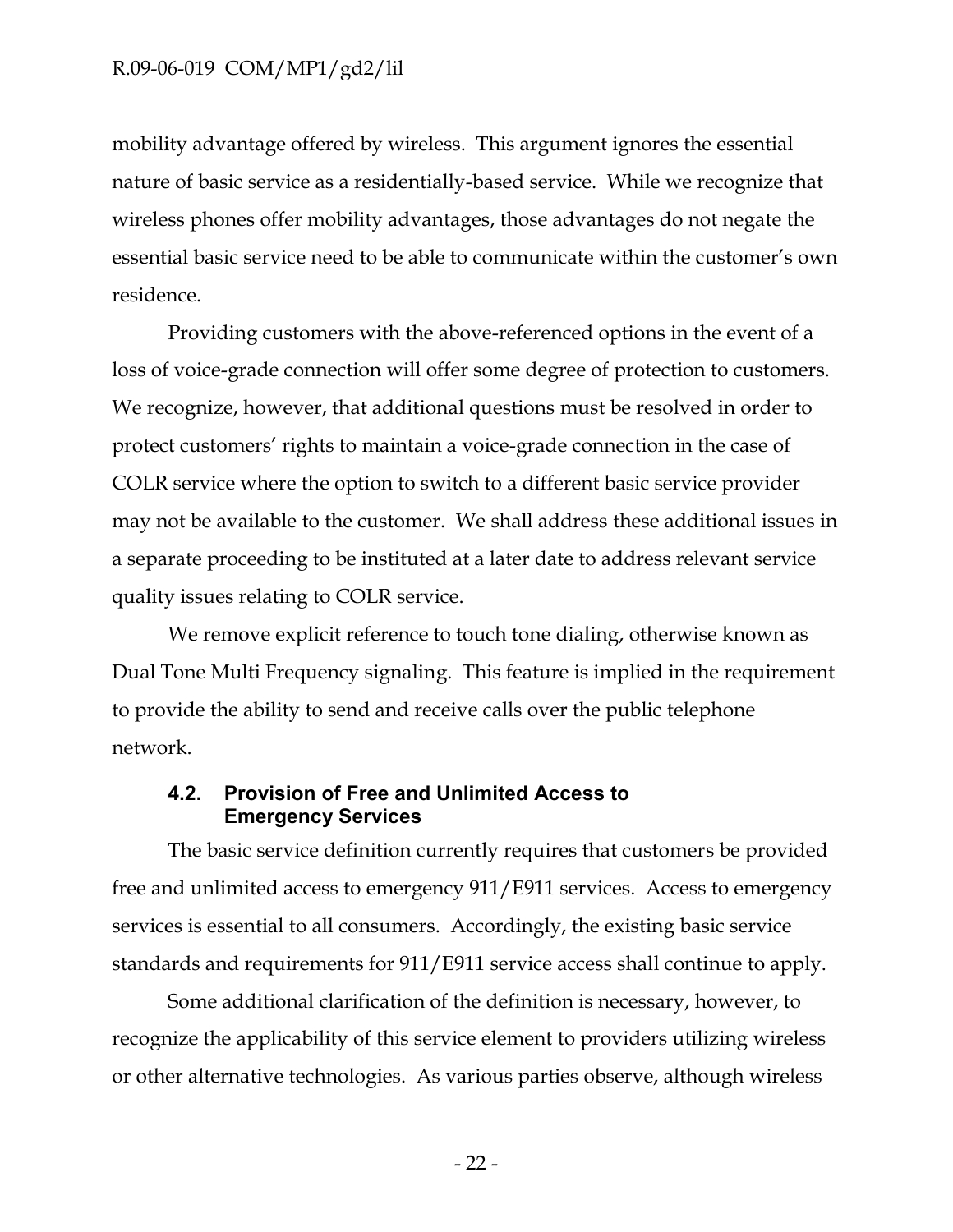$\overline{\phantom{a}}$ 

and other alternative technology providers are required by law to offer free access to emergency 911/E911, the technology and call routing protocols used to provide emergency access differs from those used by traditional wireline providers.

For purposes of the basic service definition, we recognize that carriers can utilize different technologies and procedures to provide emergency 911/E911 access. We do not dictate the use of any particular technology or network design for the purpose of satisfying the basic service requirement for 911/E911 access, but recognize that a carrier must comply with applicable state and federal laws pertaining to 911/E911 access.<sup>16</sup>

Any carrier that is not a traditional wireline provider of basic service will be required to make a showing by filing a Tier 3 Advice Letter<sup>17</sup> that demonstrates its capability to provide 911/E911 that at a minimum provides location accuracy and reliability that is at least reasonably comparable but not necessarily identical to that offered by the existing COLR. Although we are requiring the 911 and service quality filings referred to in Ordering Paragraph (OP) 5 and Appendix A and elsewhere in this Decision to initially be filed as Tier 3 Advice Letters, once the necessary rules and guidelines are established through an approved Resolution, carriers will be allowed to file Tier 2 Advice Letters for

<sup>&</sup>lt;sup>16</sup> Public Utilities Code Section 2891 sets forth the requirements for wireless carriers to "provide access to the local emergency telephone systems described in the Warren-911-Emergency Assistance Act (Article 6 (commencing with Section 53100) of Chapter 1of Part 1 of Division 2 of Title 5 of the Government Code) . . . in accordance with all Federal Communications Commission orders." Applicable FCC orders include Wireless 911 Location Accuracy Requirements, 26 FCC Rcd 10074 (FCC 2011).

<sup>&</sup>lt;sup>17</sup> If a Tier 2 advice letter has not been suspended by staff by the end of a 30-day review period, it is deemed approved. The Commission has discretion to review further, where deemed warranted. A Tier 3 Advice Letter is effective only after Commission approval.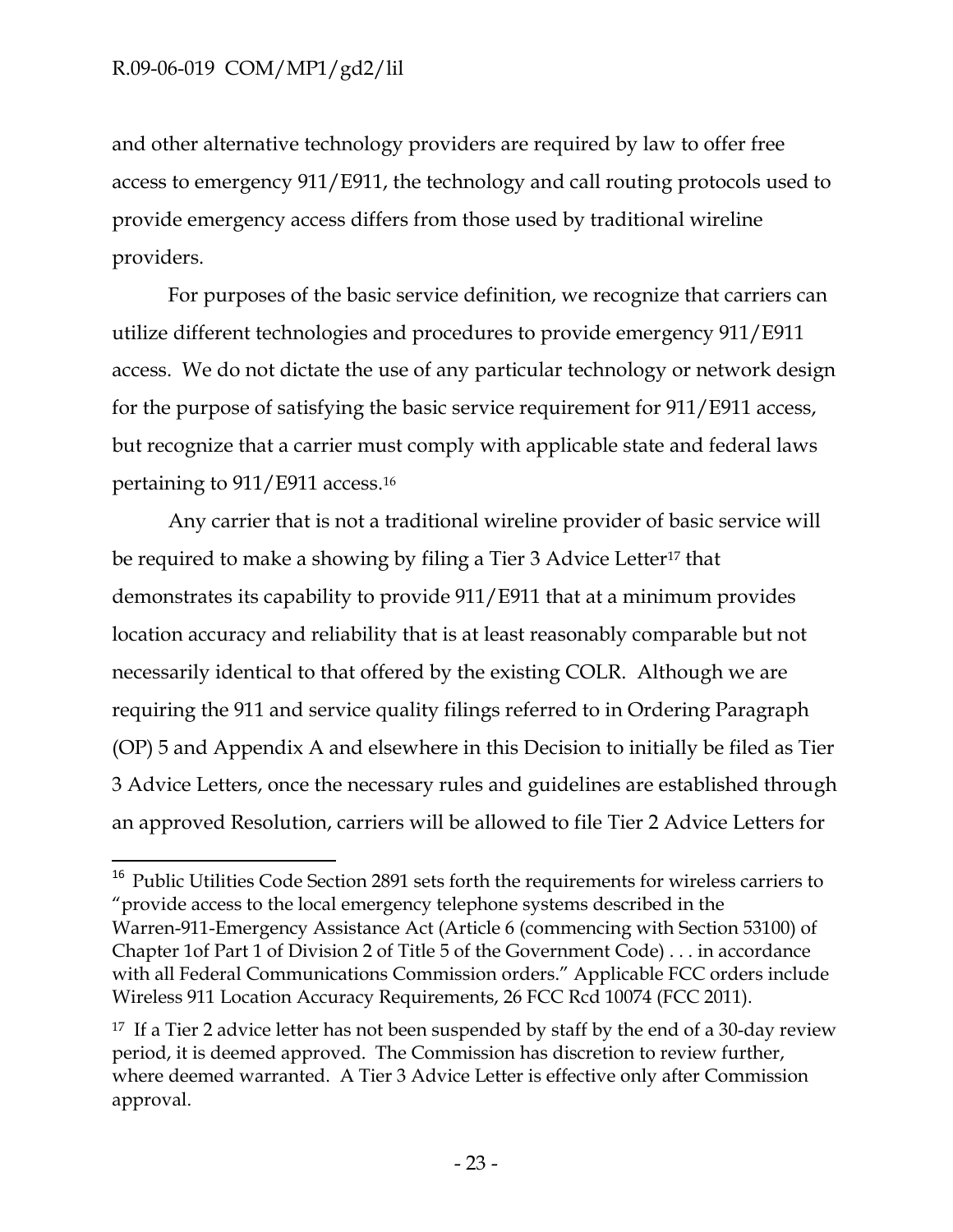technologically similar modes for delivering basic service. The basic service provider will further be required to certify in the above mentioned Advice Letter that it is compliant with 911/E911 standards established by federal law and regulations, and will not be deemed to provide basic service if it has obtained a waiver from such federal laws and regulations. Each basic service provider must provide its potential and existing customers information regarding its 911/E911 location accuracy and reliability standards.

## **4.3. Billing Provisions**

<span id="page-25-0"></span>The basic service elements currently include the following billing affordability provisions:

- -- Provision of Lifeline Rates to Eligible Customers
- -- Customer Choice of flat rate or measured service for local calls
- -- Provision for "free" unlimited incoming calls

We shall incorporate these elements into one consolidated requirement to provide billing affordability protections in the form of (a) Lifeline rates to eligible customers, (b) a flat rate option for unlimited outgoing calling, and (c) unlimited incoming calls at no additional per-call or per-minute charge. We address each of these three component elements below.

## **4.3.1. Lifeline Rates to Eligible Customers**

<span id="page-25-1"></span>We retain the basic service requirement to offer Universal Lifeline Telephone Service rates and charges to all eligible basic service customers pursuant to the Moore Universal Telephone Service Act (Lifeline Program). Traditionally, the Lifeline rate is determined as a discount from the otherwise applicable stand-alone basic service rate. The manner in which the Lifeline rate will be calculated and applied is addressed in R.11-03-013 (successor to R.06-05-028).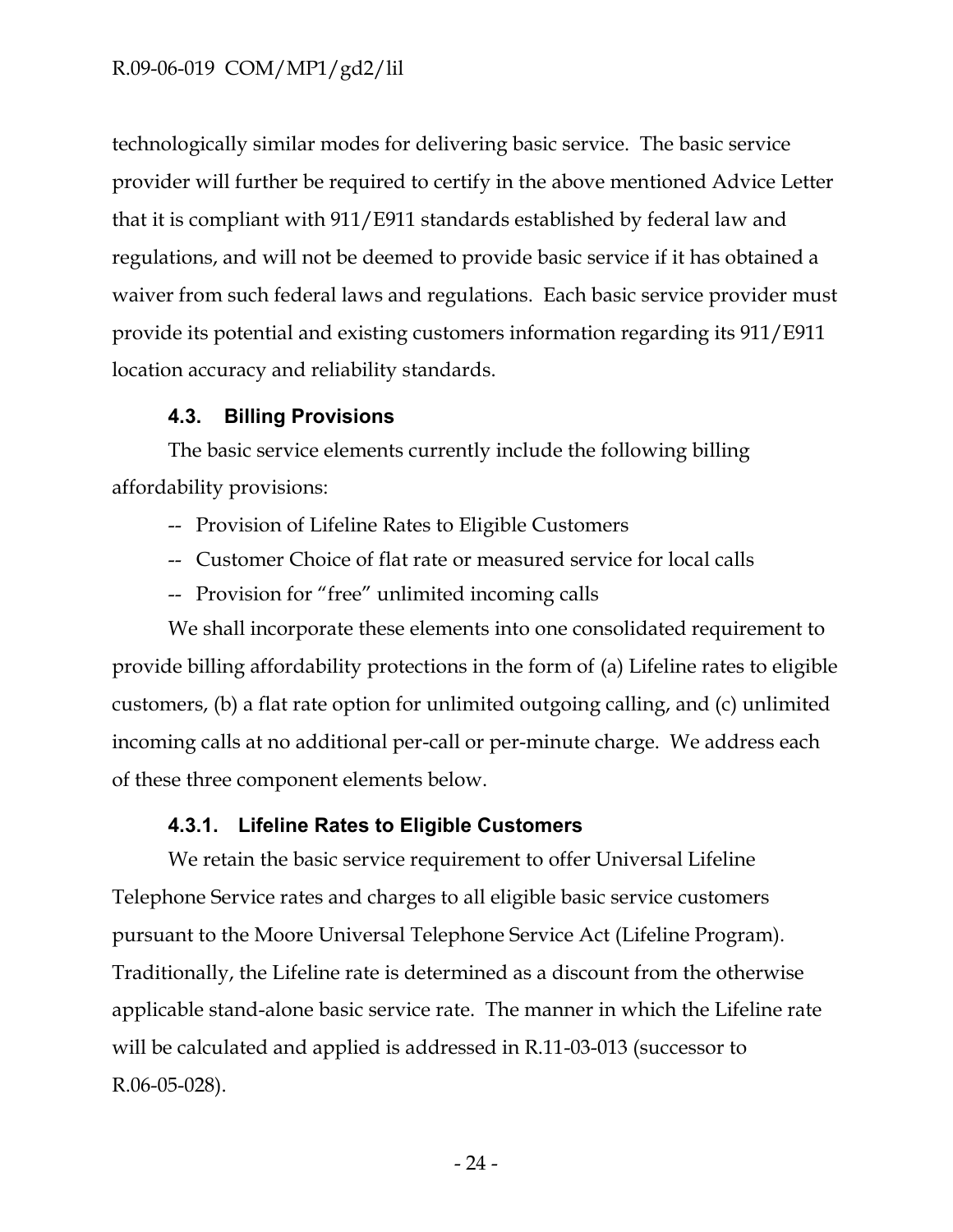$\overline{\phantom{a}}$ 

The Commission has taken steps in D.10-11-033 to facilitate the offering of Lifeline by wireless and other nontraditional providers, clarifying that wireless and VoIP service providers may participate in the Lifeline program provided they offer Basic Service and otherwise comply with General Order (GO) 153.<sup>18</sup> No wireless carrier, however, is currently receiving any support from the California Lifeline program.

Small LECs recommend that before a wireless or VoIP carrier receive either B-Fund or Lifeline support, that they meet the requirements of, or already be designated as, an Eligible Telecommunications Carrier (ETC) under FCC rules. Small LECs point to the importance of an alternative provider of basic service delivering service throughout the service territory for which they are designated ETCs, noting that leaving the service area selection to the carrier may result in cream skimming.

We shall require that a basic service provider must meet the Lifeline requirements adopted in D.10-11-033, along with any other applicable Lifeline implementation requirements adopted in R.11-03-013. Any basic service provider offering basic service must offer Lifeline rates on a non-discriminatory basis to any eligible customers within the region where the provider offers basic service. A basic service provider may not selectively exclude customers residing in areas that are more costly to serve, thus targeting only the customers that are

<sup>18</sup> *See* D.10-11-033 at 68-69: Given the more dramatic shifts to wireless-only households over the last decade, with more than one million homes in California relying on wireless as their only communication service, California [footnote omitted] Lifeline should subsidize wireless telephone service when consumers choose that service as their residential service. In addition, there is no limitation on any type of technology or service provider to offer Lifeline service as long the basic service elements are part of the service delivered to the low-income customer.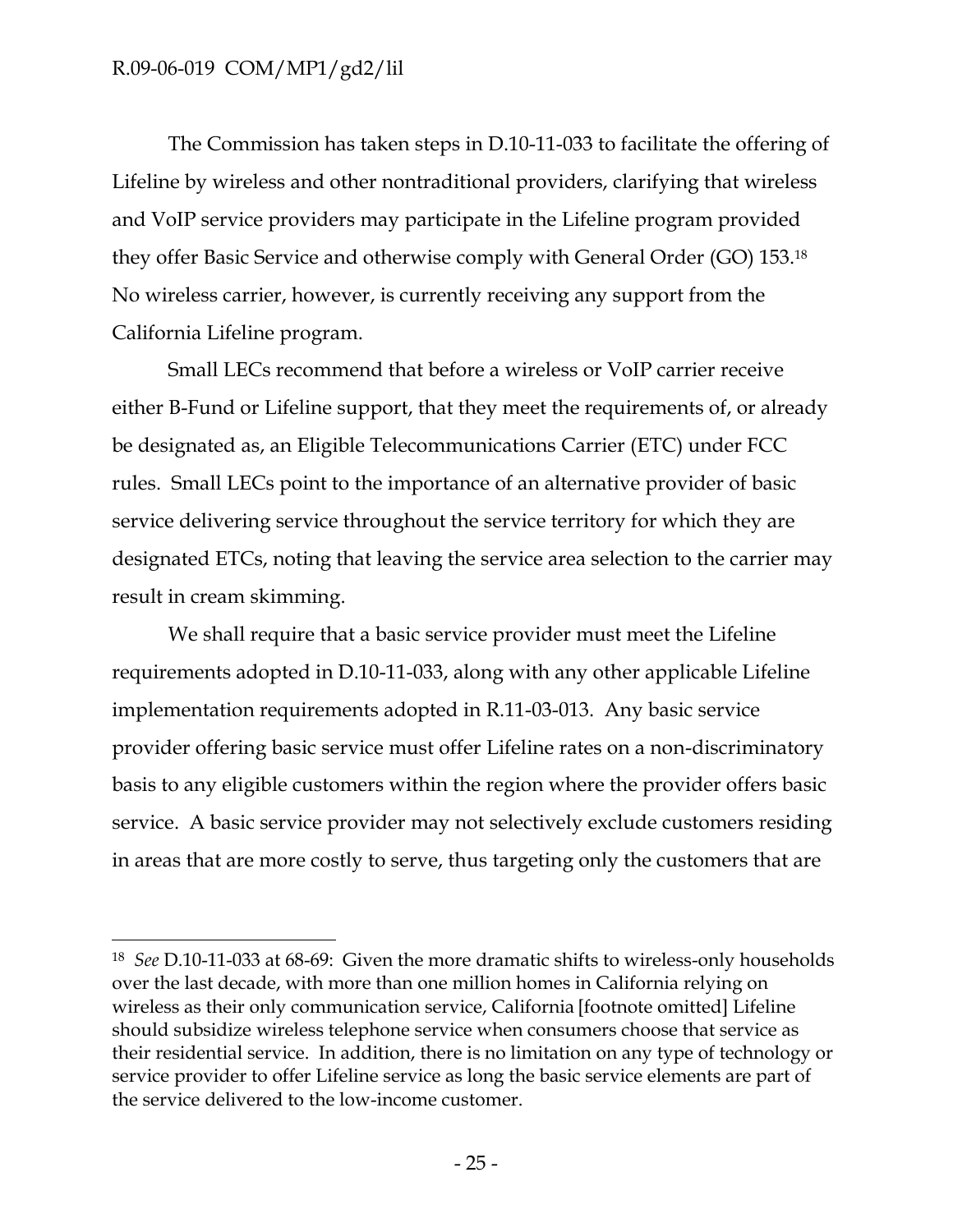less costly to serve. All consumers must have the ability to choose alternative technologies for basic service on a non-discriminatory basis.

If a Lifeline provider was allowed to selectively exclude customers residing in areas where it is more costly for the alternative Lifeline provider to serve, thus targeting only the low-cost customers, the Commission's goal to promote consumer choice will be undermined.

Although the Commission does not have jurisdiction to regulate the rates of wireless carriers, to the extent that a carrier seeks to qualify for B-Fund or Lifeline subsidies, that carrier must comply with the billing conditions applicable to basic service. As noted above, in the Lifeline Order Instituting Rulemaking (OIR) (R.11-03-013), we intend to consider additional refinements to the elements a California Lifeline Service Provider is required to offer its subscribers to California Lifeline service. Depending on the results of that proceeding, we may add, subtract, or otherwise elaborate on the elements applicable to California Lifeline Service.

## <span id="page-27-0"></span>**4.3.2. Provision of Unlimited Incoming Calls at No Additional Charge**

The current definition enables the customer to receive unlimited incoming calls without charge to the retail customer. We shall continue to include in the definition a requirement that customers be offered the option to receive unlimited incoming calls at no additional per-minute or per-call charge. We recognize that wireless carriers may recover their costs for delivering incoming calls in a different manner than do wireline. Nonetheless, we consider the requirement to provide the customer with the option to receive incoming calls without a per-call or per-minute charge to be a necessary feature of basic service.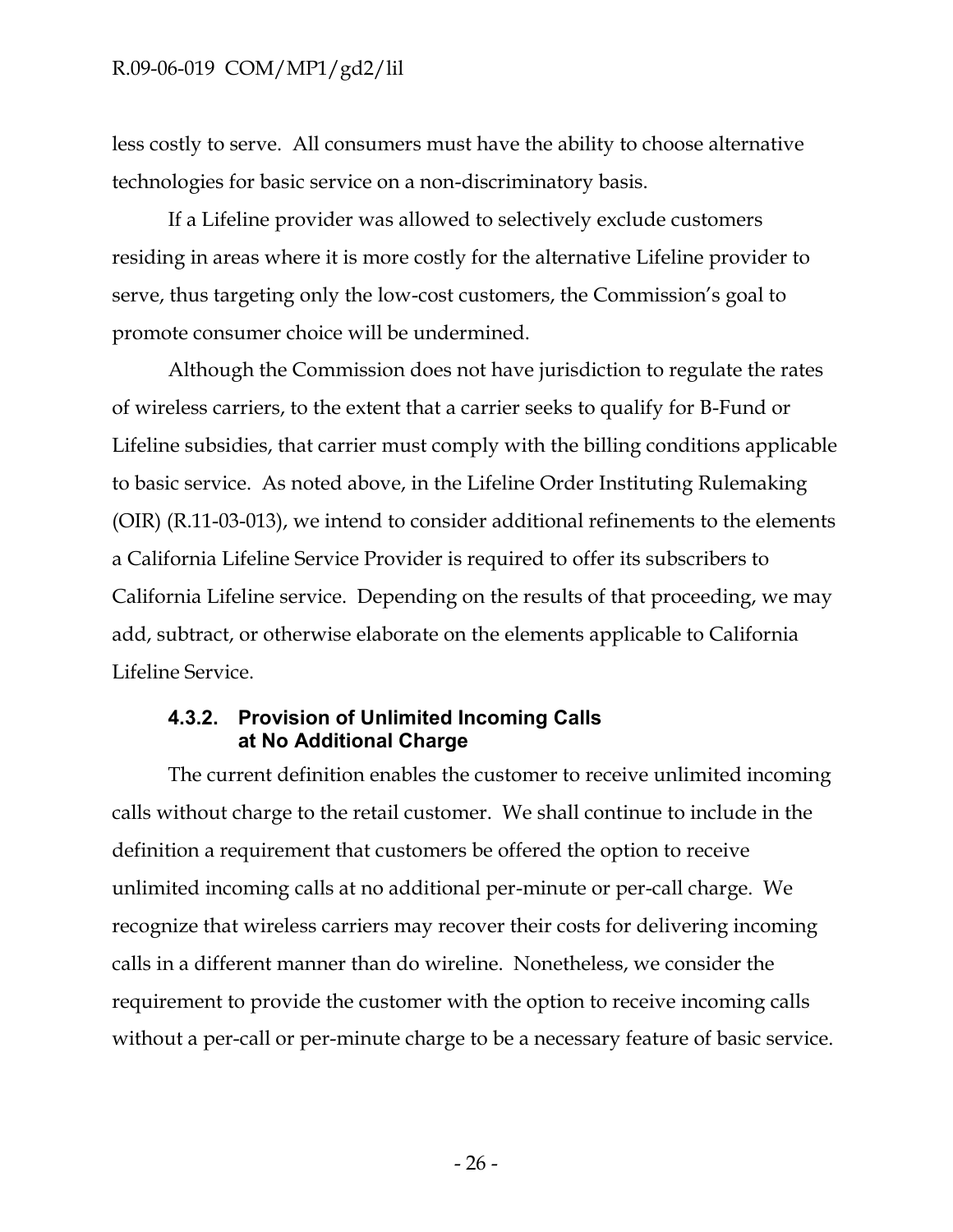Although wireless customers may be accustomed to paying for incoming calls on their cell phone, most wireless customers typically do so within an environment where they also rely on a separate wireline telephone. Therefore, such customers can choose whether to give out a cell phone number to receive calls, knowing they can use their wireline phone service to receive incoming calls at no charge. If the wireless provider becomes a COLR providing basic service, then the cell phone would become the customer's primary or only source for incoming calls. In that setting, the customer would no longer have the protection of receiving unlimited incoming calls on a wireline phone at no charge. Accordingly, we shall require any provider of basic service to offer its customers the option of receiving incoming calls without incurring a per-minute or per-call charge. We shall adopt the requirement to offer this billing option as an essential affordability protection for basic service customers while preserving the flexibility for the customer to select an alternative billing plan if it is more affordable.

Although we require that any carrier provide its customers with the option for unlimited incoming calls as part of basic service at no additional charge, we emphasize that the carrier may offer its customers other alternative billing plans that may provide some customers with a more affordable monthly bill. For example, even though a customer pays no per-minute or per-call charges for incoming calls, the customer would still be required to pay a flat rate for basic service. The customer might still indirectly absorb some share of costs for incoming calls embedded in the payment of a flat rate for basic service.

Alternatively, if a customer utilizes a relatively low volume of minutes, or uses phone service during off-peak periods, the customer may ultimately save money by subscribing to a billing plan that charges a per-minute or per-call

- 27 -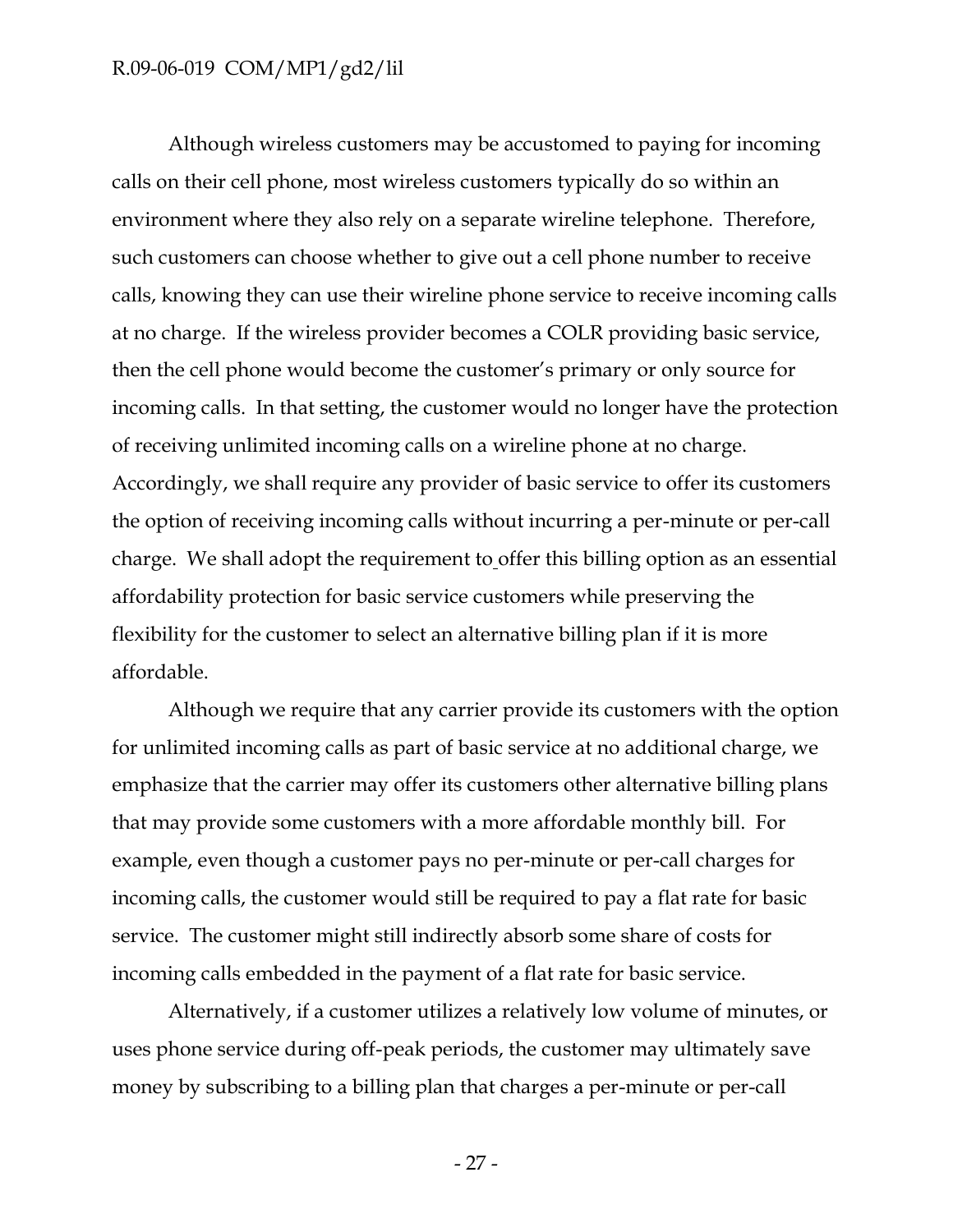$\overline{\phantom{a}}$ 

charge instead of a flat rate for unlimited incoming and outgoing calls. A customer should be permitted to subscribe to such an alternative billing plan for basic service, rather than a flat rate plan, if the caller finds the alternative plan offers more affordability. Accordingly, a carrier may satisfy basic service requirements by offering the customer any alternative billing plan as long as the customer is also offered the option of subscribing to a plan that allows for unlimited incoming calls at no additional charge and unlimited outgoing calls within a local calling area, all for a flat rate.

## <span id="page-29-0"></span>**4.3.3. Customer Option of Flat Rate for Unlimited Outgoing Local Calling**

Under the current definition of basic service, the provider must offer a choice of a flat rate option which covers the ability to place unlimited calls that originate and terminate within the same local exchange area.<sup>19</sup>

Under the current definition, flat rate service applies only to calls terminating within the same local exchange within which the call originates. For calls terminated beyond the subscriber's local exchange boundaries, a per-minute toll charge applies. Basic service customers in some instances also have the option of paying a measured rate for local calls. In the Lifeline OIR (R.11-03-013), we previously noted that Lifeline local measured service enables low-income persons to have basic telephone service for a very modest sum, and that we were reluctant to alter this component of the Lifeline program without explicit analysis and clear direction pending revisions to GO 153. Consistent with that position,

<sup>&</sup>lt;sup>19</sup> Under the terms of current tariffs, ILECs must offer certain customers measured rate local service. Also, the Small ILECs are currently exempt from the requirement to offer customers the choice of a flat or measured rate option, unless the small LECs currently offer that option. (*See* Rule 4C in Appendix B to D.96-10-066). Nothing in this decision is intended to modify those existing arrangements.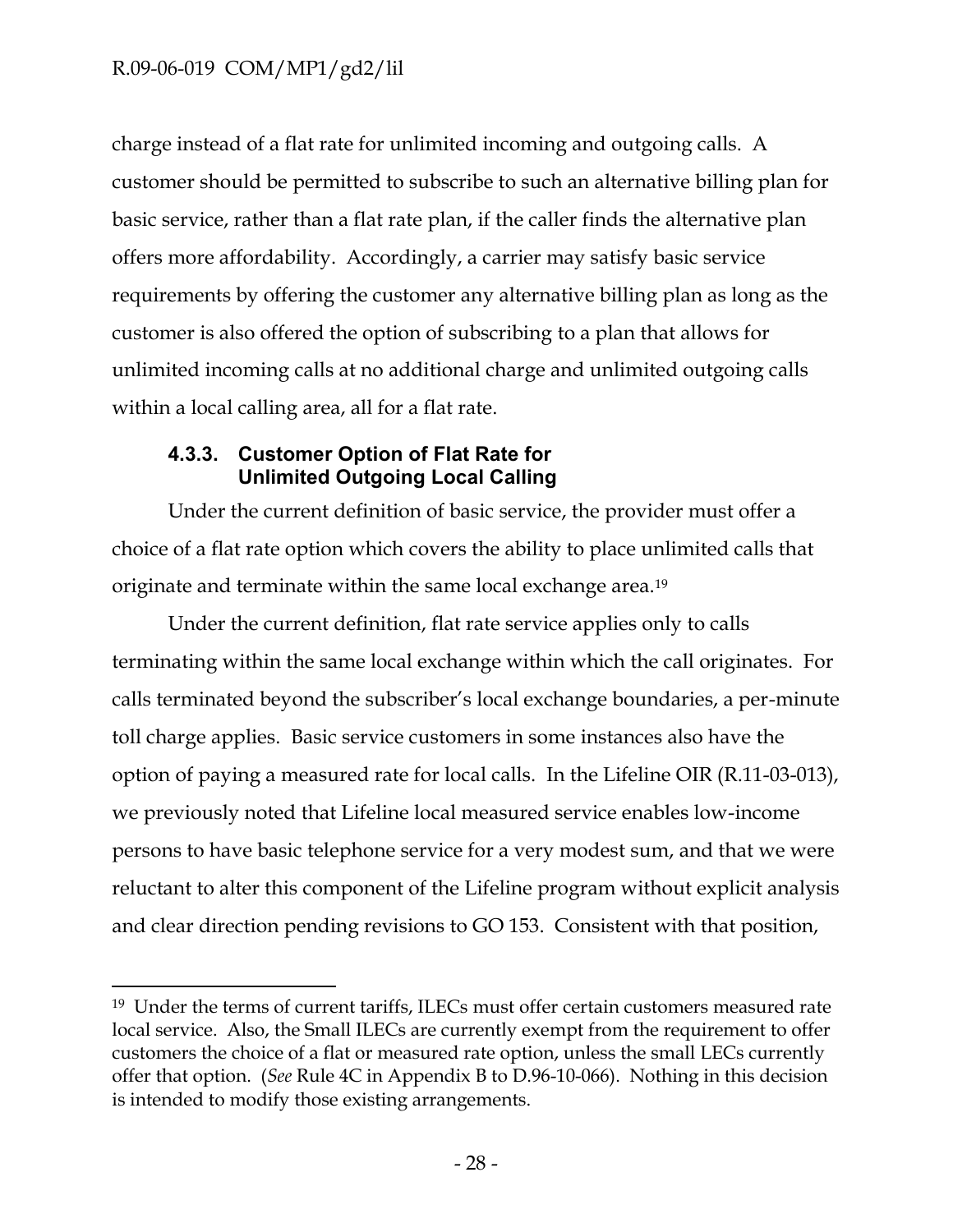we shall not alter any existing provisions applicable to the provision of Lifeline local measured service pending a further record in R.11-03-013.

Under the revised definition, we shall retain the requirement for a fixed or flat rate option for basic calling needs, but we shall permit flexibility in terms of how the rate is applied, depending on whether the provider utilizes wireline exchanges.

Providers, such as wireless, that do not utilize local exchanges or central office rate centers for billing purposes will not be required to offer flat rate plans based upon local exchanges. We will still require, however, that wireless providers offer a basic service option for unlimited outgoing calls within a prescribed calling area. For purposes of this requirement, the designated calling area designated by a wireless carrier must be no smaller than the existing wireline local calling area in which the basic service customer is currently served. For this purpose the customer's local calling area includes any authorized Extended Area Service regions in which the customer may call for a flat rate. By requiring all basic service providers to offer customers the option of unlimited local calling at a flat rate, customers will have the choice of basic service from any available provider without incurring per-minute charges.

We recognize, however, that wireless carriers currently offer a variety of billing plans, some of which provide unlimited calling only during certain hours, or only for certain categories of calls, with per-minute charges for calls during other hours. Other wireless plans may offer a limited number of minutes for use anytime during the month, but with per-minute charges for calls that exceed the fixed allowance. In order to maximize the choices available to customers, we shall provide the option for wireless customers to select an alternative billing plan for their basic service that offers per-minute usage charges for certain calls if

- 29 -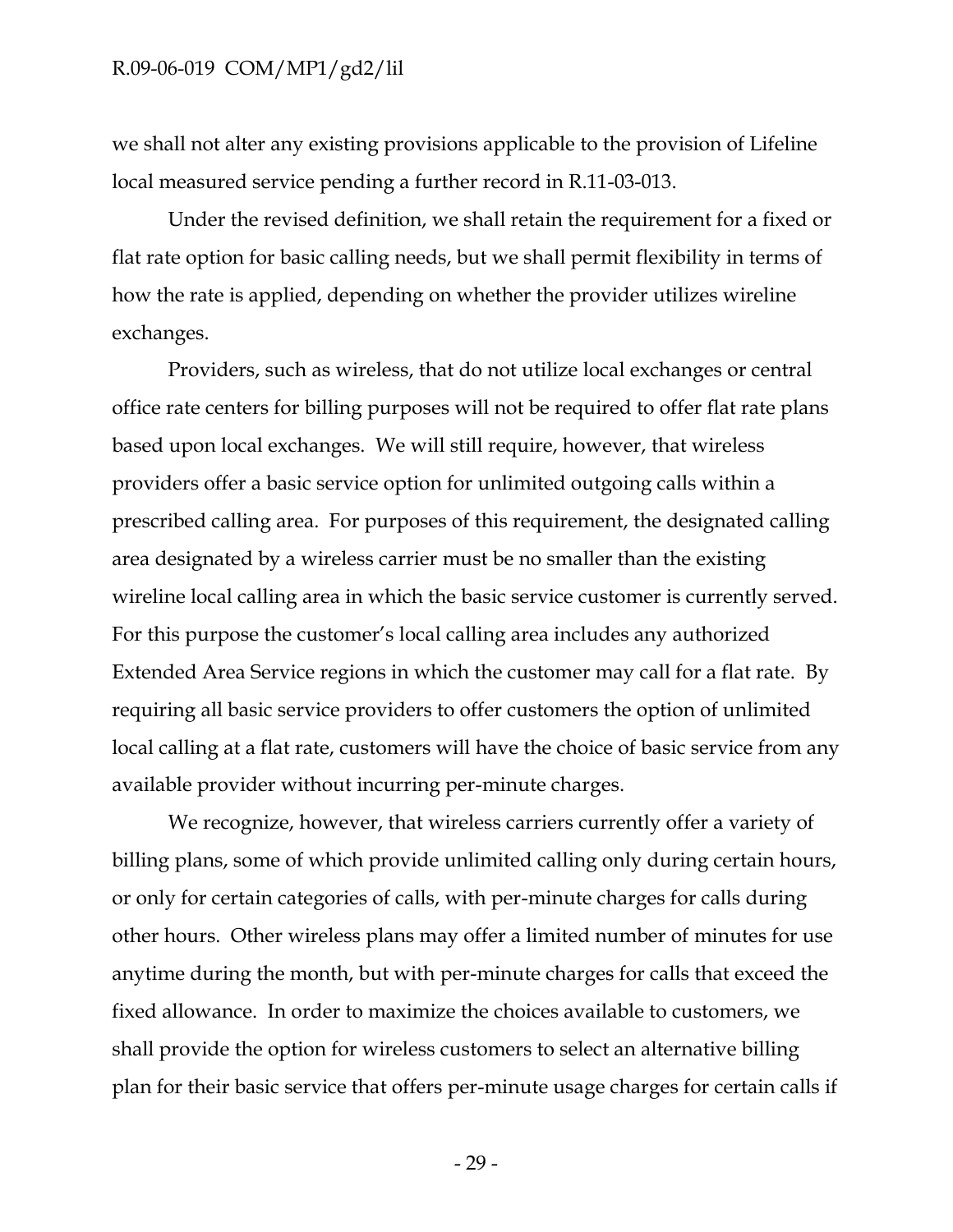the customer finds such alternative plan more affordable and better suited overall as compared with the unlimited calls at a flat rate. As noted above in the preceding section, as long as the wireless carrier offers the option of subscribing to basic service for a flat rate that covers unlimited incoming calls and unlimited outgoing calls within a designated calling area, the carrier may also offer the customer alternative billing plans that may be more affordable for the customer. Depending on the terms and conditions of a given wireless billing plan, customers may be able to lower their overall monthly wireless phone bill by subscribing to the plan best tailored to their particular calling patterns.

We will not restrict the alternative billing plans offered to meet basic service requirements as long as such plans are offered to the customer on an equal disclosure basis along with a flat rate basic service plan as an available option. Each customer can then make their assessment as to which billing plan best meets their basic service calling needs.

Earlier in this proceeding, parties were encouraged to seek consensus on a fixed allowance of minutes that could serve as a proxy for a wireless version of flat rate basic service. There was much opposition to setting any specified minutes of usage allowance. Parties argued that billing plans should be tailored to the needs and preferences among customers.

We recognize that individual customers vary in calling needs and preferences. A calling allowance that is optimal for one customer will not necessarily optimize calling preferences of others. The concept of basic service is not that standards must match exactly every customer's calling preferences, but rather, that an affordable option be provided within the price range of the majority of customers for meeting basic needs. Wireline and wireless calling plans need not be identical to achieve the goal of affordable basic service.

- 30 -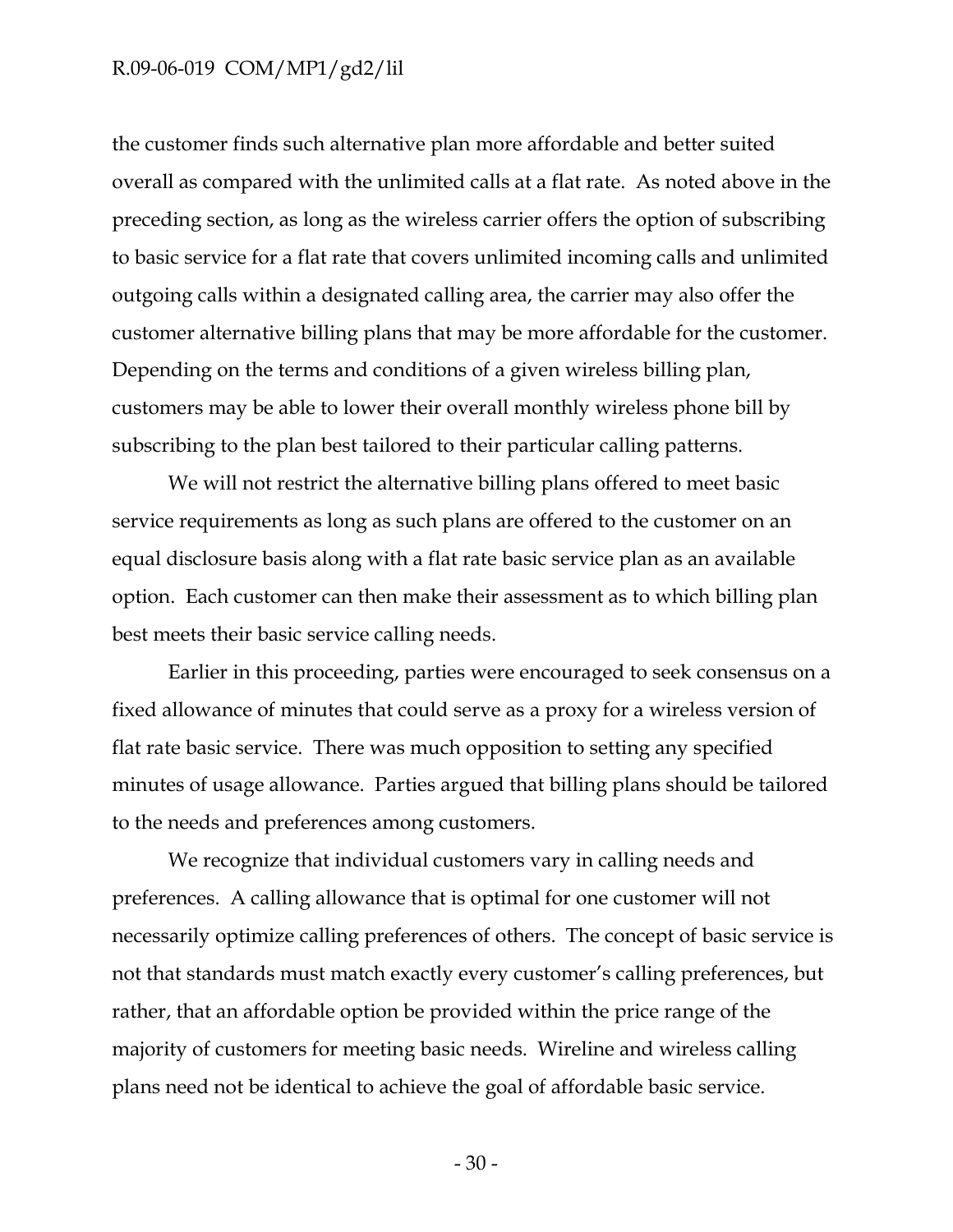The precise measure of what constitutes essential basic calling needs is difficult to quantify and will vary depending on individual patterns and situations. By requiring all basic service providers to offer an option of a monthly unlimited local calling allowance option at a flat rate, we establish a reasonable proxy to the affordability currently offered under the existing flat rate basic service for calls within a local exchange. We emphasize that we are not here authorizing any additional charges for basic service customers, but rather, are merely authorizing a fixed rate option that would replace per-minute or per-call charges with a fixed amount that does not vary with call volume within the specified geographic limits. This revision is intended to provide additional choice to customers that may prefer to use a wireless carrier or any other provider for their basic service needs.

#### <span id="page-32-0"></span>**4.3.3.1. Affordability Provisions in High-Cost Areas**

When the basic service definition was adopted in D.96-10-066, the flat rate was subject to Commission-regulated caps. Although the requirement to offer a flat rate still applies, the level of the rate is no longer subject to Commissionregulated caps.

Effective January 1, 2011, the Commission no longer imposes caps on basic rates. The COLR, however, is still required to certify that its basic rate in a designated high-cost area does not exceed 150% of the highest basic rate charged in California outside of the high-cost area. If a non-wireline COLR does not offer a separate stand-alone rate outside of the high-cost area, such carrier is to apply the 150% limit based on stand-alone rates of an adjacent ILEC or other acceptable proxies as may be approved by the Commission. (*See* D.08-10-040, OP 14).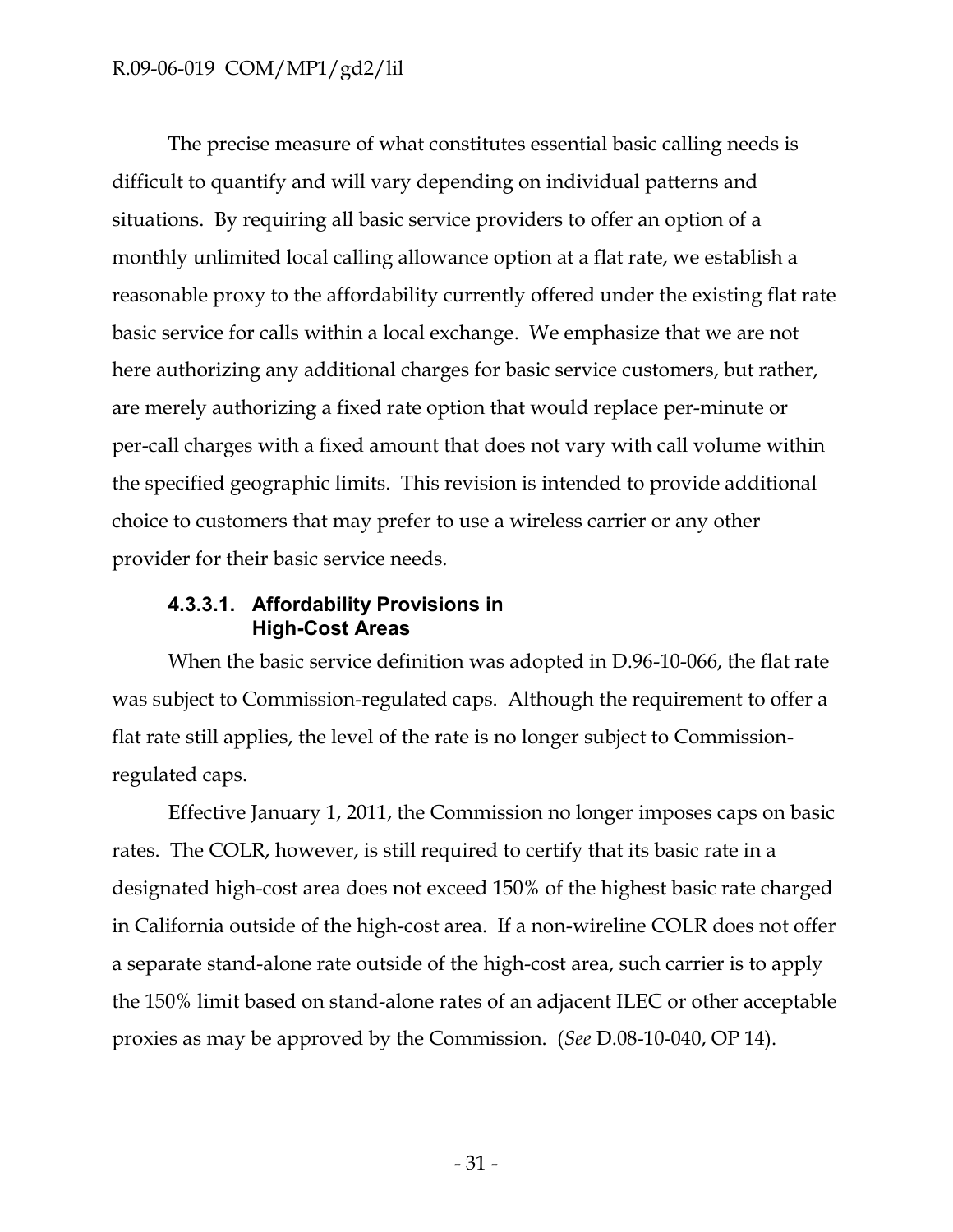We disagree with parties claiming that offering a fixed or flat rate option is an outdated vestige of an era when wireline was the only option. Based upon the significant numbers of customers that still subscribe to basic wireline service, and in view of comments on this issue heard at the PPHs held in this proceeding, we conclude that a flat rate option for basic calling needs continues to represent an essential need. We recognize that individual customer billing preferences may vary. For example, certain customers may accept a limited number of on-peak minutes when they can have unlimited usage, including some long-distance, during off-peak times. Nonetheless, for a significant number of customers, a flat rate option offers an essential affordability protection. Irrespective of how technology has evolved over time, basic service must remain affordable. A flat rate for essential basic calling needs continues to provide important affordability protection.

## **4.4. Provision of Directory Services**

<span id="page-33-0"></span>The existing definition requires access to directory services through the following separate elements:

- -- Access to local directory assistance and to foreign Numbering Plan Areas (NPA).
- -- Provision of a published directory.
- -- Provision of a directory listing in a published directory, if desired.
- -- Access to operator services.

The revised definition consolidates these separate elements to require the provider to offer access to directory assistance, the option for a published directory, and the option for a directory listing. We elaborate on the manner in which these options may be offered in view of differences between wireline and wireless service. Nonetheless, we preserve the customer's right to elect to receive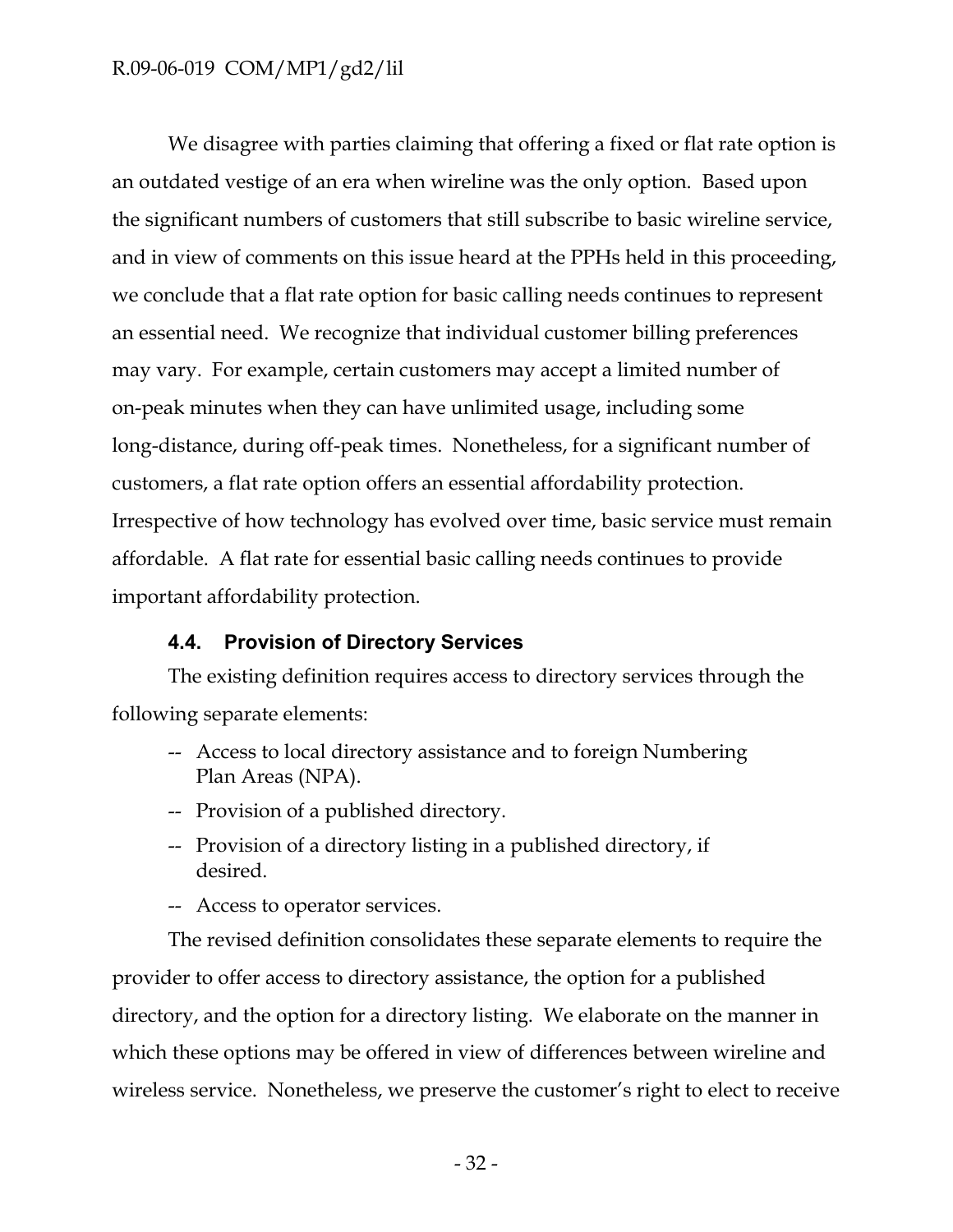these services, taking into account the variations among different technologies and provisioning options involved.

### **4.4.1. Access to Directory Assistance**

<span id="page-34-0"></span>The current definition, referencing directory assistance "access to foreign NPAs" refers to access to directory assistance in areas outside the caller's local calling area via NXX-555-1212 dialing. We shall continue to require access to directory assistance, recognizing that directory assistance remains necessary to enable customers to readily access phone numbers for communicating with others. We shall modify the definition, however, to recognize that directory assistance may be offered in more diverse ways depending on the carrier and mode of service. We shall replace references to calling areas by local exchange or NPA, with more generic reference to access to listed numbers within the customer's local community. While it is not necessary to require directory assistance cover the exact exchange boundaries employed by a wireline carrier, we shall require access to directory assistance for listings within the local community of the subscriber. We shall define the local community to cover geographic areas at least equivalent to the range and quality currently provided by the customer's existing COLR.

Small businesses and residents of rural areas, in particular, depend upon directory services that are knowledgeable about local businesses and residential listings. The definition will require that providers of basic service offer directory assistance.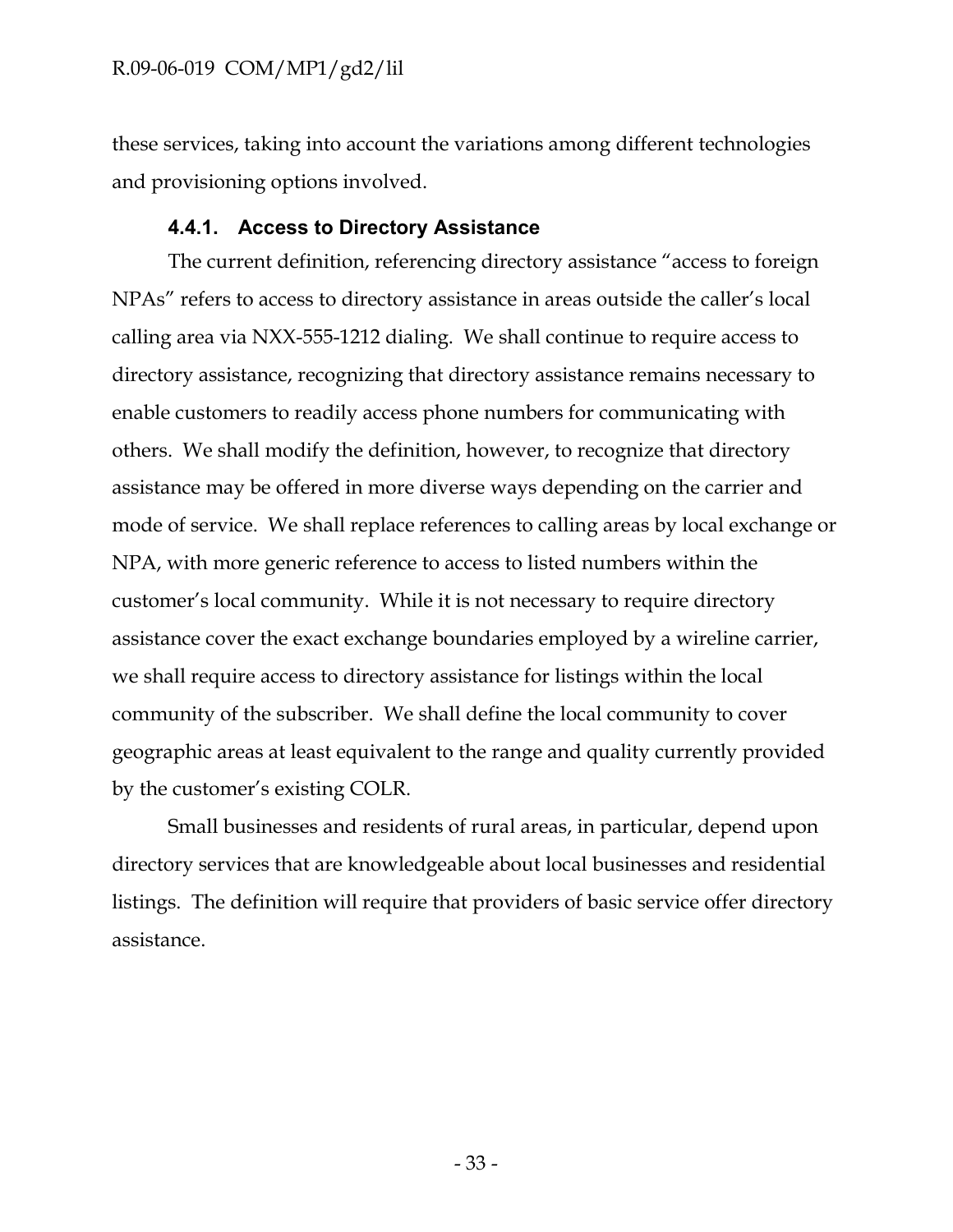$\overline{\phantom{a}}$ 

## **4.4.2. Provision of Directory Listing**

<span id="page-35-0"></span>The existing definition requires the free provision of one directory listing per year as provided for in D.96-02-072.20 We recognize, however, that wireless service providers typically do not provide a published listing of its subscribers' phone numbers in a directory. Moreover, many wireline customers actually pay to keep their phone numbers out of a white pages directory. Basic service customers will continue to have the option that currently exists to have their number listed for free in a published directory, but will not be required to do so. For basic service provided by a traditional wireline carrier, a customer's listing shall be included for free in the local directory and directory assistance as a default unless the subscriber affirmatively requests to have the number unlisted. Where a non-traditional provider offers basic service, however, the customer number may be excluded from the local directory and directory assistance as a default unless the subscriber affirmatively requests to have the number listed.

The carrier should provide appropriate disclosure to the customer, such as through a customer service number and/or web site link, concerning how the customer may request a directory (as discussed below) and/or how the customer may affirmatively request to have a published listing, or to be unlisted, if different than the default arrangement.

<sup>20</sup> As stated in D.96-02-072, Appendix E, § 8.J. (2): "[Incumbent Local Exchange Carriers] ILECs shall include [competitive local carriers] CLCs' customers telephone numbers in their 'White Pages' and directory listings associated with the areas in which the CLC provides local exchange telecommunications services to its customers, except for CLC customers who desire not to have their telephone numbers appear in such listings and databases, at nondiscriminatory tariff rates charged to the CLC or its customer."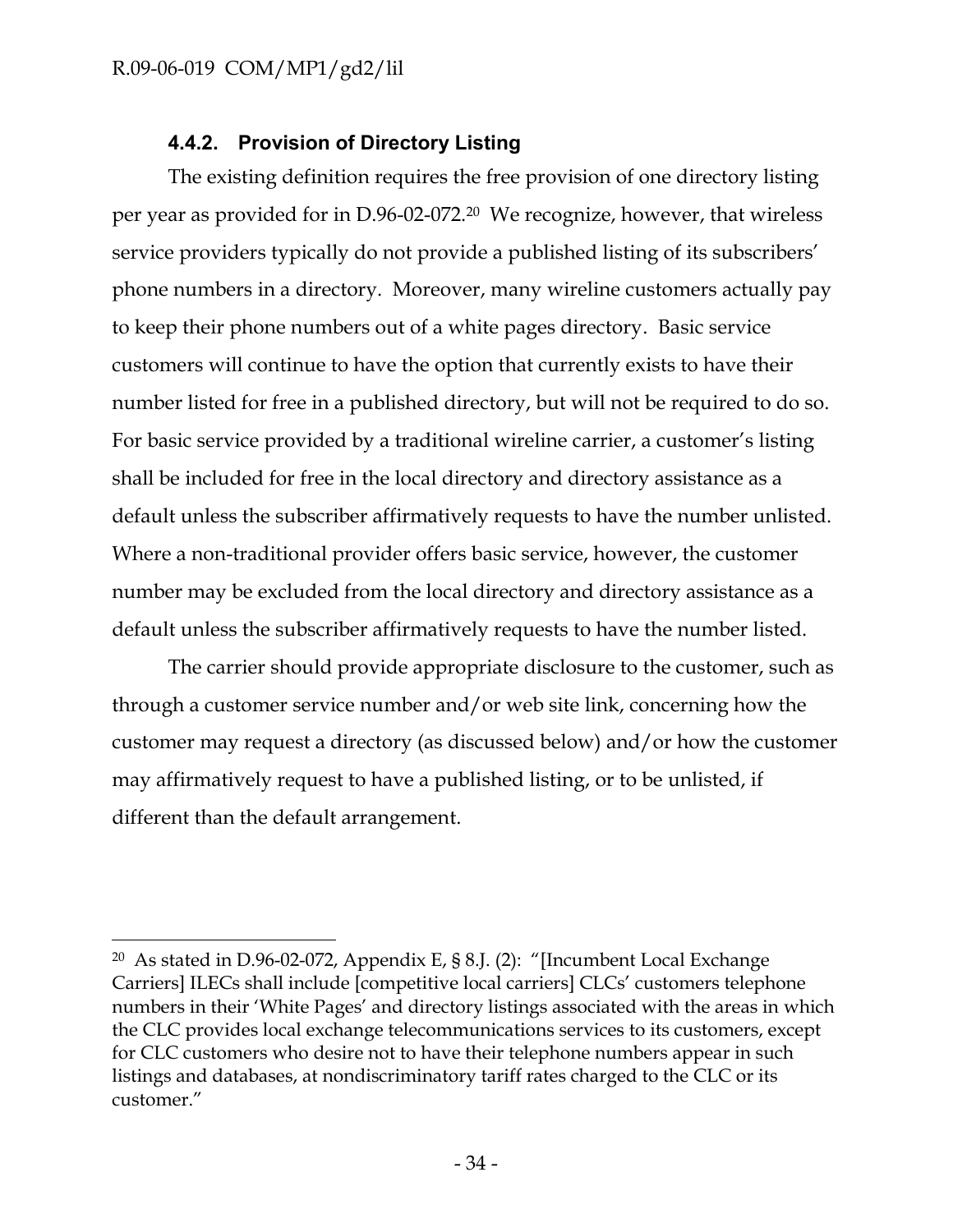## **4.4.3. Provision of White Pages Directory**

<span id="page-36-0"></span>The existing definition requires the offering of a free white pages telephone directory as part of basic service. In adopting this requirement in 1996, we noted that:

Telephone customers have become accustomed to receiving a free white pages directory and yellow pages directory every year. Free directories minimize the number of calls made to directory assistance, and promote the wide distribution of yellow pages advertising. We shall add the free white pages directory to the definition of basic service.<sup>21</sup>

White page directories containing both business and residential listings are commonly bundled with yellow-page directories and provided to both residences and businesses in the ILEC's service territory. The directories list all residential customers in the customer's local calling area, with published numbers, and typically contain, or are bundled with, business and government white pages, traditional yellow page listings, and sometimes additional consumer guides.

A white page directory competes with the carrier's directory assistance service, and empowers consumers to take advantage of this competition to reduce their costs of telephone service. Eliminating the customer's access to a white page directory would eliminate a critical element of customer choice.

Accordingly, a basic service provider must provide customers the option to receive a free white pages directory covering the local community in which the customer resides. For purposes of this definition, the local community shall include a geographic area at least equivalent to the area covered by the white pages directory that the existing COLR currently provides.

 $\overline{\phantom{a}}$ 

<sup>21</sup> D.96-10-066, 68 CPUC2d 524, Slip OP. at 28.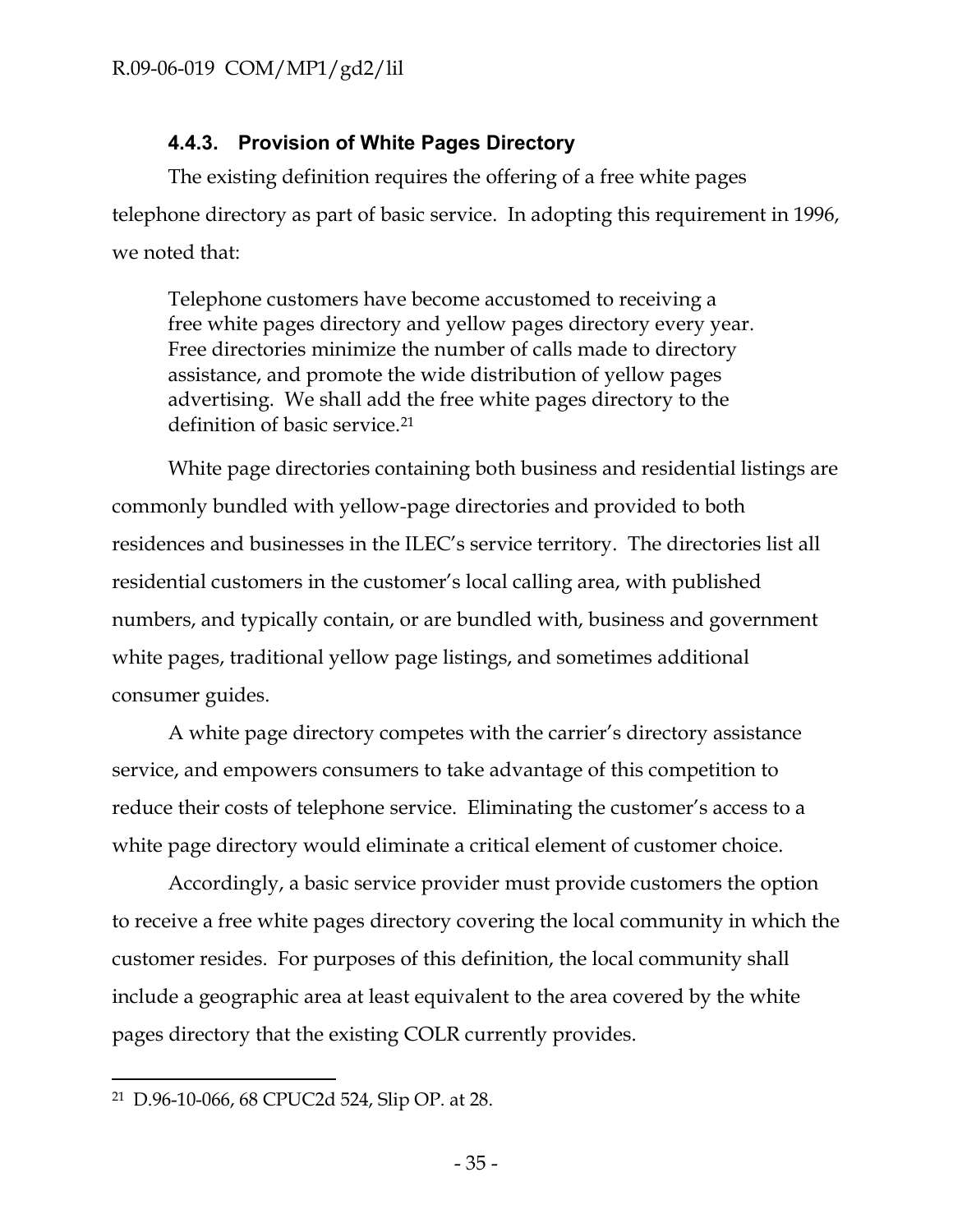At the same time, we recognize that wireless service providers do not typically provide customers with published directories. In any event, irrespective of the technology utilized, basic service customers must retain the option to receive a directory if they so choose. Thus, if a wireless carrier offers basic service, the wireless carrier has an obligation to provide its customers with the option to receive a free published directory.

We also provide for flexibility in meeting this requirement for telecommunications providers that do not publish their own directory. The directory publishing market has not supported a white-page directory, in particular, for the wireless industry. Accordingly, we shall not require a basic service provider to engage in directory publishing, so long as the provider makes arrangements to have a white pages directory delivered to subscribers who wish to receive one.

In such instances where a provider does not publish or distribute its own directory, the requirement to provide a published white pages directory will be deemed satisfied if the provider makes available the option to obtain a published directory.

For purposes of our revised basic service definition, we shall therefore require that customers be provided the option to receive a free white page directory covering the local community in which the customer resides, to include a geographic region at least equivalent to the range of the white page directory provided by the existing COLR. Preserving this requirement protects customers' interests in having access to published directory listings.

Although the delivery of a white pages directory has traditionally been provided in paper form, the Commission has approved Verizon's proposal (in Advice Letter 12535) to end automatic delivery of printed white pages directories

- 36 -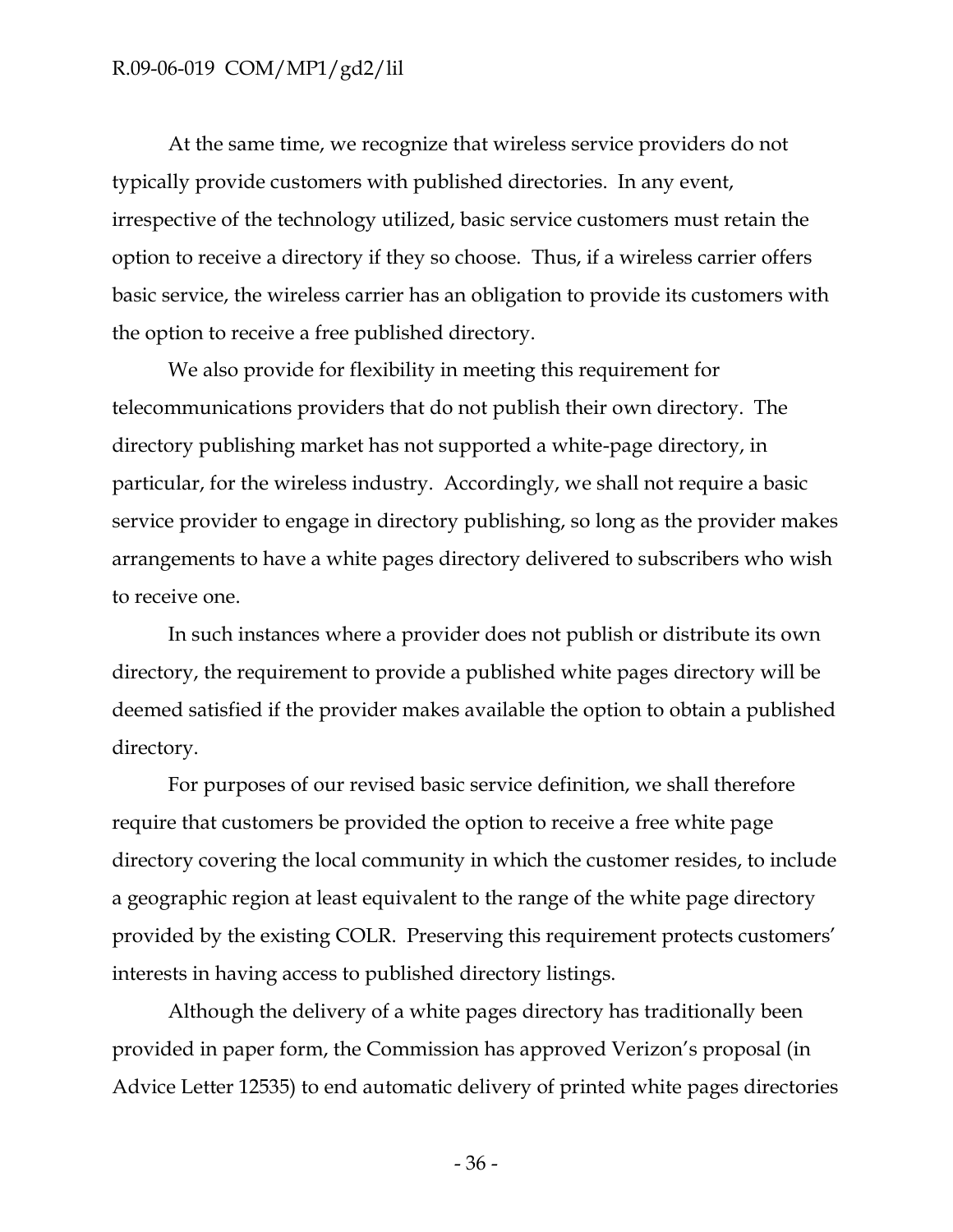containing residential listings and instead to offer its customers the alternative option of receiving the directory of residential listings electronically in CD-ROM format, or by online directory of the listings. (*See* Resolution T-17302).

Under this authorization, Verizon customers will no longer receive paper delivery of the directory unless they affirmatively elect to keep receiving it by contacting Verizon. A customer need only make a one-time election to receive a printed paper copy of the white page residential listings directory. The one-time election entitles the customer to continue to annually receive a paper directory unless the customer changes his/her request or discontinues local service from Verizon.

Accordingly, while we approved this variation in the manner of providing access to a published directory for Verizon, the underlying requirement in D.96-10-066 to provide the option to receive a local directory remains a required element of basic service.

Since Verizon has been authorized to provide electronic delivery, we recognize the Verizon authorization as being compliant with the revised definition. Other basic service providers operating in Verizon's service territory will similarly be permitted to satisfy the directory requirement by complying with the same requirements applicable to Verizon. At this point, however, since we have not developed a record on the implications of more widespread applicability of the Verizon proposal to other carriers providing service outside of the Verizon territory, we refrain from broadening the Verizon authorization to apply to other carriers' service outside of the Verizon territory through this decision. If other carriers serving outside of the Verizon territory seek authority to offer the availability of directories electronically by CD-ROM or on-line in accordance with similar terms and conditions as set forth for Verizon in

- 37 -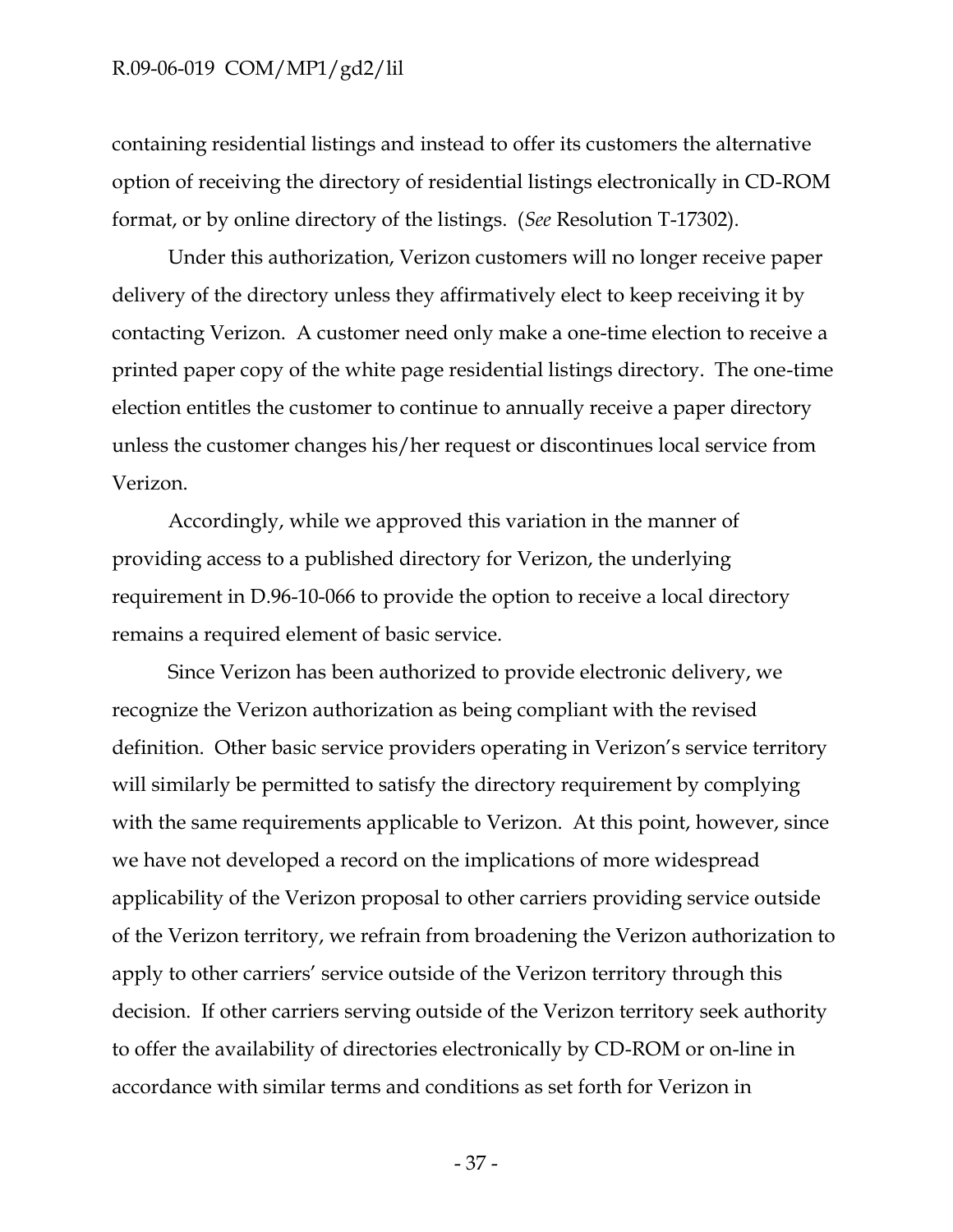Resolution T-17302, they may file Tier 2 advice letters seeking such authority, and justifying why such authorization should be granted. Any such advice letters will be considered on a case-by-case basis.

We, thus, disagree with parties claiming that market developments demonstrate that consumers no longer view a white page listing as an essential element of basic service and that we should discontinue the requirement to provide a local directory. Consumers' ability to interact in their local community of interest is supported by having the ability to receive a free local directory as a feature of basic telephone service. The revised definition that we adopt safeguards consumers rights to continue to receive a free local directory while providing appropriate flexibility in how this requirement may be satisfied.

#### **4.5. Access to 800 or 8YY Toll-Free Services**

<span id="page-39-0"></span>The basic service definition in D.96-10-066 entitles customers to access 800 or 800-like (8YY) toll-free services without incurring per-call or per-minute toll charges. We shall continue to include this requirement for any provider seeking to offer basic service, requiring unlimited access to 8YY toll-free services. Important social, health care, and financial services, as well as recreational options, rely upon access to 8YY calls to meet essential customer needs.

Current federal law requires wireline carriers to treat calls to 8YY numbers as toll-free calls. Wireless carriers providers, however, typically treat access to 800 or 800 like toll-free services the same as any other call and impose per-minute charges. Various wireless calling plans place limits on customers' minutes of usage. Under such plans, calls to 8YY numbers count against the customer's specified minutes of usage, resulting in additional charges to call 8YY numbers in volumes that exceeded the specified allowances.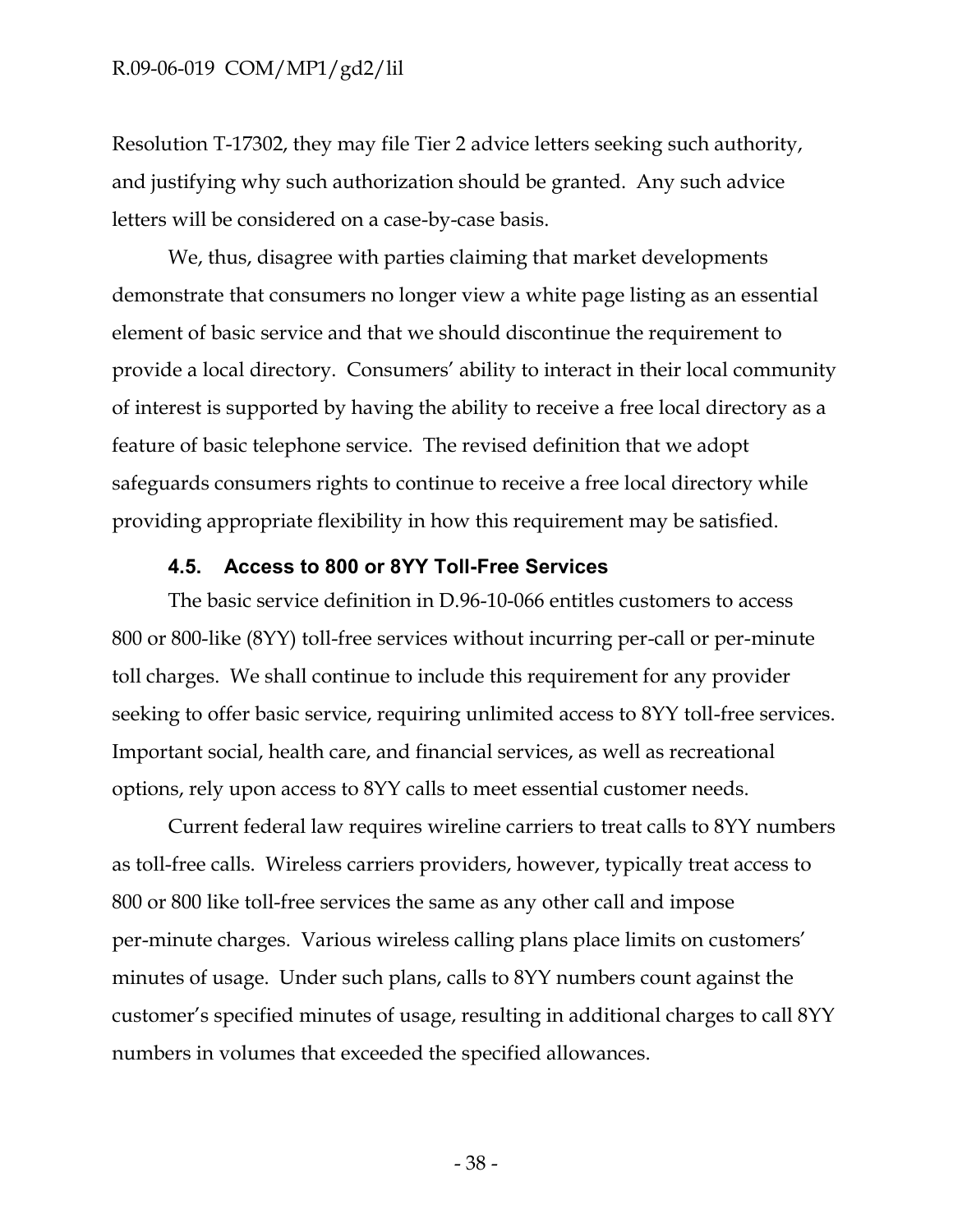Because calls to 8YY numbers would count against the user's specified minutes of usage, the user would incur additional charges to call 8YY numbers in volumes exceeding the user's specified minutes and such calls would not be considered "free."

Each provider of basic service must offer at least one basic service option that allows unlimited calls to 800 and 8YY toll-free numbers with no additional usage charges for such calls. A provider may offer alternative billing plans for basic service that may include usage for calls to 800 and 8YY toll-free numbers.

The provision of 8YY numbers will be provided for free to customers that subscribe to the unlimited calling flat rate option. In any event, the carrier must provide full disclosure to the customer concerning how charges for 800 numbers would apply if the customer does not subscribe to an unlimited calling flat rate option.

## <span id="page-40-0"></span>**4.6. Access to Telephone Relay Service as Provided for in Pub. Util. Code § 2881**

The provisions of § 2881 make reference to the Deaf and Disabled Telecommunications Program and the statewide relay system that became the California Relay Service. This "basic service" element mandates the important protection that any carrier providing "basic service" must offer customers access to the relay service established under § 2881. We are unpersuaded by arguments of AT&T, Cox, and Nexus that there is no need to include this element as it is a statutory mandate. As the Small LECs and Surewest note, Pub. Util. Code § 2881 does not apply to all carriers, such as intermodal competitors.

We shall maintain this element, affirming that all providers of basic service, regardless of the technology used, must offer access to the Relay Service to customers pursuant to provisions of § 2881.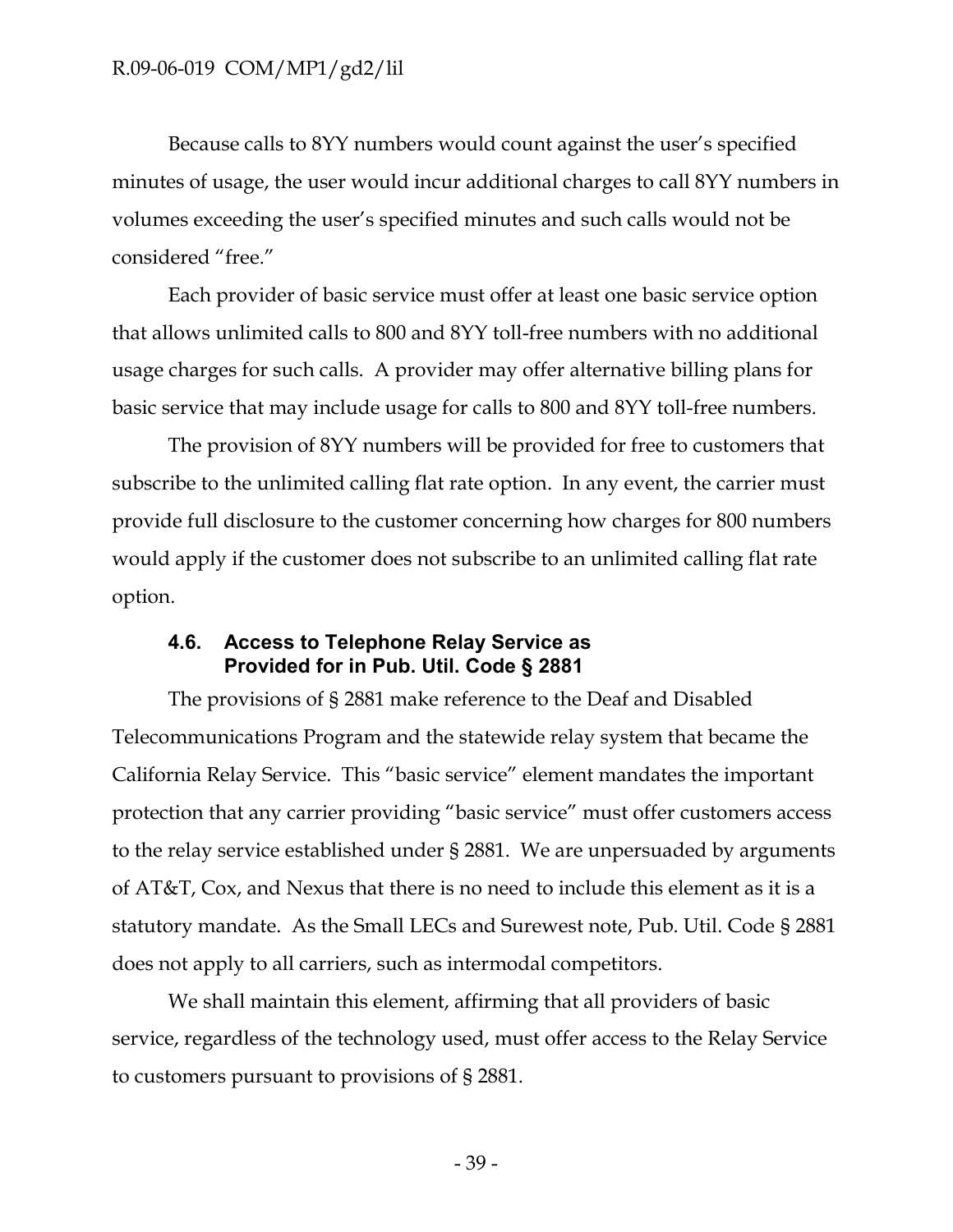## <span id="page-41-0"></span>**4.7. Free Access to Customer Service for Information about Universal Lifeline Telephone Service, Service Activation, Service Termination, Service Repair and Bill Inquiries**

Access to customer service for information about the above-referenced services shall be retained as an element of basic service. Free access to customer service information about these essential categories of basic service empowers customers to make proper decisions about their service needs. As the Lifeline program is revised to encourage wireless providers to participate, such providers will be required to provide free access to the above-referenced information.

## <span id="page-41-1"></span>**4.8. One-Time Free Blocking for Information Services, and One-Time Billing Adjustments for Charges Incurred Inadvertently, Mistakenly, or Without Authorization**

This element was originally aimed at blocking calls to 900/976 information numbers which had been recently introduced into the market in the late 1980s/early 1990s. Some parties argue that this requirement now seems unnecessary as consumers have grown familiar with these types of services.

We shall retain this element. We disagree with parties who claim that 900/976 blocking is no longer an issue and this provision should be dropped. Even though the original billing problems encountered with 900/976 numbers may have subsided, other unauthorized charges may continue to be a potential risk. Basic service providers should not be allowed to force basic service customers to buy add-ons or pay per-use fees for non-basic features. Consumers should be able to control the potential for unexpected charges up front by being fully informed about "features" in their service that may result in additional charges, and having ability to block access to these features. Accordingly, the general protections that this service offers continue to be relevant. As a practical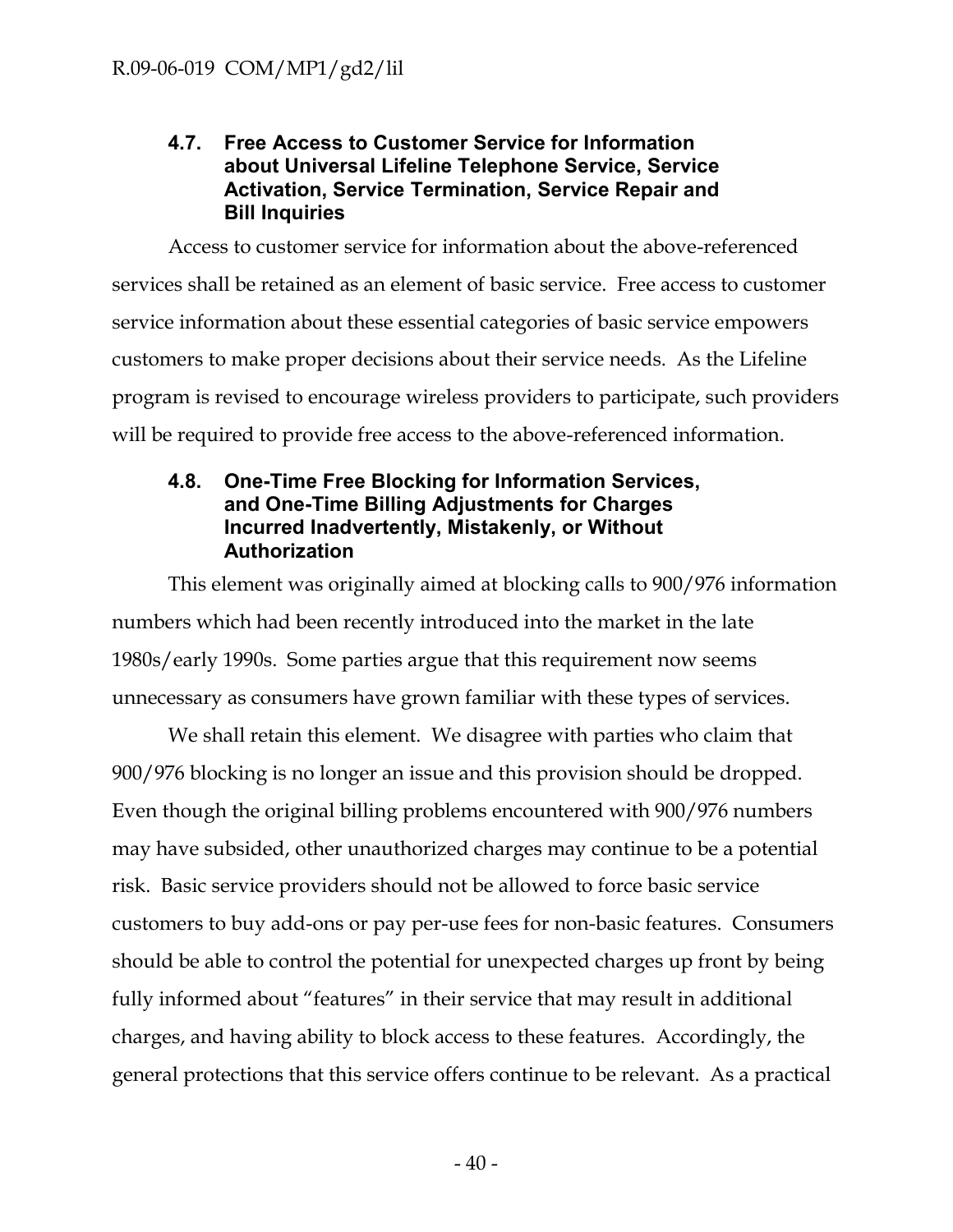matter, most if not all carriers currently provide blocking to these types of numbers.

## <span id="page-42-0"></span>**4.9. Access to Operator Services**

The existing provision that basic service includes free access to operator services continues unchanged.

# <span id="page-42-2"></span><span id="page-42-1"></span>**5. Service Quality Standards**

## **5.1. Importance of Service Quality Standards for Basic Service**

In addition to defining the service elements making up basic service, the Commission has a statutory duty to ensure that telephone corporations serve customers based on reasonable statewide service quality standards. Applicable standards include but are not limited to, network technical quality, customer service, installation, repair, and billing. The obligation to meet adequate service quality standards extends beyond basic service providers to include any telephone corporation, as defined under Pub. Util. Code § 234(a).<sup>22</sup>

Appropriate consumer protection standards associated with basic telephone service quality must be in place and enforced, regardless of the service provider technology involved. The Commission has previously adopted service quality standards for wireline carriers.23 In the case of wireless and VoIP, however, proceedings have not yet been conducted to identify, adopt, and enforce the necessary standards.

 $\overline{a}$  $22$  A telephone corporation, for purposes of applying service quality standards under the Commission's general orders, includes every certificated or registered carrier, and every corporation or person owning, controlling, operating, or managing any telephone line for compensation within this state.

<sup>&</sup>lt;sup>23</sup> The Commission adopted service quality reporting measures and standards in GO 133-C through D.09-07-019 on July 9, 2009 as a result of R.02-12-004.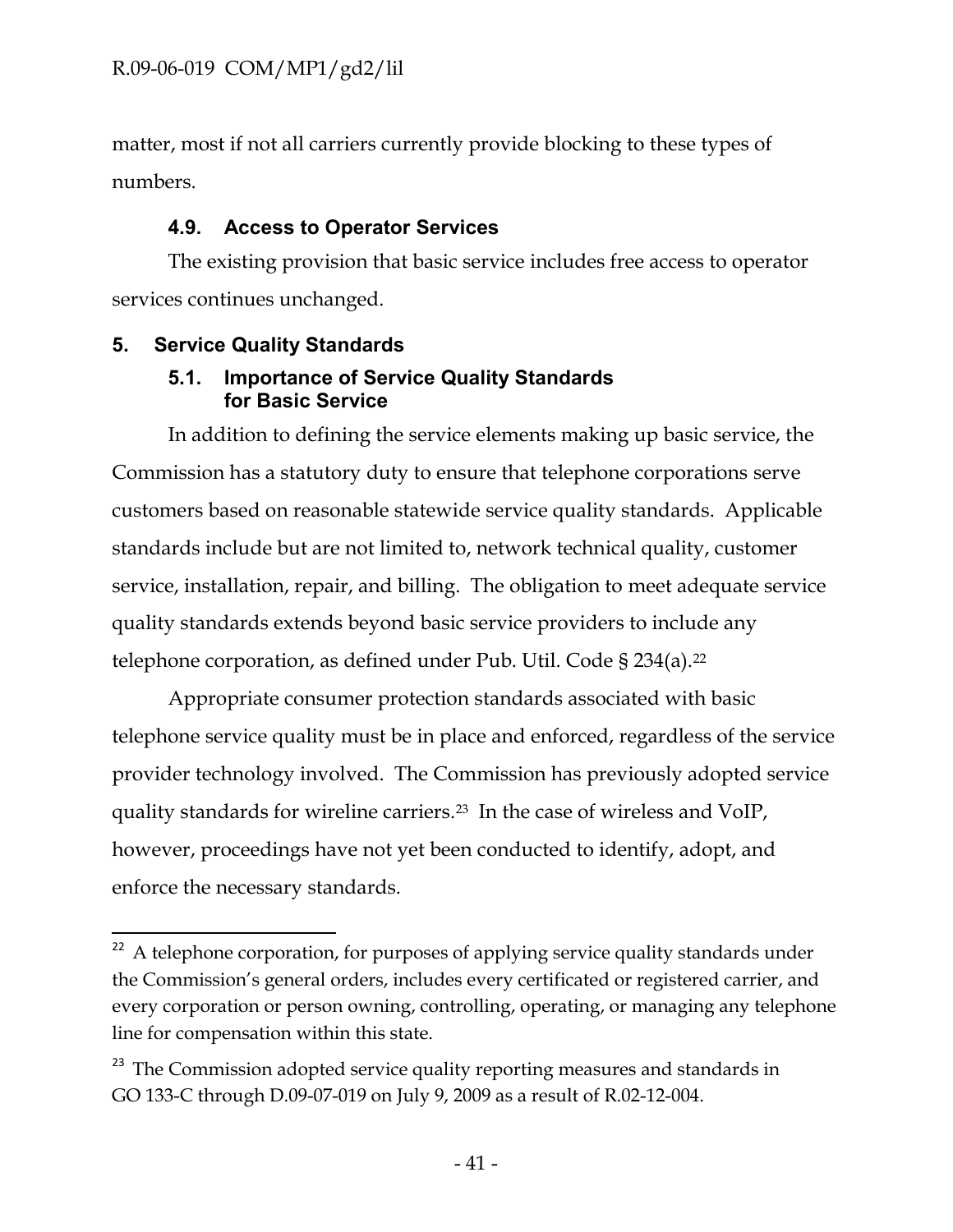In D.09-07-019, the Commission most recently addressed the issue of telecommunications service quality standards, but concluded that it was premature to address whether it had jurisdiction to require service quality reporting for wireless, VoIP, and IP-enabled carriers. We deferred any decision on such service quality issues pending the FCC's rulemaking regarding the regulatory treatment of such carriers.24 Wireless and other intermodal carriers whose request for COLR status in high-cost areas is granted will be expected to comply with any applicable service quality standards ultimately adopted by the Commission.

## **5.2. Positions of Parties**

<span id="page-43-0"></span>Parties filing comments in this proceeding expressed conflicting views on service quality standards in the context of basic service requirements.

Small LECs argue that consumers who receive basic telephone service from a carrier other than an ILEC should also receive the benefit of the GO 133-C service quality standards. TURN agrees. Small LECs state that there are numerous consumer protection rules that should also be applied to alternative providers of basic service—pointing to warm-line requirements as an example.

 $\overline{\phantom{a}}$ <sup>24</sup> See Order Instituting Investigation (OII) on the Commission's Own Motion to Determine the Extent to Which the Public Utility Telephone Service Known as Voice over Internet Protocol Should be Exempted from Regulatory Requirements [D.06-06-010] (2006) \_\_Cal.P.U.C.3d \_\_, at 3 (slip op.).) VoIP providers fall into two general categories. Facilities-based providers, own the last-mile broadband connections that reach end-users. There are also "over-the-top" VoIP providers that provide voice services by using a last-mile broadband connection that the customer has the responsibility to secure from some source.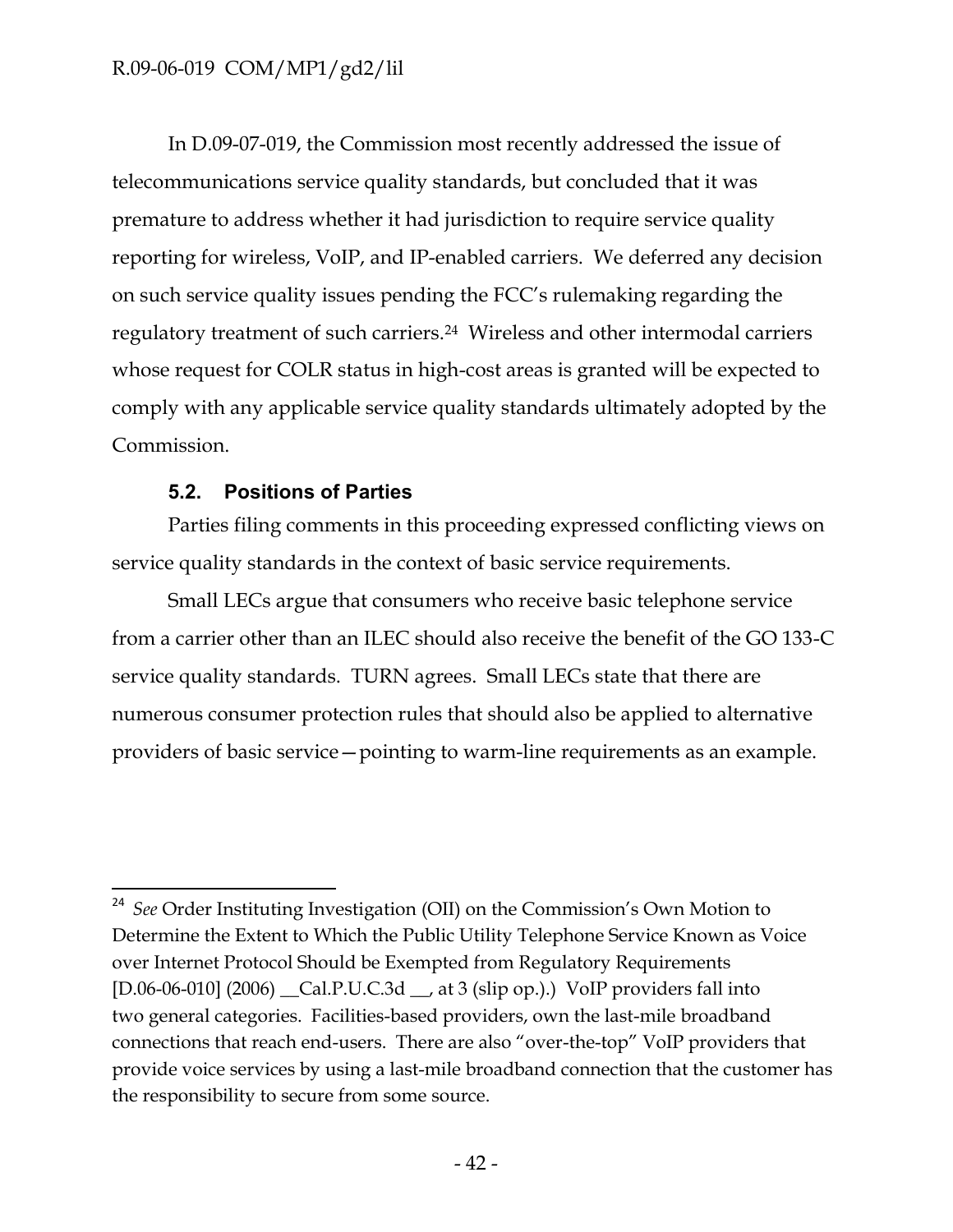DRA proposes the following areas that service quality standards must address include:

- Standardized operator response time;
- Street level coverage maps for wireless service;
- Network Outage Reporting System data; and
- Carrier specific complaint statistics from the Commission's Consumer Affairs Branch (CAB).

DRA argues for adoption of standards for each technology providing basic service. For wireline carriers, the Commission established standards in GO 133-C. Service quality standards and measures in GO 133-C address, but are not limited to, customer service, installation, and repair, and apply variously to General Rate Case ILECs and URF LECs. GO 133-C requires that all facilities-based certificated and registered telephone corporations report major service interruptions, and that wireless carriers provide coverage maps that include "a clear and conspicuous disclosure of material limitations in wireless service coverage depiction and wireless service availability." The GO rules also include requirements about record keeping, the location of records, and the availability of those records to be viewed by the public. However, there are currently no service quality standards for VoIP providers and the only requirement applicable to wireless carriers is to supply coverage maps to customers.

DRA proposes that VoIP and wireless providers should report operator answering time performance based on the GO 133-C requirements for wireline carriers. DRA proposes that VoIP providers should provide network outage information to the Commission, as wireline and wireless carriers do now. DRA believes that wireless providers of basic telephone service should provide more than the general coverage maps required under GO 133-C and should provide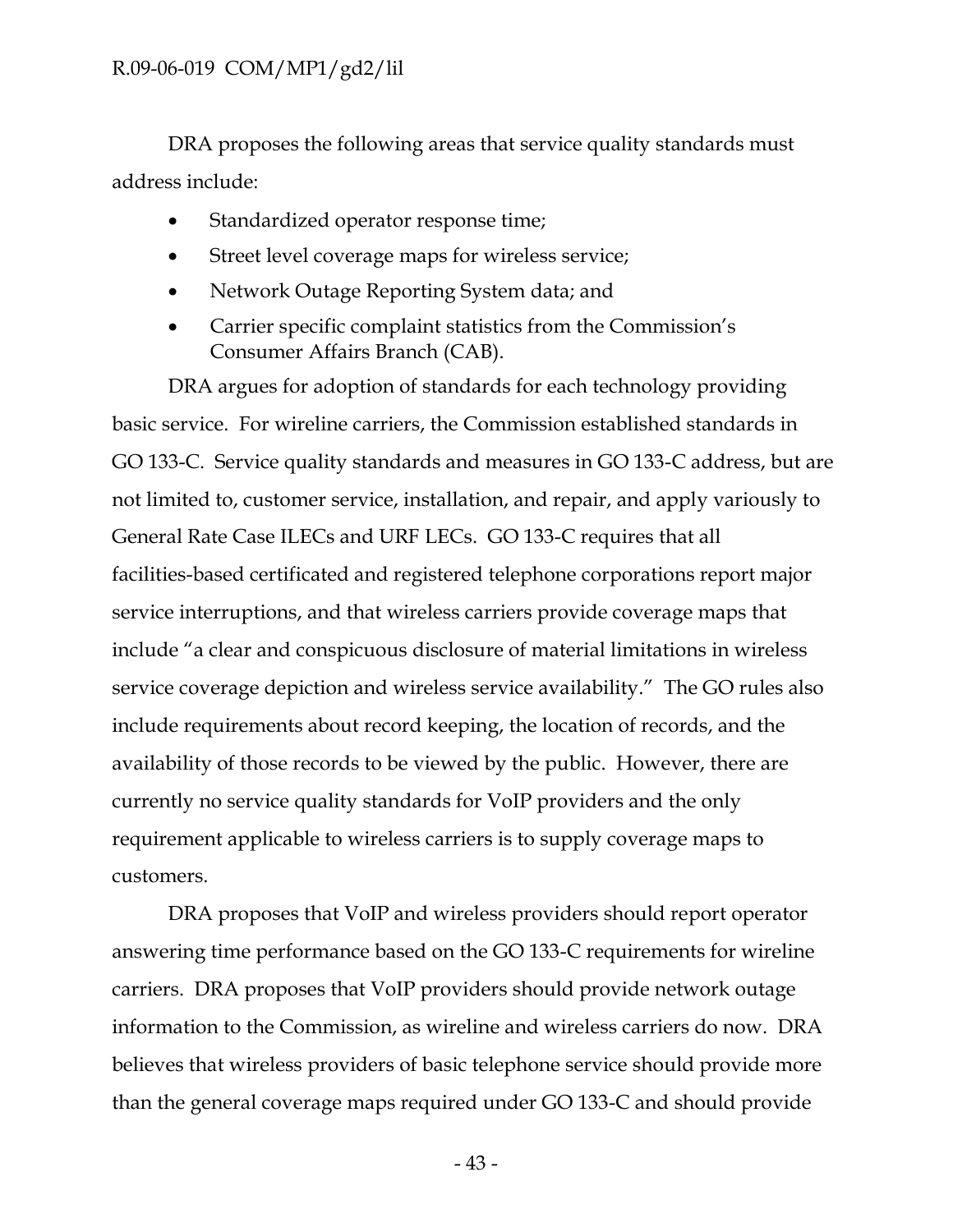customers with detailed street level wireless coverage maps. VoIP providers are exempt from the requirements of the Billing Rules Decision (D.10-10-034) but DRA proposes that they comply with the same rules as wireline and wireless providers. DRA also proposes the Commission publish CAB statistics on all providers of basic service to alert customers of service problems.

Other parties offered alternative perspectives on service quality and fitness standards. AT&T continues to advance the position that service quality standards are only an issue for a reverse auction, should the Commission decide to conduct one. AT&T states that service quality standards should not be established for basic service outside of the auction context.

AT&T also states that the competitive marketplace will ensure providers have sufficient incentive to provide adequate service in order to attract and retain customers. AT&T argues that wireless carriers compete for customers based on network quality and performance and do so in the absence of Commission mandates.

Without service quality standards, the potential for waste, fraud, and abuse increases. Service quality standards are an integral component of the revision of the basic service definition that the Commission cannot ignore.

Cricket Wireless also argues that the Commission should not impose service quality requirements on wireless carriers in this or any proceeding. Cricket offers its perspective on why service quality regulation is not needed for supported wireless carriers.

Given the variability of service quality over any given coverage area and in the interest of ensuring customers are satisfied with their service, wireless carriers have largely adopted a model that allows customers to "test drive" their service and assess whether the phone meets their needs (e.g., works in their

- 44 -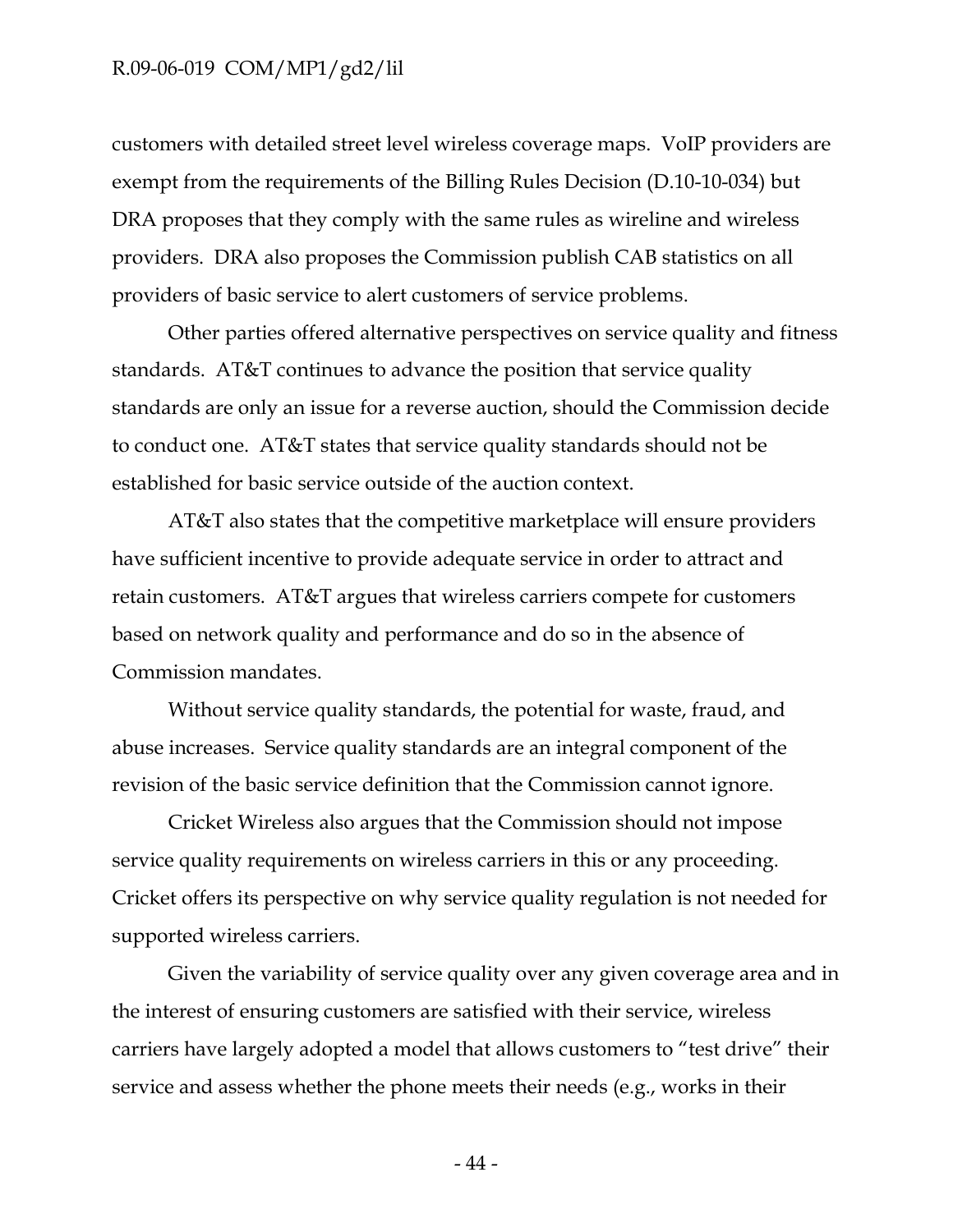home or office, along their typical travel routes, etc.). If the customer is not satisfied with the level of service, they are able to return the phone within a certain amount of time.

TURN agrees that "trial periods" are a positive improvement with wireless mobility offerings, but contends that a trial period does not resolve the service quality issue for supported services.

#### **5.3. Discussion**

<span id="page-46-0"></span>Consistent with our universal service obligations to ensure that all Californians have access to essential telecommunications services necessary for them to interact and participate in modern society, we conclude that further proceedings are warranted to identify, adopt, and enforce appropriate service quality standards applicable to any carrier, including wireless or VoIP, that serves in the capacity of COLR in a high-cost area.

We cannot necessarily assume that competitive forces ensure that wireless providers serving in the capacity of COLR will make the necessary commitment to quality standards for all of customers. Objective measures of wireless carrier performance, as produced by entities such as Consumer Reports, consistently report significant variation in wireless carrier performance. Wireless industry practices offering trial periods for their services do not provide a sufficient substitute for service quality standards, particularly where COLR obligations are involved.

Accordingly, we must develop a further record regarding the requisite standards together with enforcement tools to ensure that the standards are met. We shall issue a further ruling either in this docket or another proceeding to provide further guidance on the development of a record on this issue.

- 45 -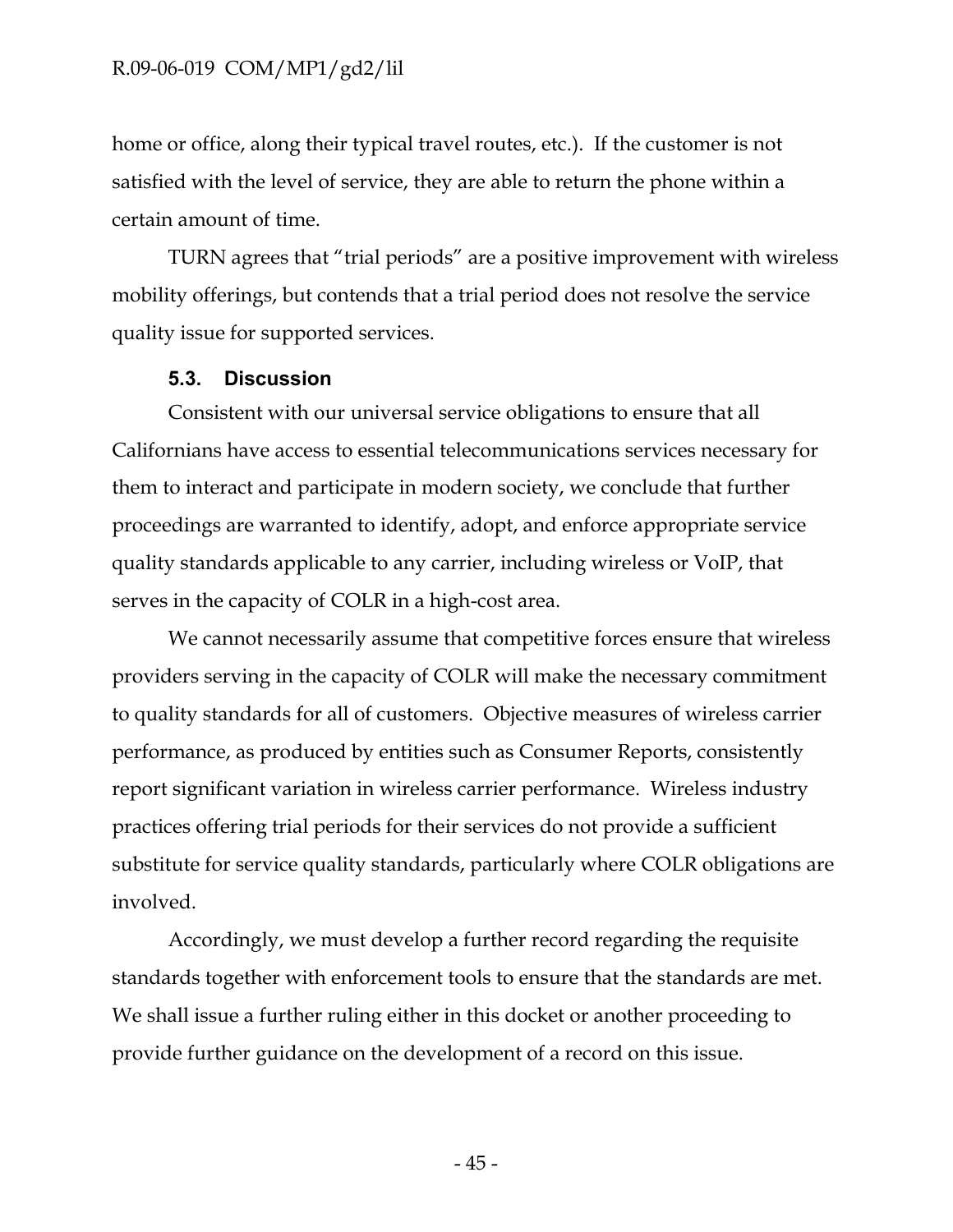In addition to the need to identify, adopt, and enforce standards for wireless and other alternative technologies, we also recognize the need to consider additional measures to promote compliance and enforcement of existing quality standards applicable to wireline carriers.

In its March 2011 report on telecommunications carrier compliance with existing standards, the Commission's CD found a number of instances where carriers failed to meet existing service quality standards. CD recommends that the Commission initiate an OII, and/or an OIR to review the GO 133-C standards, particularly with regards to Out-of-Service restoration times and assess why carriers consistently could not meet this standard, why carriers are not regularly meeting the operator answer time standard of 60 seconds or less, consider adopting new standards or modify existing standards, and consider penalty mechanisms for companies that consistently fail to meet one or more standards. We agree that the adequacy of existing compliance and enforcement of service quality standards needs to be reviewed, and necessary remedial action taken, as that inquiry may determine to be warranted.

On December 1, 2011, the Commission issued R.11-12-001 to evaluate telecommunication corporations' service quality performance and to consider modification to service quality rules. The scope of R.11-12-001, however, has not been expressly designed to address the particular issues that we have identified here, namely, the service quality standards that should apply to COLRs, particularly those using newer technologies such as wireless or VoIP.

We conclude that either opening a new OIR or addressing the issue in R.11-12-001 is an appropriate forum in which to consider further issues relating to service quality standards for wireless or other nontraditional carriers, with express consideration of service quality standards in connection with the offering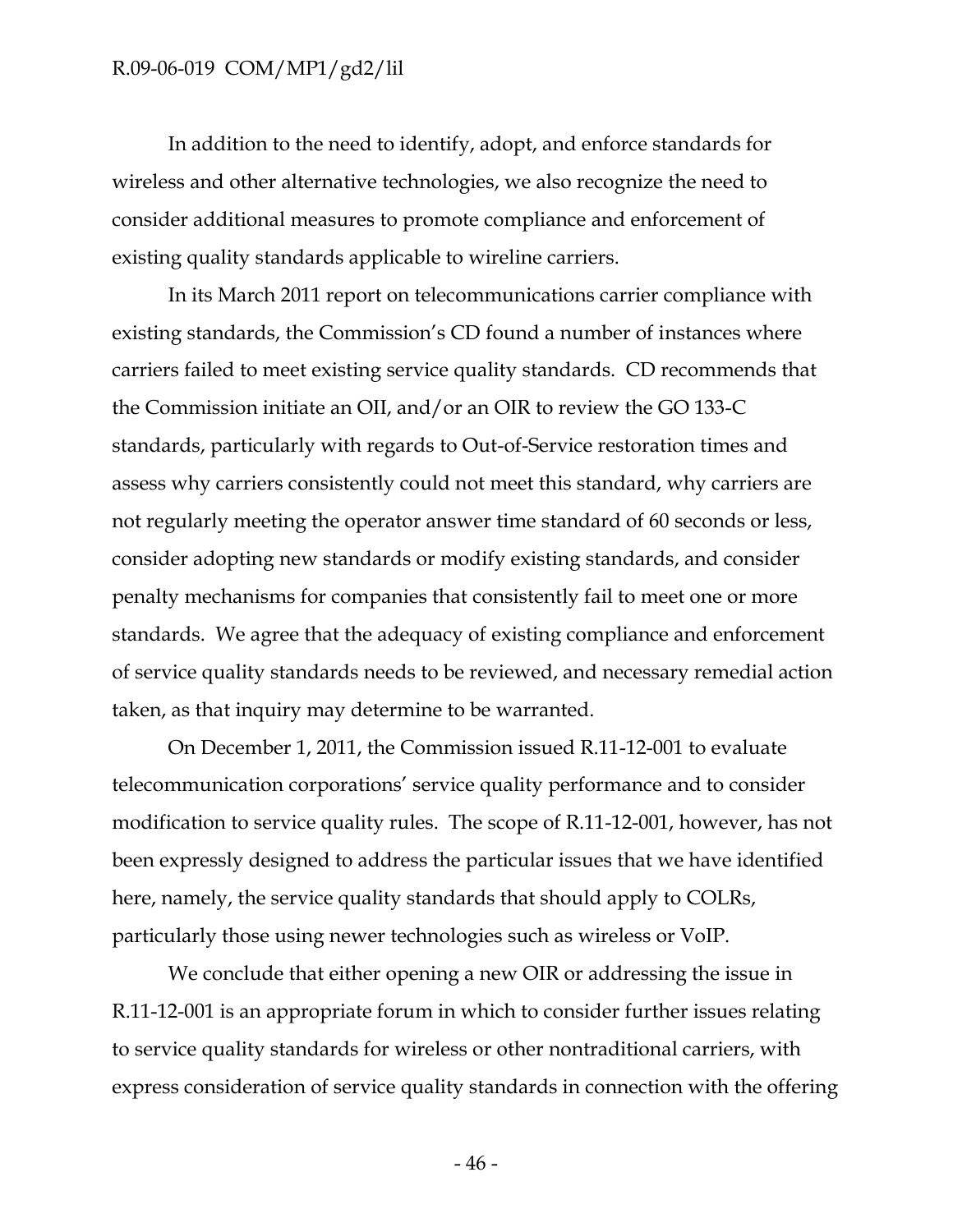of basic service, by carriers in the capacity of a COLR. Alternatively, the Commission may choose to address these issues within R.11-12-001 provided that the scope of the proceeding is amended accordingly. As noted above, at a minimum, this consideration should include appropriate standards relating to providing maintenance of a voice-grade connection from the customer's residence to the public switched telephone network or its successor network. Accordingly, further issues regarding service quality standards applicable to the provision of basic service by wireless and other non-traditional carriers seeking COLR status, including measures to ensure compliance and enforcement will be addressed either in R.11-12-001 or in a new OIR that we may open at a future date.

Until the Commission determines the extent to which service quality standards should be adopted for non-traditional wireline carriers, a provider that wishes to offer basic service utilizing anything other than traditional exchange-based wireline technology that cannot comply with all the requirements of GO 133-C must file a Tier 3 advice letter. This filing must indicate what GO 133-C service quality measurements and reporting procedures it can comply with, those it can provide functionally equivalent reports for and lastly what measurement and reporting requirements are not applicable to the technology it is using to provide basic service.

#### <span id="page-48-0"></span>**6. Assignment of Proceeding**

Michael R. Peevey is the assigned Commissioner and Thomas R. Pulsifer is the assigned Administrative Law Judge in this proceeding.

#### <span id="page-48-1"></span>**Comments on Proposed Decision**

The proposed decision of the assigned Commissioner in this matter was mailed to the parties in accordance with Section 311 of the Public Utilities Code,

- 47 -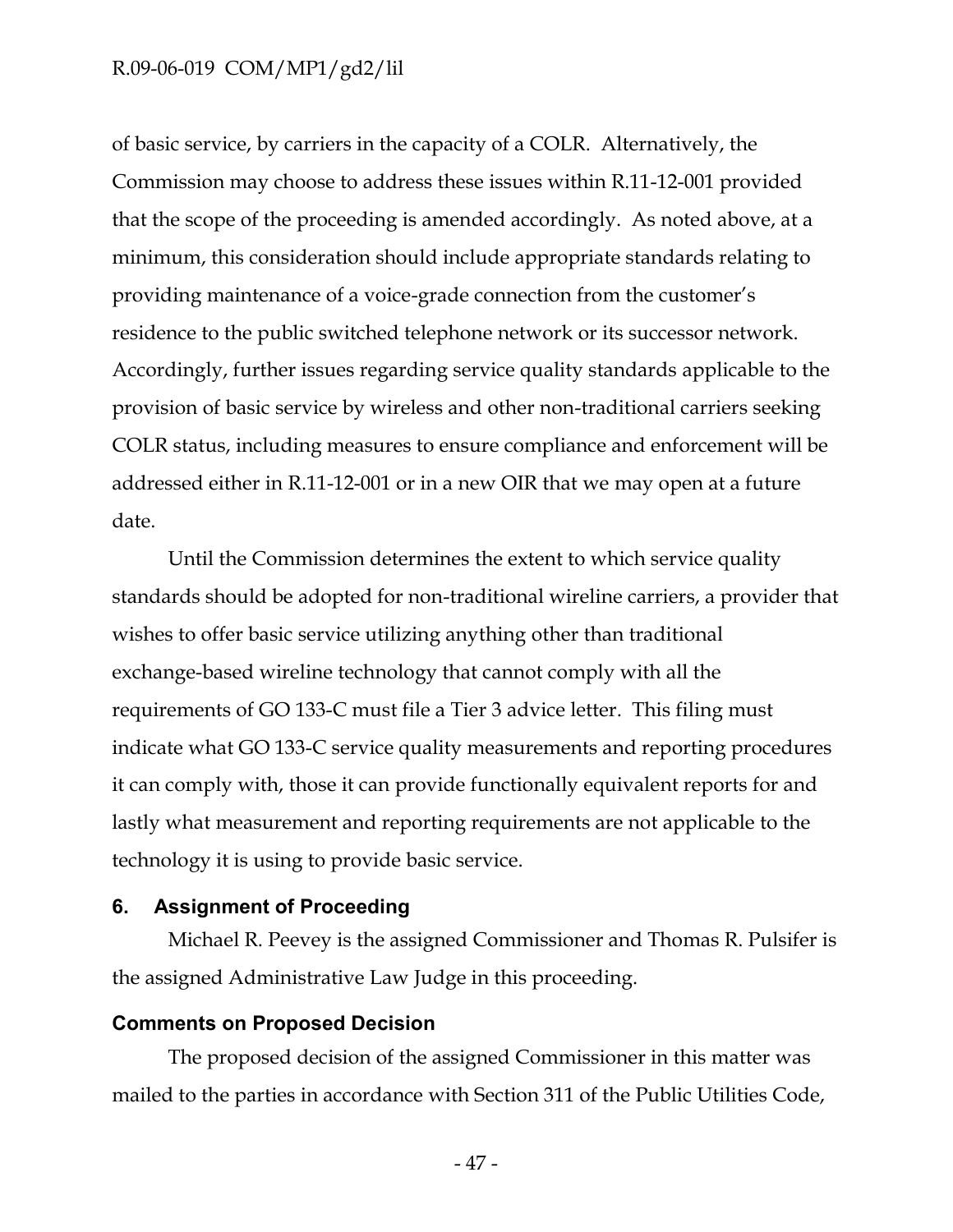and comments were allowed under Rule 14.3 of the Commission's Rules of Practice and Procedure. Comments were filed on December 5, 2011, and reply comments were filed on December 12, 2011, by various parties. An additional round of comments on a revised version of the proposed decision were filed on February 24, 2012. We have incorporated parties' comments as appropriate in finalizing this decision.

#### <span id="page-49-0"></span>**7. Findings of Fact**

1. The Commission, in D.96-10-066, last devised minimum basic service standards applicable to the Commission's universal service program.

2. The existing adopted requirements for basic telephone service apply to any carrier seeking to qualify for B-Fund support and/or for Lifeline support.

3. Under the B-Fund program, a COLR must offer basic residential service to all customers within a designated service area, and receives funding to subsidize affordable basic rates in high-cost areas.

4. The Commission undertook to update the definition of basic service in view of the passage of time since the definition was last adopted.

5. Although basic service has traditionally been provided by carriers using local exchange wireline network architecture, other forms of telecommunications services offered by wireless, cable, and VoIP have been growing in popularity, particularly over the past decade.

6. Revising the basic service definition in a competitively neutral manner offers the potential to expand the range of providers offering basic service, thereby increasing the range of service choices for consumers.

7. Wireless and VoIP currently offer telecommunications services in competition with ILECs, but do not currently offer basic service.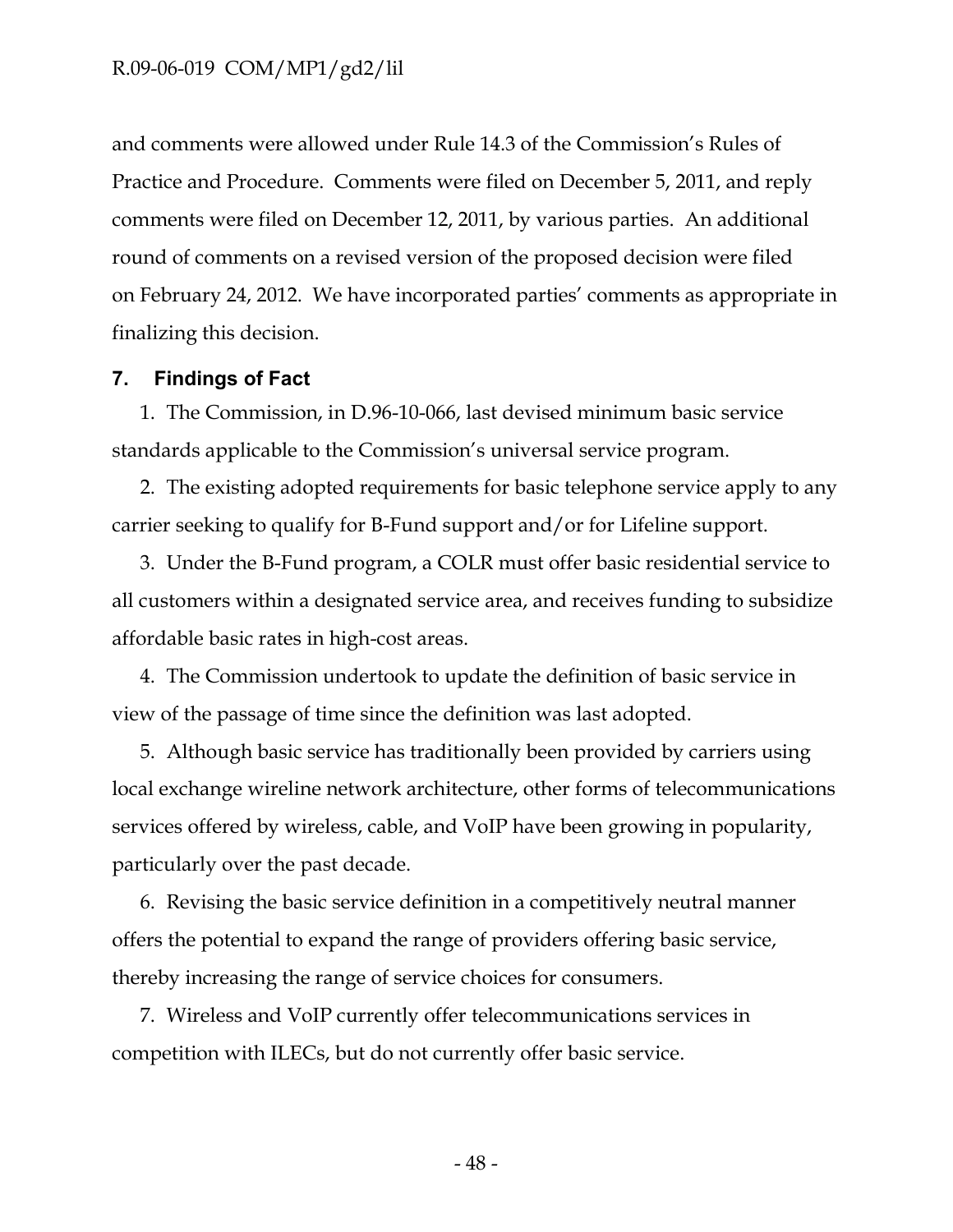8. While the Wireless and other alternative offerings are configured differently from basic service, those offerings currently serve as partial, but not complete, substitutes for basic service for many customers.

9. Although a growing percentage of customers subscribe to wireless or VoIP service for certain communications needs, a majority of customers continue to subscribe to basic wireline service, either alone or in combination with wireless service.

10. Wireless and VoIP communications services offer mobility and other potential advantages that are not available through traditional wireline basic service. At the same time, wireless and VoIP service plans omit certain features and benefits that are otherwise currently available through basic service.

11. While some customers have discontinued wireline service in favor of other communications services, the needs and preferences of that minority of customers do not represent the needs and preferences of the majority of customers that continue to subscribe to basic wireline service.

12. Information received from members of the public through oral presentations at public participation hearings and through written letters to the Commission indicate that elimination of essential service features currently available through basic service would be detrimental.

13. Based upon the features currently relied upon by customers, essential basic service features include the service features set forth in Appendix A of this decision.

14. A defining feature of the basic service obligation is the capability for all residential customers within a designated service area to send and receive telephone calls.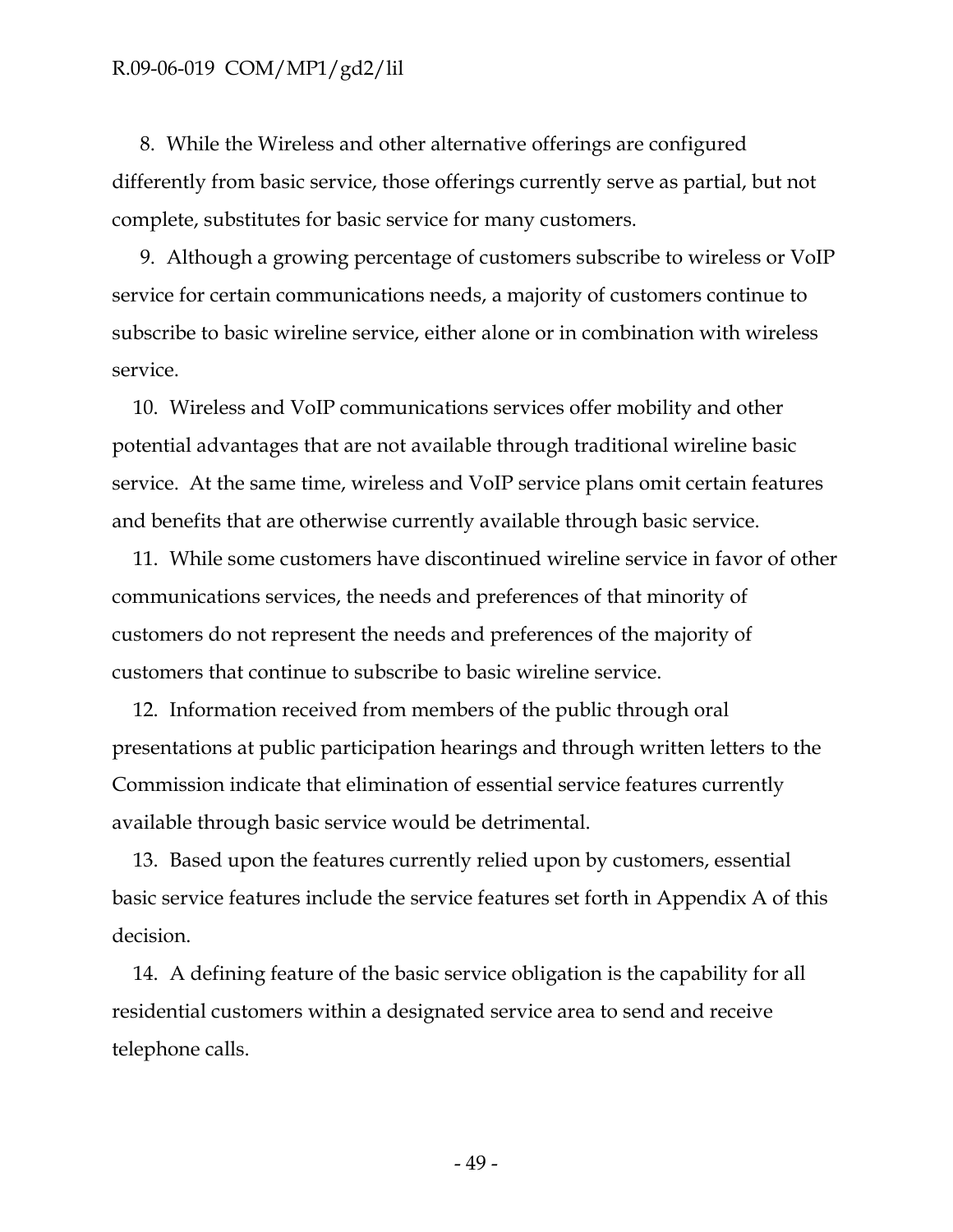15. For purposes of basic service, if the carrier's customers within the designated basic service area lack the capability to maintain a voice-grade connection from the customer residence to the public switched telephone network or its successor network, then the carrier would fail to satisfy a key basic service need.

16. The ability to receive unlimited incoming calls without a per-minute or per-call charge is an existing feature that customers have come to expect at least for their basic service. Although wireless customers may be accustomed to paying for incoming calls on their cell phone, most wireless customer typically do so within an environment where they also rely on a separate wireline telephone for receiving such calls.

17. The flat rate option for calls within a local exchange currently available as a basic service element provides a measure of affordability and predictability in the monthly bill. In order to provide a comparable degree of affordability and predictability in meeting basic calling needs offered by a wireless provider, the requirement to offer both unlimited incoming and outgoing calls, for a flat rate provides a reasonable proxy. As long as the carrier offers the option for a flat rate for unlimited calling in a given calling area subject to equal disclosure with other rate plans, the carrier may also offer the customer an alternative rate plan for purposes of basic service that is not restricted as to per-minute or per-call charges.

18. Providing wireless customers with the option to select for their basic service either a flat rate plan or an alternative billing plan that offers per-minute usage charges for certain calls may offer a more affordable or better suited billing plan.

- 50 -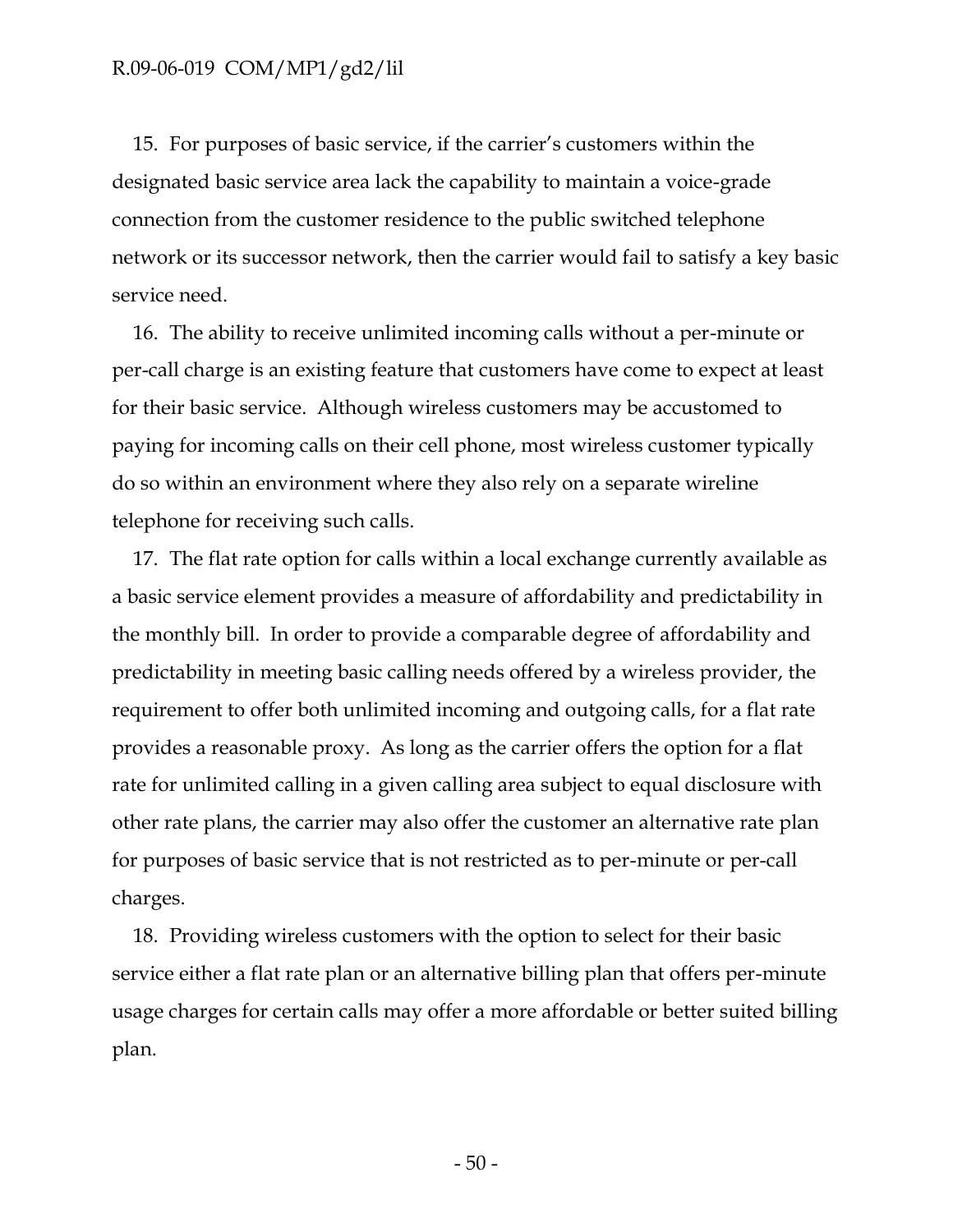19. Free access to 911/E911 service is an essential basic service. Delays or failure to promptly route 911 calls to local emergency responders could risk significant loss to a customer relying on 911.

20. Wireless providers are currently subject to FCC compliance standards for 911/E911 calls which involve a different standard compared to existing wireline standards.

21. Regardless of whatever technology or network design a carrier utilizes to provide 911/E911 access, in order to qualify as basic service , the carrier must provide the caller with 911/E911 location accuracy and reliability that is at least reasonably comparable to that offered by the existing COLR, and in accordance with applicable state and federal law and regulations, including California Public Utilities Code Section 2892 and FCC location accuracy orders including 26 FCC Rcd 10074 (FCC 2011).

22. If a wireless carrier becomes a provider of basic service, the cell phone would become the customer's primary or only source for incoming calls. In that settling, the customer would no longer have the protection of receiving incoming calls on a wireline phone at no charge.

23. The provision of Lifeline service is an essential basic service element that promotes affordable basic service for low-income consumers.

24. Access to directory assistance remains a necessary basic service element to enable customers to readily access phone numbers for communicating with others.

25. Having the option to receive delivery of a published local directory as a basic service feature provides an important means for consumers to interact with others within their local community. Requiring basic service providers to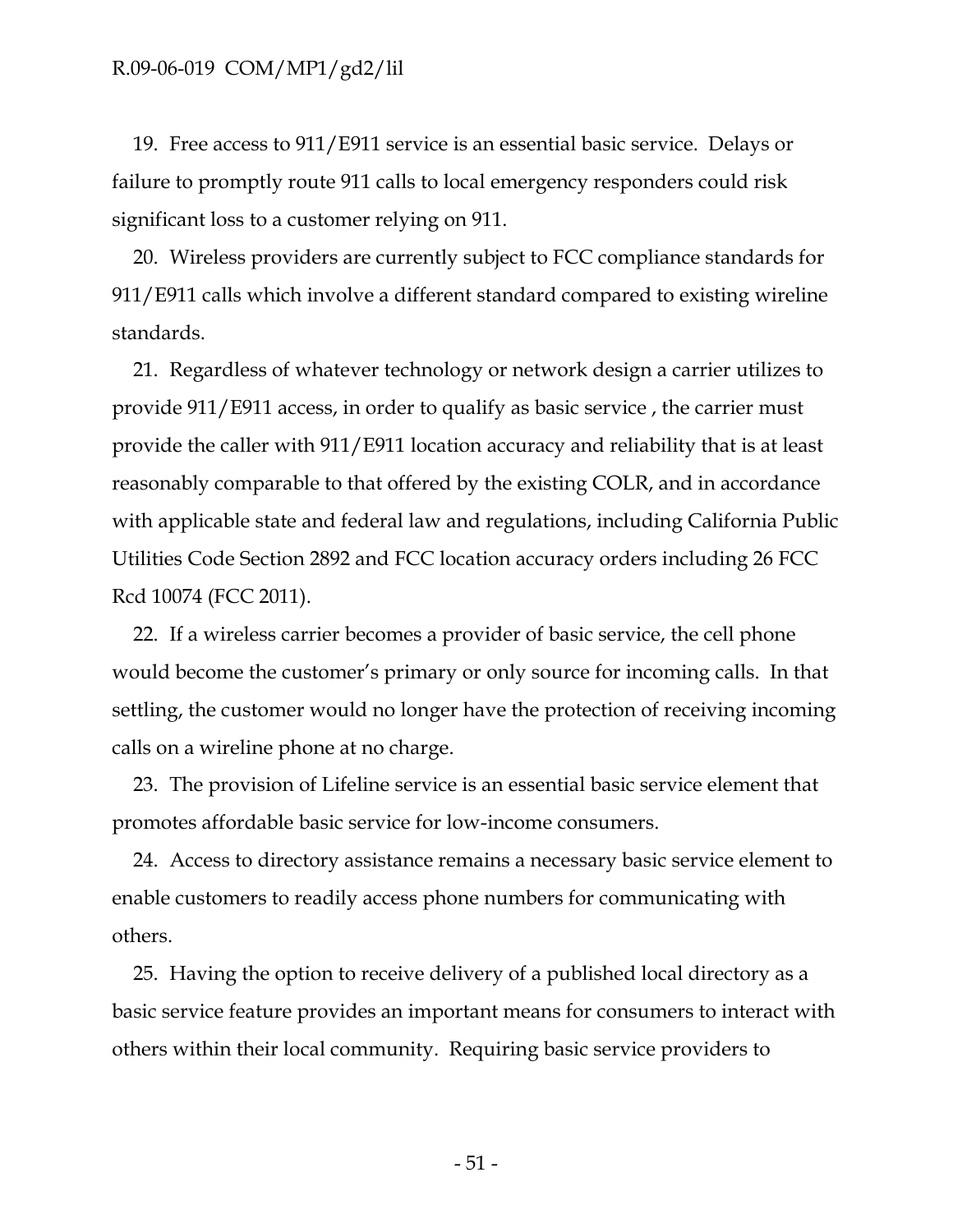provide customers the option to receive a free white pages directory preserves basic service customers' interests in having access to published directory listings.

26. Although wireless service providers do not typically provide customers with published directories, basic service customers are entitled to the option to receive a directory if they so choose.

27. The directory publishing market has not supported a white-page directory, in particular, for the wireless industry. Accordingly, there is no need to require a basic service provider to engage in directory publishing, so long as the provider makes available the option to obtain a white pages directory to subscribers who wish to receive one.

28. Verizon currently satisfies the basic service requirement to provide a local directory under the procedures authorized in Resolution T-17302 by providing the option for electronic delivery by CD-ROM format or via on-line delivery, as an alternative to paper delivery. Other basic service providers serving customers within the Verizon service territory also can satisfy the local directory requirement by complying with the same requirements for electronic delivery as does Verizon. Providers seeking to offer basic service outside of the Verizon territory can file Tier 2 advice letters for purposes of seeking authorization to satisfy the local directory requirement under the procedures authorized in Resolution T-17302.

29. Current basic service rules entitle customers to access to 800 or 8YY toll-free services without incurring per-call or per-minute toll charges.

30. Requiring that any provider of basic service offer toll-free unlimited access to 8YY toll-free services will help meet important social, health care, and business needs of customers that rely upon access to 8YY calls.

- 52 -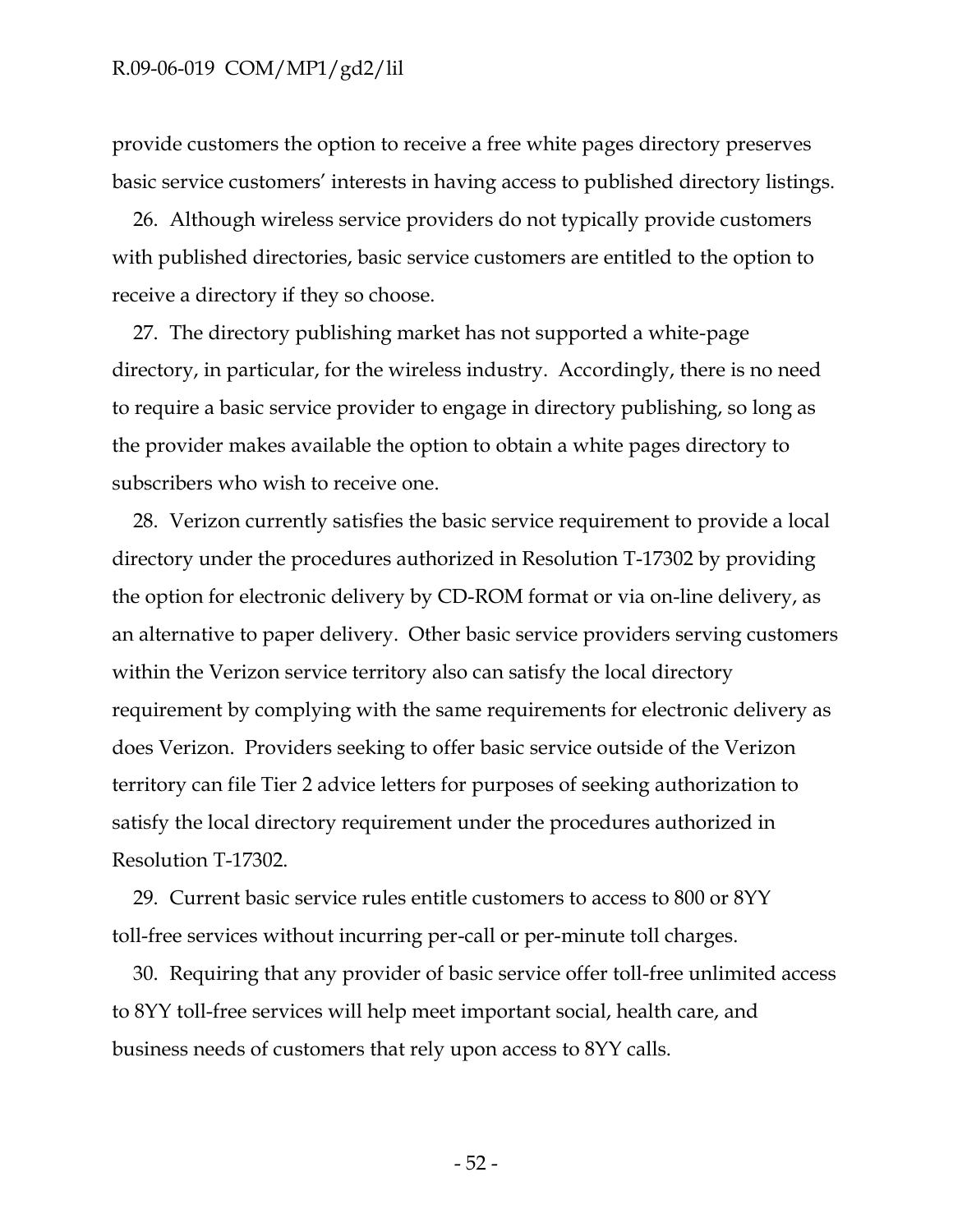31. Requiring any provider of basic service to offer customers access to telephone relay services pursuant to the provisions of Pub. Util. Code § 2881 will provide important consumer protections, particularly to the deaf and disabled sector of consumers.

32. Essential basic service includes requiring any provider of basic service to offer free access to information about Lifeline, service activation or termination, service repair or bill inquiries.

33. Essential basic service includes requiring one-time free blocking for 900/976 Information Services and adjustments for charges incurred mistakenly or without authorization.

34. Further proceedings are warranted to identify the extent to which service quality standards should be adopted for non-traditional wireline carriers. In the meantime, it is reasonable to require that a provider that wishes to offer basic service utilizing anything other than traditional exchange-based wireline technology that cannot comply with all the requirements of GO 133-C file a Tier 3 advice letter in accordance with Appendix A requirements.

#### <span id="page-54-0"></span>**Conclusions of Law**

1. While reducing the regulation of telecommunications services and prices in recent years through adoption of the "Uniform Regulatory Framework," the Commission has continued to impose minimum service requirements for the provision of "basic telephone service."

2. The relevant criteria for determining basic service requirements include whether a service element meets an essential residential consumer needs and whether the element is defined in competitively neutral manner.

3. The determination of essential residential consumer needs should consider relevant universal service goals to ensure consumers throughout California have

- 53 -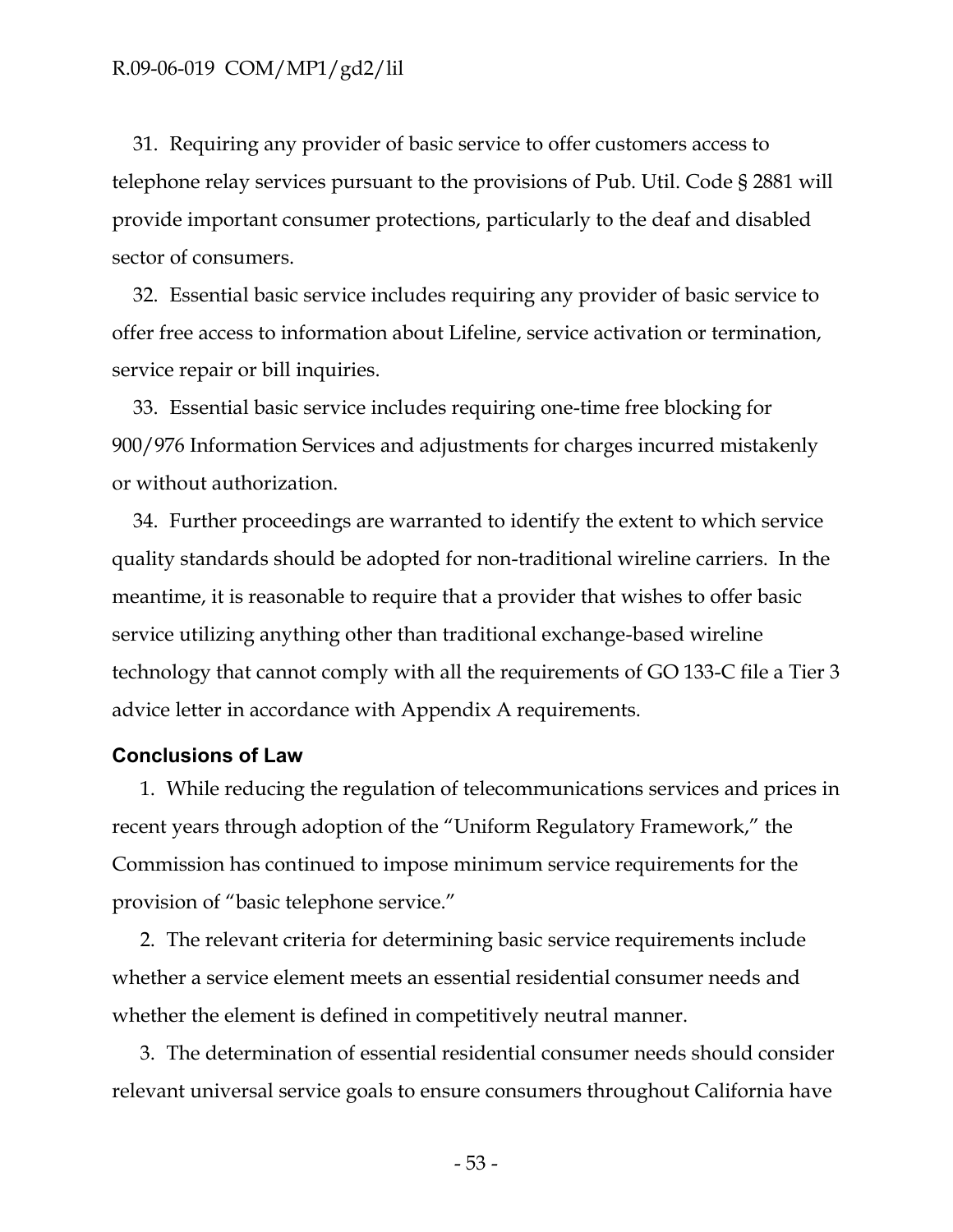access to essential telecommunications services, taking into account the essential needs of the most vulnerable consumer sectors, including the elderly, those with disabilities, and low-income sectors.

4. While basic service may be offered in combination with additional features or as part of a larger bundle of services, basic service should also be made available without obligating the customer also to subscribe to video or data services.

5. Defining basic service on a technologically neutral basis does not warrant the degrading of essential consumer needs to satisfy the lowest common denominator of service features that carriers may currently be willing to offer.

6. A defined set of basic service features and related general requirements, as set forth in Appendix A, is warranted as an essential tool to satisfy the Commission's universal service goals.

7. Any carrier seeking to meet the requirements for a COLR in accordance with the rules adopted in D.96-10-066, Appendix B.6.D, should offer at least the basic service elements, as defined in Appendix A of this decision.

8. The basic service features and related general requirements set forth in Appendix A should be applied to any carrier seeking to offer basic service in California, including carriers seeking to qualify as a COLR, as well as a provider that seeks to offer California Lifeline service without serving as the customer's COLR. Further modifications to the elements required for the provision of California Lifeline service will be considered in R.11-03-013, the Commission's rulemaking to reform Lifeline policies. Depending on modifications adopted in R.11-03-013, the Commission may add, subtract, or refine the required elements applied to the provision of California Lifeline Service.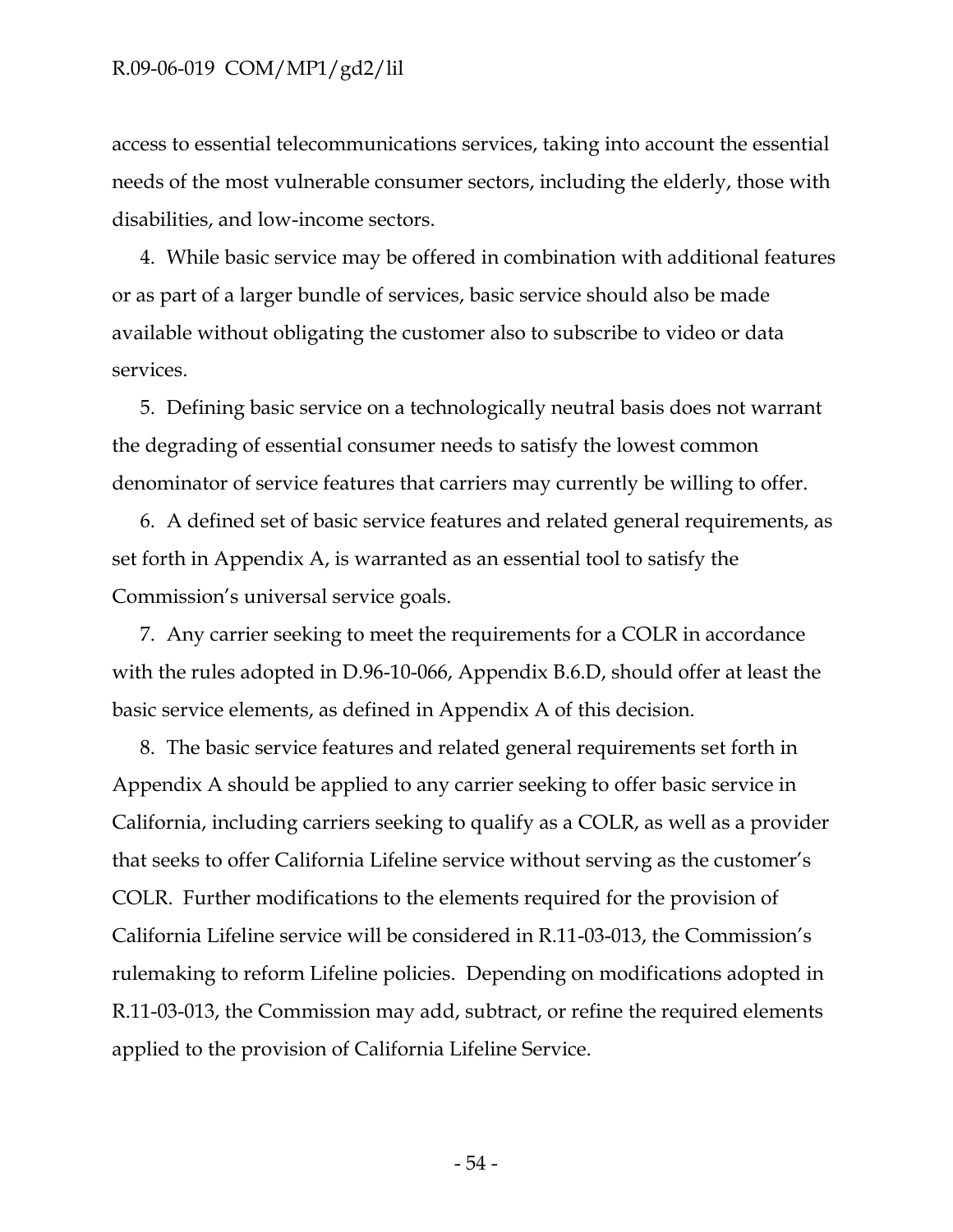9. Further issues regarding the determination of minimum service requirements applicable to wireless or other carriers that seek to qualify as a COLR should be addressed either in a new OIR proceeding or as part of R.11-12-001. These further proceedings should also address the adequacy of compliance and enforcement of any service quality standards that are adopted.

10. In accordance with the Consumer Bill of Rights, adopted in GO 168, consumers have a right to receive clear and complete information about all material terms and conditions, such as material limitations, for products and service plans they select or for which they request information. Consumers also have a right to clear and complete disclosure of material limitations on access to 911 emergency services.

11. In order to ensure customers can make fully informed choices regarding communications services, communications service providers should provide customers with information disclosures in a form that is readily accessible and available to existing and prospective customers, and of sufficient clarity and detail to enable customers to make an informed choice as to whether the service coverage, availability, reliability, and quality being offered is sufficient and suitable to meet the customer's expectations and needs.

#### **ORDER**

#### <span id="page-56-0"></span>**IT IS ORDERED** that:

1. The basic telephone service elements and related requirements set forth in Appendix A are hereby adopted. These elements and requirements must be met by any service provider offering basic service in California. While carriers may offer basic service in conjunction with added features and/or enhanced serve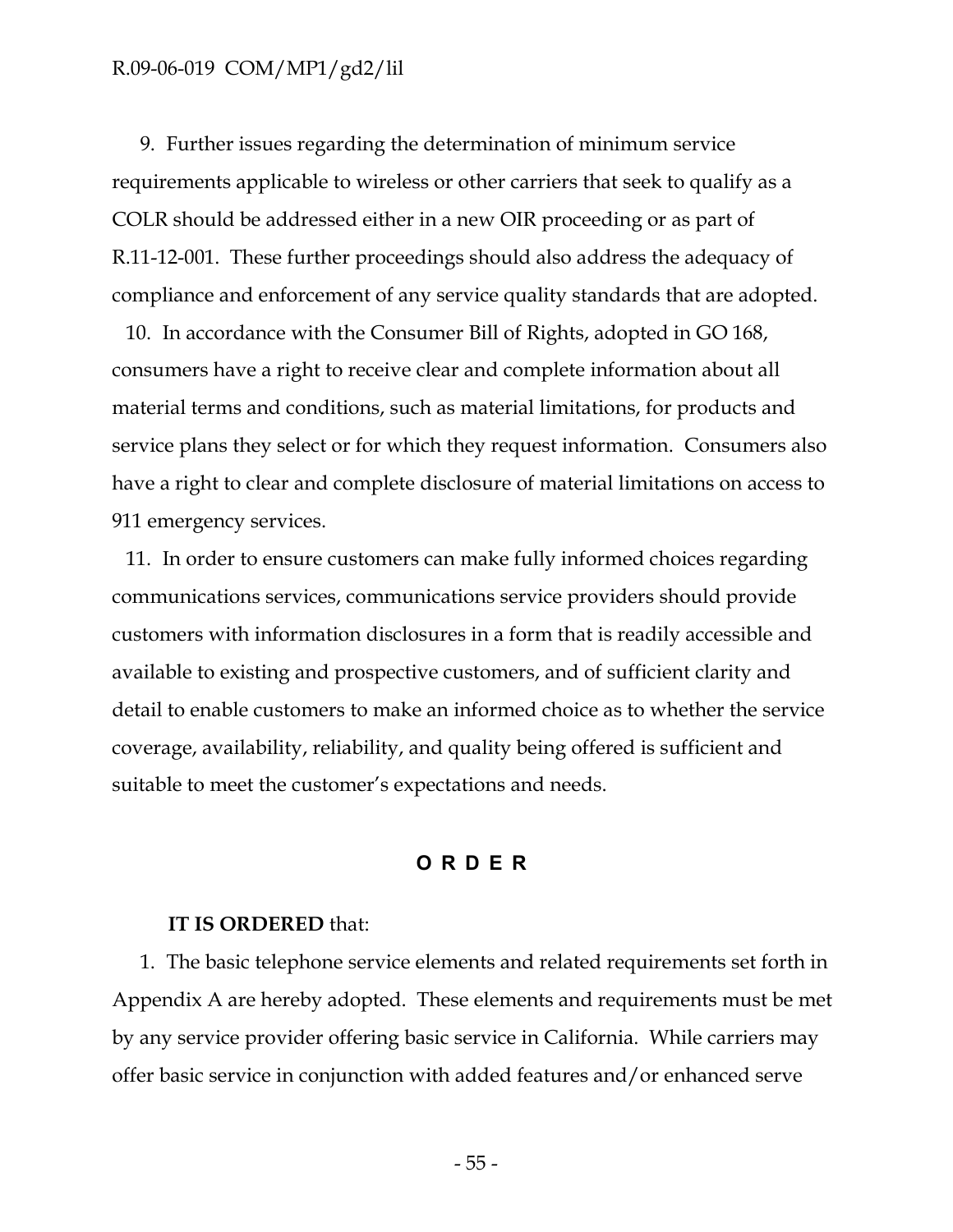elements without additional charge(s) as part of a basic service offering, carriers must not obligate the customer also to subscribe to data and/or video services as a condition of basic service. Any basic service rates and elements, including any added features or enhanced service elements must be offered on a non-discriminatory basis, and consistent with Appendix A requirements.

2. Any service provider seeking to qualify as a carrier of last resort or for California Lifeline support must offer basic telephone service in accordance with the basic service elements and related requirements of Appendix A.

3. The adopted basic service elements and related requirements set forth in Appendix A modify and supersede the previous basic service requirements as adopted in Appendix A, Part 4, of Decision 96-10-066.

4. Further proceedings in Rulemaking (R.) 11-03-013 shall resolve all other issues pertaining to Universal Lifeline Telephone Service reform. Accordingly, the Commission may adopt further modifications in R.11-03-013 for the provision of Lifeline service. Such further modifications adopted in R.11-03-013, may add, subtract, or refine the elements of service as applied to the provision of Lifeline.

5. Further proceedings, either in a new Order Instituting Rulemaking or in Rulemaking 11-12-001, are required to determine and adopt appropriate service quality standards applicable to providers seeking to qualify as a carrier of last resort. In the meantime, a provider that wishes to offer basic service utilizing anything other than traditional exchange-based wireline technology that cannot comply with all the requirements of General Order (GO) 133-C should file a Tier 3 advice letter, indicating what GO 133-C service quality measurements and reporting procedures it can comply with, those it can provide functionally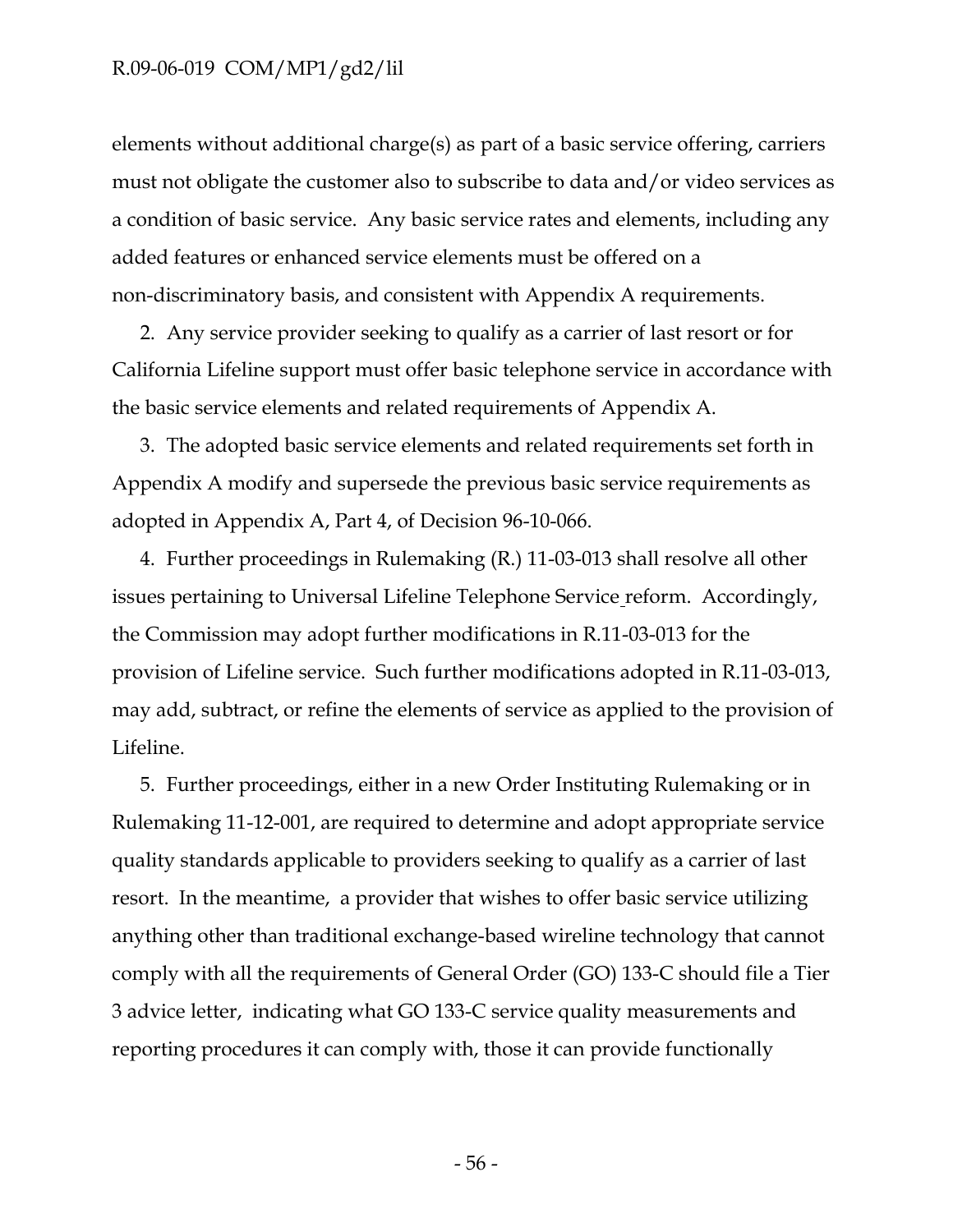equivalent reports for and lastly what measurement and reporting requirements are not applicable to the technology it is using to provide basic service.

6. To ensure that customers can make fully informed choices regarding the communications services that best meet their needs, with full knowledge of the tradeoffs among the benefits and limitations of different communications technologies, all companies offering basic service shall provide existing and prospective customers with information regarding 911 reliability and accuracy, as well as clear and conspicuous disclosures of the capabilities and material limitations in service coverage, service availability, and service quality. The disclosures must be offered in a form that is readily accessible and available to existing and prospective customers, with sufficient clarity and detail to enable customers to make an informed choice as to whether the service coverage, availability, reliability, and quality being offered is sufficient and suitable to meet the customer's expectations and needs.

7. The Commission's Communications Division shall insure that the marketing for the California Lifeline program include information and educational materials explaining the capabilities and limitations of the communications technologies that Lifeline supports. These materials shall reference Consumer Affairs Branch complaint data wherever possible.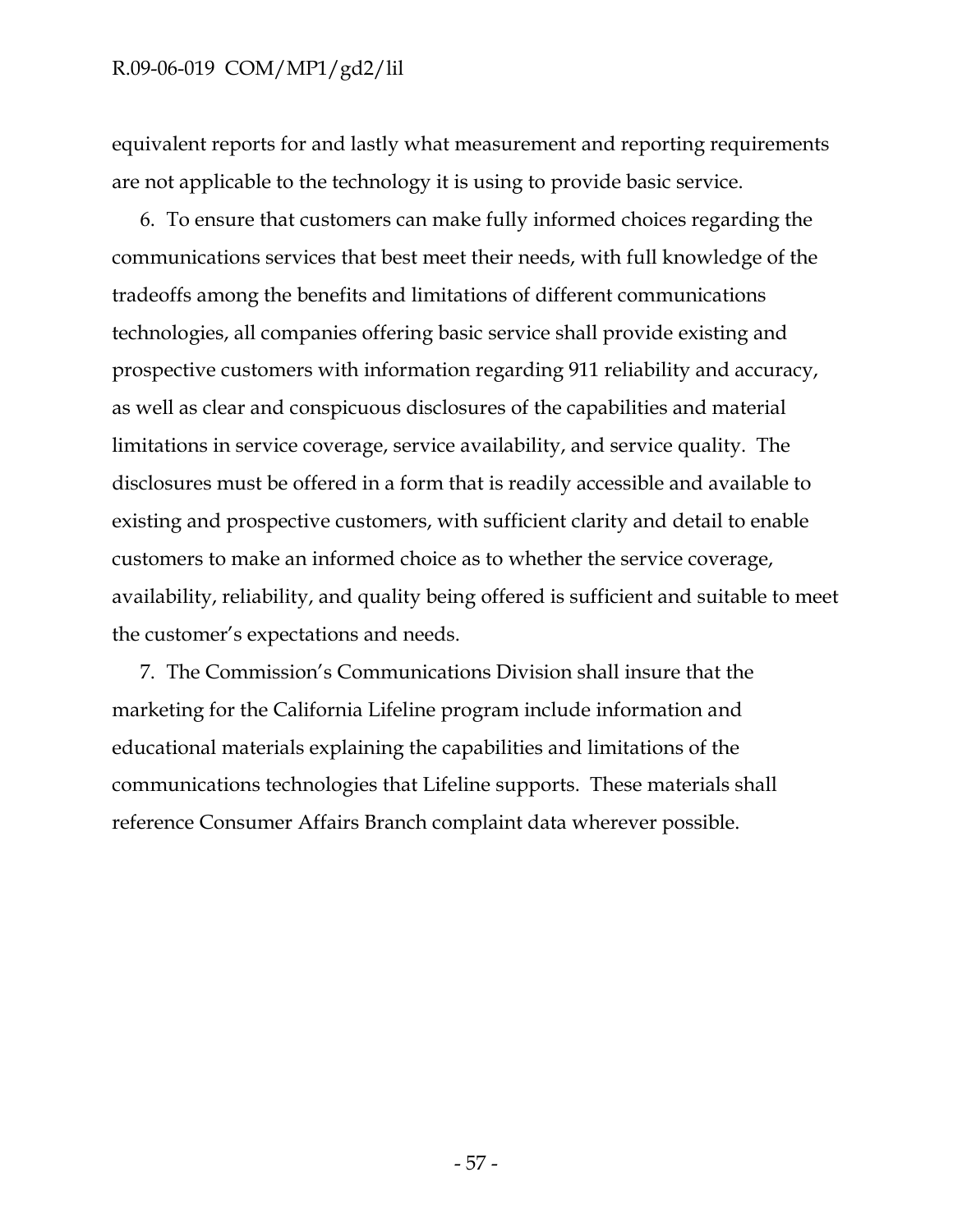8. Rulemaking 09-06-019 remains open for remaining issues relating to

California High Cost Fund-B reform.

This order is effective today.

Dated December 20, 2012, at San Francisco, California.

MICHAEL R. PEEVEY President TIMOTHY ALAN SIMON MICHEL PETER FLORIO CATHERINE J.K. SANDOVAL MARK J. FERRON Commissioners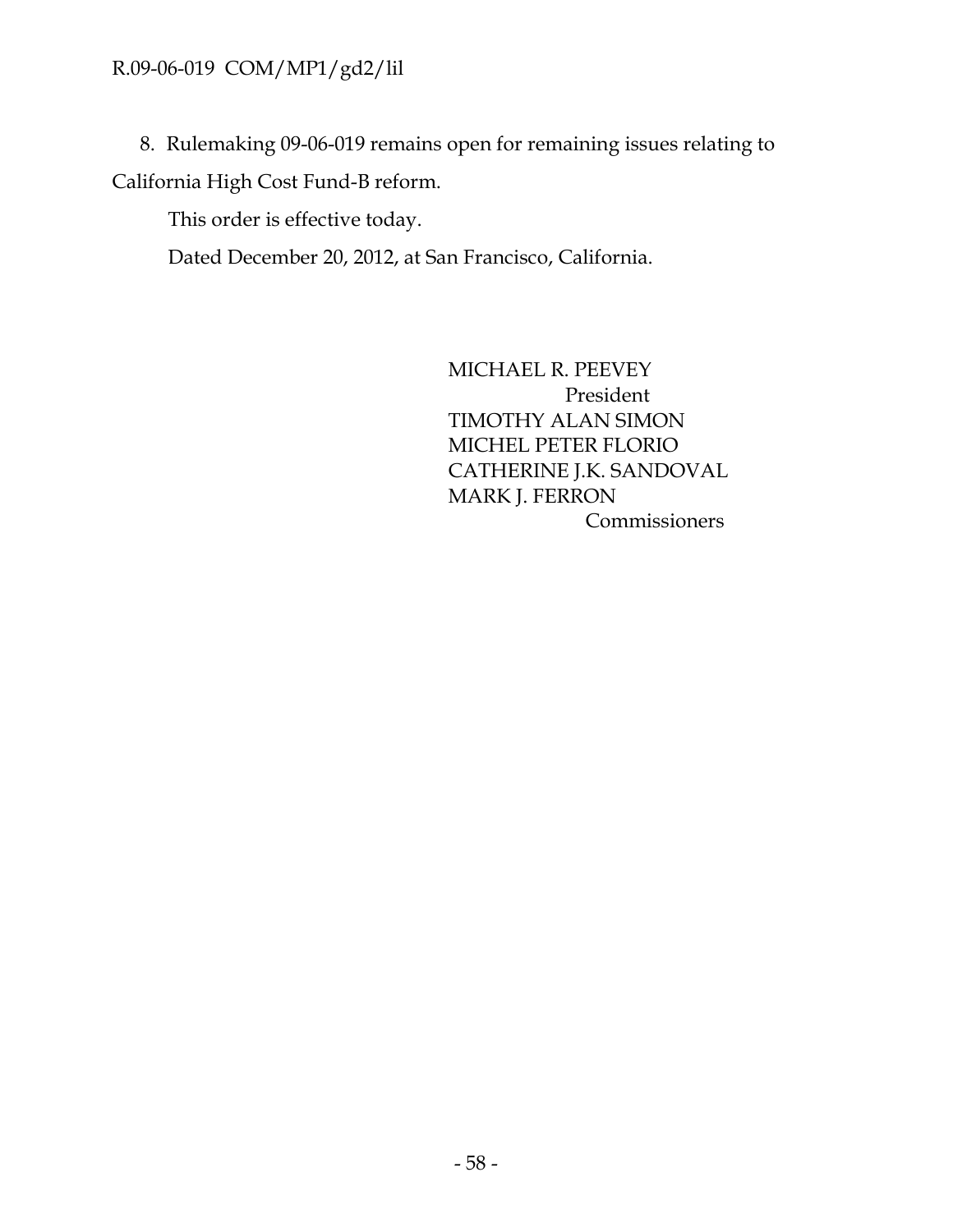# **APPENDIX A**

## **Basic Telecommunications Service Elements**

At a minimum, the following service elements must be offered on a nondiscriminatory basis by any carrier providing Residential Basic Telephone Service (basic service) within California. These revised basic service elements do not impose an obligation to provide basic service upon any carrier where no such obligation exists today. Nor do they prohibit a carrier from electing to provide additional elements as part of its basic service offering. Any carrier may use any technology to satisfy any obligation to provide basic service as detailed below:

## **I. Basic Service Elements:**

- 1. The provider must offer customers the ability to place and receive voice-grade calls over all distances utilizing the public switched telephone network or successor network.
	- a. Carriers offering basic service must at a minimum enable calls to be sent and received within a local exchange or over an equivalent or larger-sized local calling area.
	- b. A basic service provider must allow equal access to all interexchange carriers within the local calling area in accordance with state and federal law and regulation.
	- c. Carriers offering basic service must provide a voice-grade connection from the customer residence to the public switched telephone network or successor network.
	- d. Carriers offering basic service must disclose to each customer before subscription that they are entitled to a voice-grade connection and the conditions under which the customer may terminate service without penalty if one cannot be provided.
	- e. If at any time, a basic service customer fails to receive a voice-grade connection to the residence and notifies the provider, the basic service provider is required to (1) promptly restore the voice-grade connection, or if not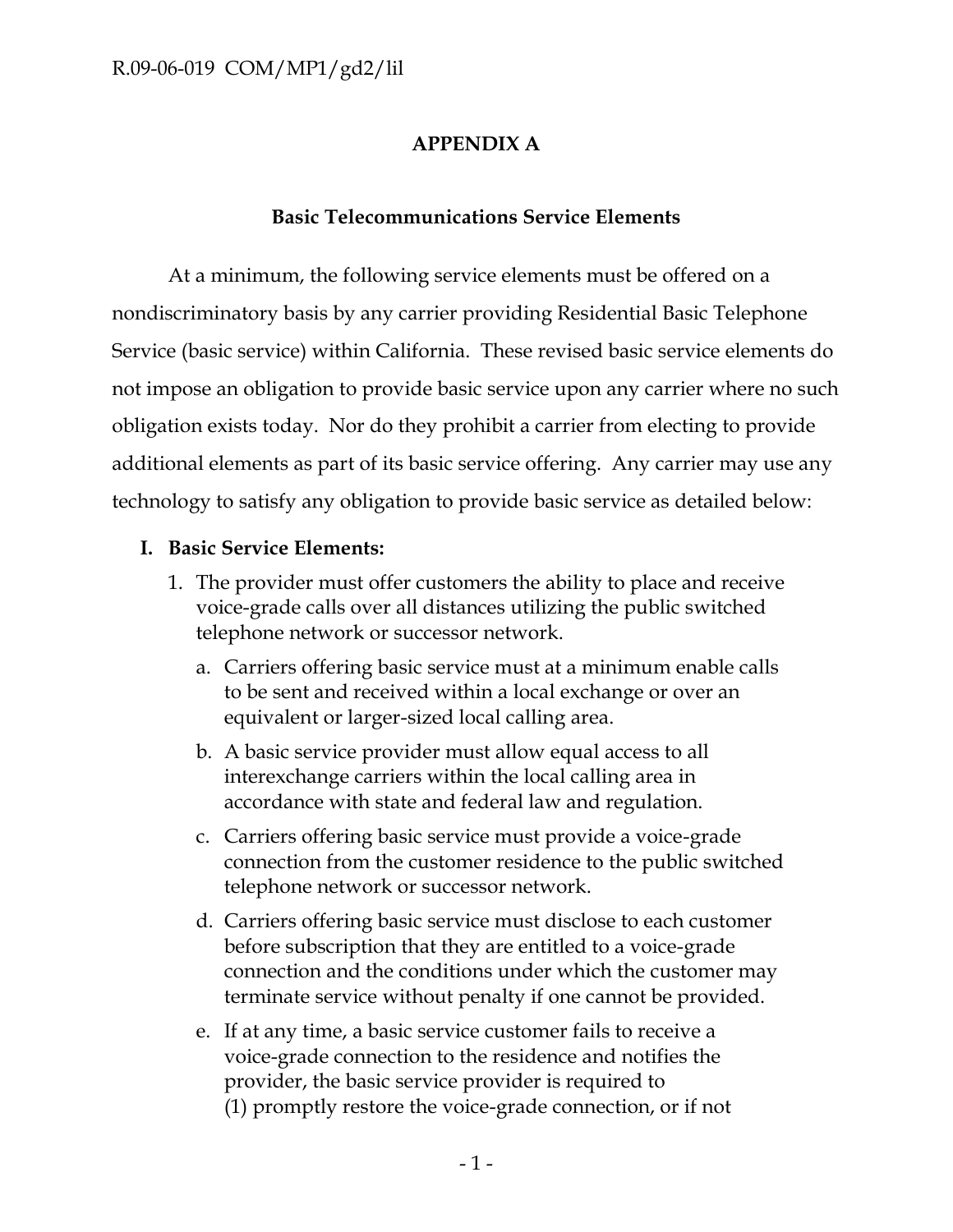possible (2) provide basic service to that customer using a different technology if offered by the provider and if the customer agrees; or (3) allow the customer to discontinue service without incurring early termination fees, if applicable. Nothing in these rules should be inferred as modifying the service obligation of a COLR to ensure continuity of customers' basic service.

- 2. Free access to 911/Enhanced (E) 911 service.
	- (a) A basic service provider must provide free access to 911/E911 emergency services, in compliance with current state and federal laws and regulations.
	- (b) Any carrier that is not a traditional wireline provider of basic service will be required to make a showing by filing a Tier 3 Advice Letter that demonstrates its ability to provide 911/E911 location accuracy and reliability that is at a minimum at least reasonably comparable, but not necessarily identical to, that traditional wireline service offered by the existing COLR.
	- (c) The basic service provider will further be required to certify in a Tier 3 Advice Letter filing that it is compliant with 911/E911 standards established by state and federal laws and regulations, and will not be deemed to provide basic service if it has obtained a waiver from such state and federal laws and regulations.
	- (d)Each basic service provider must provide its potential and existing customers information regarding its 911/E911 emergency services location accuracy and reliability standards.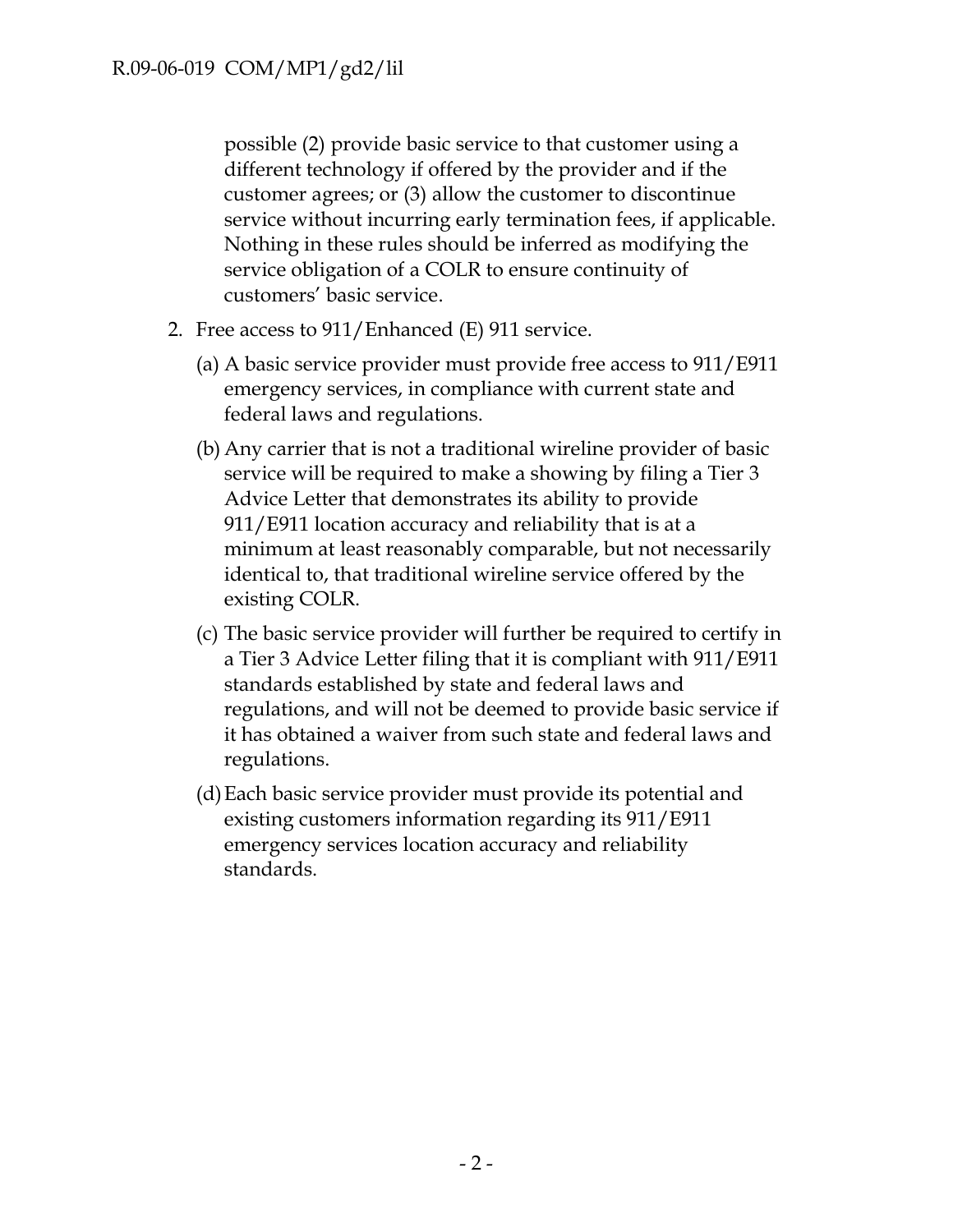- 3. Access to directory services.
	- (a) Each basic service provider must offer access to directory assistance within the customer's local community that covers an area at least equivalent to the size of the geographic area the existing COLR's directory assistance service provides.
	- (b) For basic service provided by other than a traditional wireline carrier, a customer's listing may be excluded from the local directory and directory assistance as a default unless the subscriber affirmatively requests to have the number listed.
	- (c) For basic service provided by a traditional wireline carrier, a customer's listing shall be included for free in the local directory and directory assistance as a default unless the customer affirmatively requests to have the number unlisted.
	- (d) A basic service provider must provide customers the option to receive a free white pages directory covering the local community in which the customer resides. For purposes of this definition, the local community shall include a geographic region at least equivalent to the area covered by the white pages directory that the existing COLR currently provides.
	- (e) Because Verizon California, Inc. (Verizon) and other providers of basic service to customers residing in Verizon's service territory have been authorized to provide electronic delivery pursuant to Resolution T-17302, that authorization is compliant with the white pages directory requirement for basic service in Verizon's territory.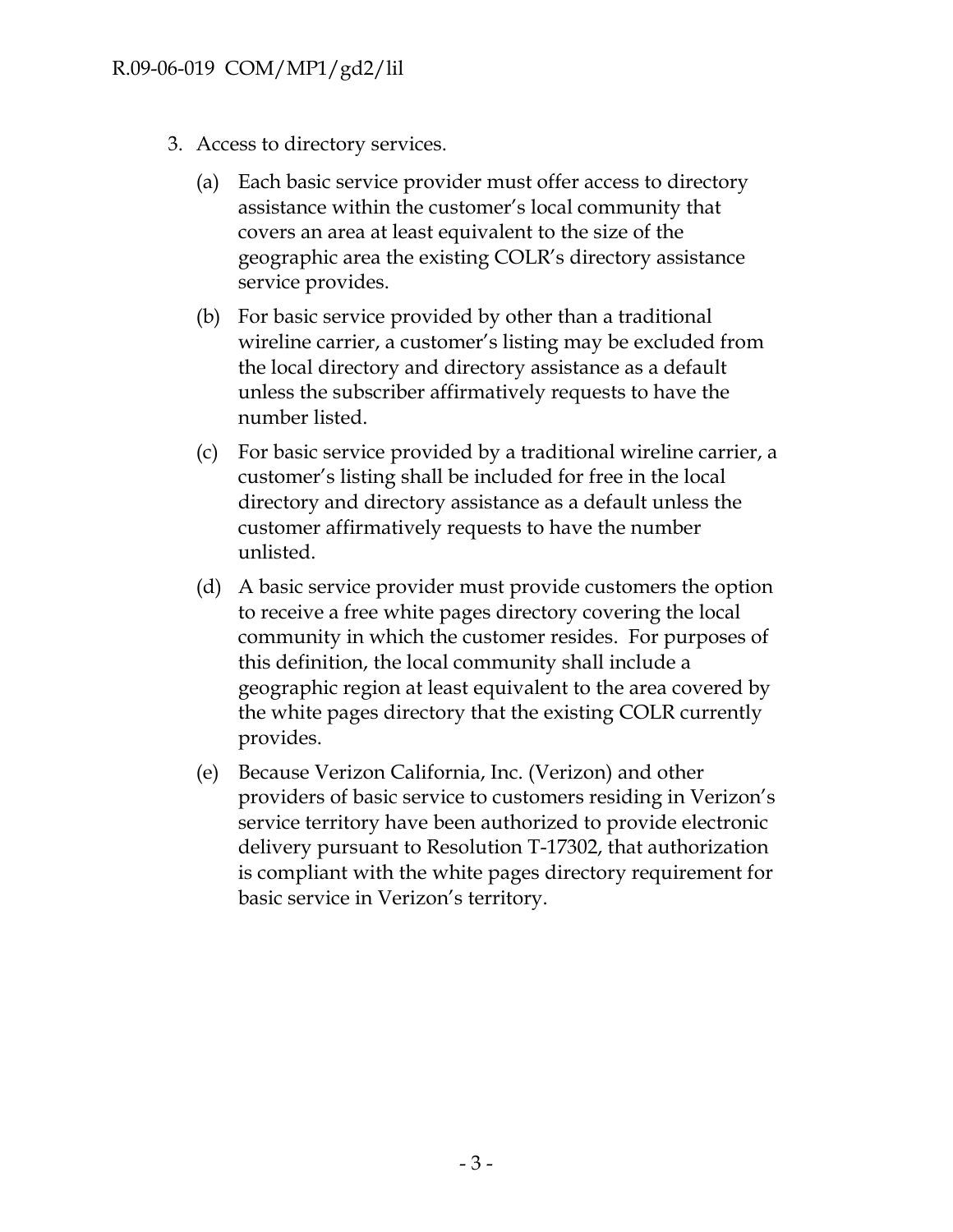- (f) The requirement to provide a free published directory can be satisfied using the procedures authorized in Resolution T-17302 in other territories upon the filing of a Tier 2 Advice Letter. Under this authorization, the affected customers will receive delivery of the directory electronically by CD-ROM or by on-line access, unless a customer affirmatively elects to receive a traditional printed paper copy by contacting the basic service provider under the procedures authorized in Resolution T-17302.
- 4. Billing Provisions
	- (a) Providers of basic service must offer customers the option to receive unlimited incoming calls without incurring a per-minute or per-call charge.
	- (b) Carriers offering basic service must offer a flat rate option for unlimited outgoing calls that at a minimum mirrors the local exchange or an equivalent or larger sized local calling area in which the basic service customer resides.
	- (c) Basic service must be offered on a non-disriminatory basis to all residential households within the provider's service territory. A carrier may satisfy this obligation using different technologies throughout its service territory.
	- (d) Basic service providers must offer Lifeline rates on a nondiscriminatory basis to any customers meeting Lifeline eligibility requirements residing within the service territory where the provider offers basic service.
	- (e) Carriers providing basic service must offer an option with monthly rates and without contract or early termination penalties.
	- (f) Carriers may offer added features and/or enhanced serve elements without additional charge(s) as part of a basic service offering. For example, carriers must not obligate customers to also subscribe to service bundles that require subscription to data and/or video services as a condition of receiving basic service.
	- (g) As of January 1, 2011, the Commission no longer imposes caps on basic rates. A COLR serving in a high-cost area,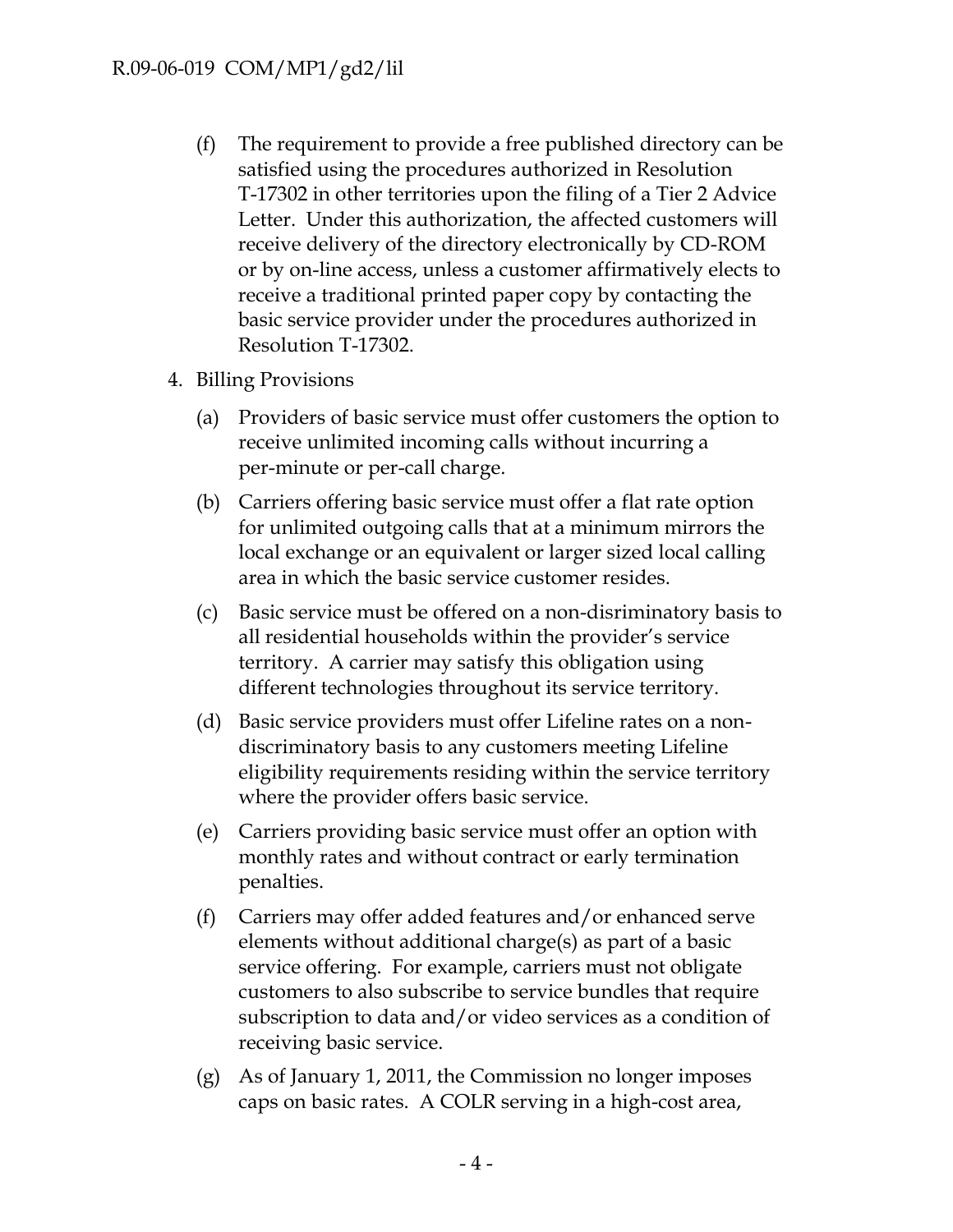however, will continue to be required to certify that its basic rate in a designated high-cost area does not exceed 150% of the highest basic rate charged by a COLR in California outside of the high-cost area.

- 5. Access to 800 and 8YY Toll-Free Services.
	- (a.) Each provider of basic service must offer at least one basic service option that allows unlimited calls to 800 and 8YY toll-free numbers with no additional usage charges for such calls. A provider may offer alternative billing plans for basic service that may include usage charges for calls to 800 and 8YY toll-free numbers.
	- (b) In any event, the carrier must provide full disclosure to the customer concerning how charges for 800 numbers would apply if the customer does not subscribe to an unlimited calling flat rate option.
- 6. Access to Telephone Relay Service as Provided for in Pub. Util. Code § 2881.

Basic service providers must offer free access to California Relay Service pursuant to § 2881 for deaf or hearing-impaired persons or individuals with speech disabilities.

7. Free Access to Customer Service for Information about Universal Lifeline Telephone Service (ULTS) Service Activation, Service Termination, Service Repair and Bill Inquiries.

The basic service provider shall provide free access to customer service for information about the above-referenced services.

8. One-Time Free Blocking for Information Services, and One-Time Billing Adjustments for Charges Incurred Inadvertently, Mistakenly, or Without Authorization.

Basic service must include the provision of one-time free blocking for 900/976 information services and one-time free billing adjustments for changes inadvertently or mistakenly incurred, or without authorization.

9. Access to operator services

Basic service shall include free access to operator services.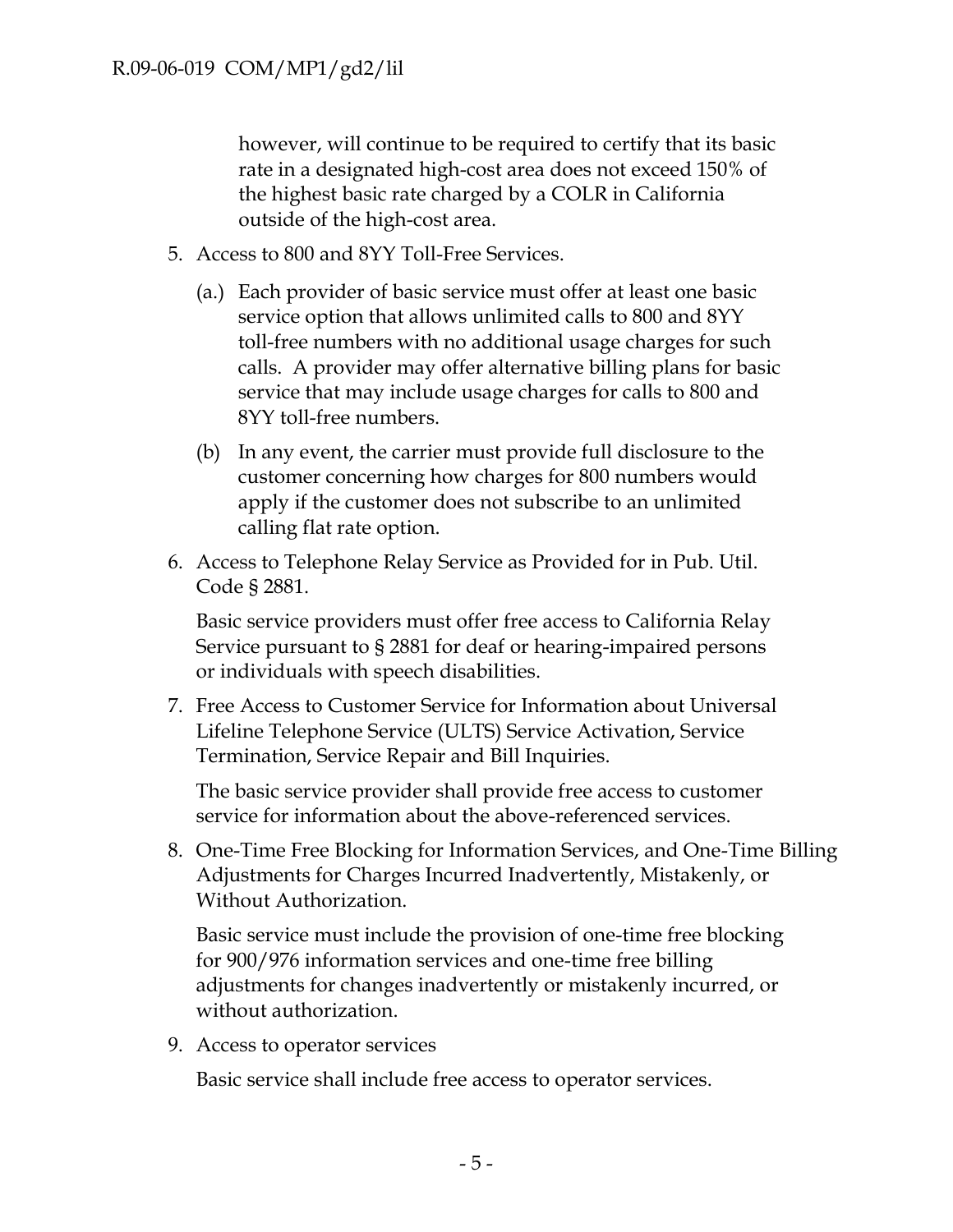## **II. General Requirements**

In addition to the basic service elements and related requirements listed above, basic service shall be provided consistent with the following requirements.

- a) A basic service provider must file and maintain tariffs or schedules with the Commission by a Tier 2 Advice Letter for its basic service offerings which must include its basic service rates, charges, terms, and conditions; and must make them publicly available. Requirements for customer notice and/or Commission filings for revisions in basic service rates, charges, terms, and/or conditions must be made in accordance with the applicable requirements for tariff filings set forth in General Order 96-B.
- b) If a carrier chooses to offer basic service in all or part of its service territory using multiple, different technologies, each type of offering must be tariffed or scheduled with the Commission. This requirement does not extend beyond basic service.
- c) Each basic service provider must clearly inform all potential residential subscribers who contact the provider prior to initiating service of their option to purchase basic service and to subscribe to basic service on a month-to-month basis with no termed contracts.
- d) A provider must not represent to customers, or in advertising or by any other means, that any services, service elements, or service conditions, except those authorized by the Commission, constitute basic service in California.
- e) Until the Commission determines the extent to which new service quality standards should be adopted for carriers, a provider that wishes to offer basic service utilizing anything other than traditional exchange-based wireline technology that cannot comply with all the requirements of General Order 133-C must file a Tier 3 advice letter.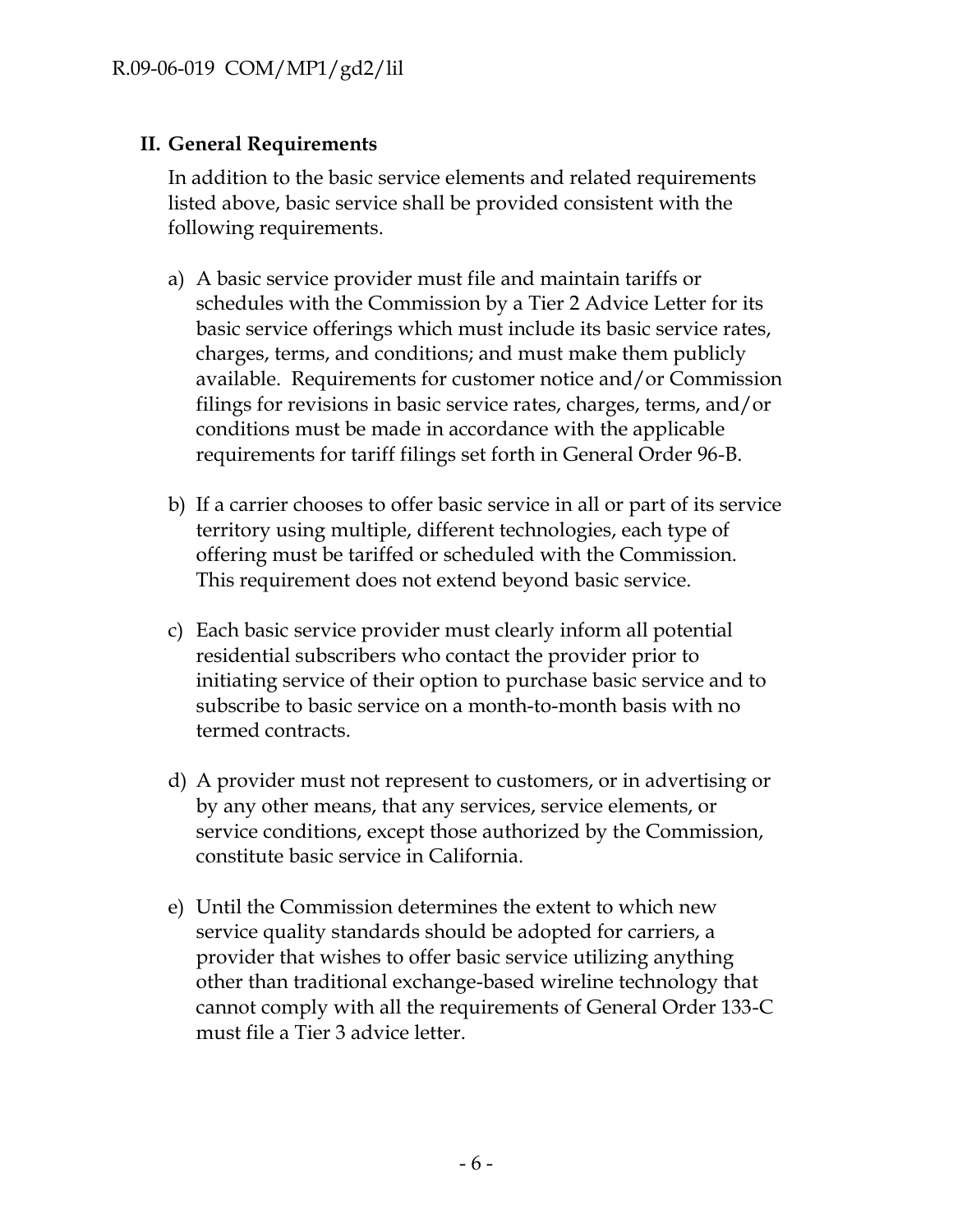f) This filing must indicate what General Order 133-C service quality measurements and reporting procedures it can comply with, those it can provide functionally equivalent reporting information for and lastly what measurement and reporting requirements are not applicable to the technology it is using to provide basic service. This filing must further indicate how the new service or new technology maintains essential basic services or standards.

# **(END OF APPENDIX A)**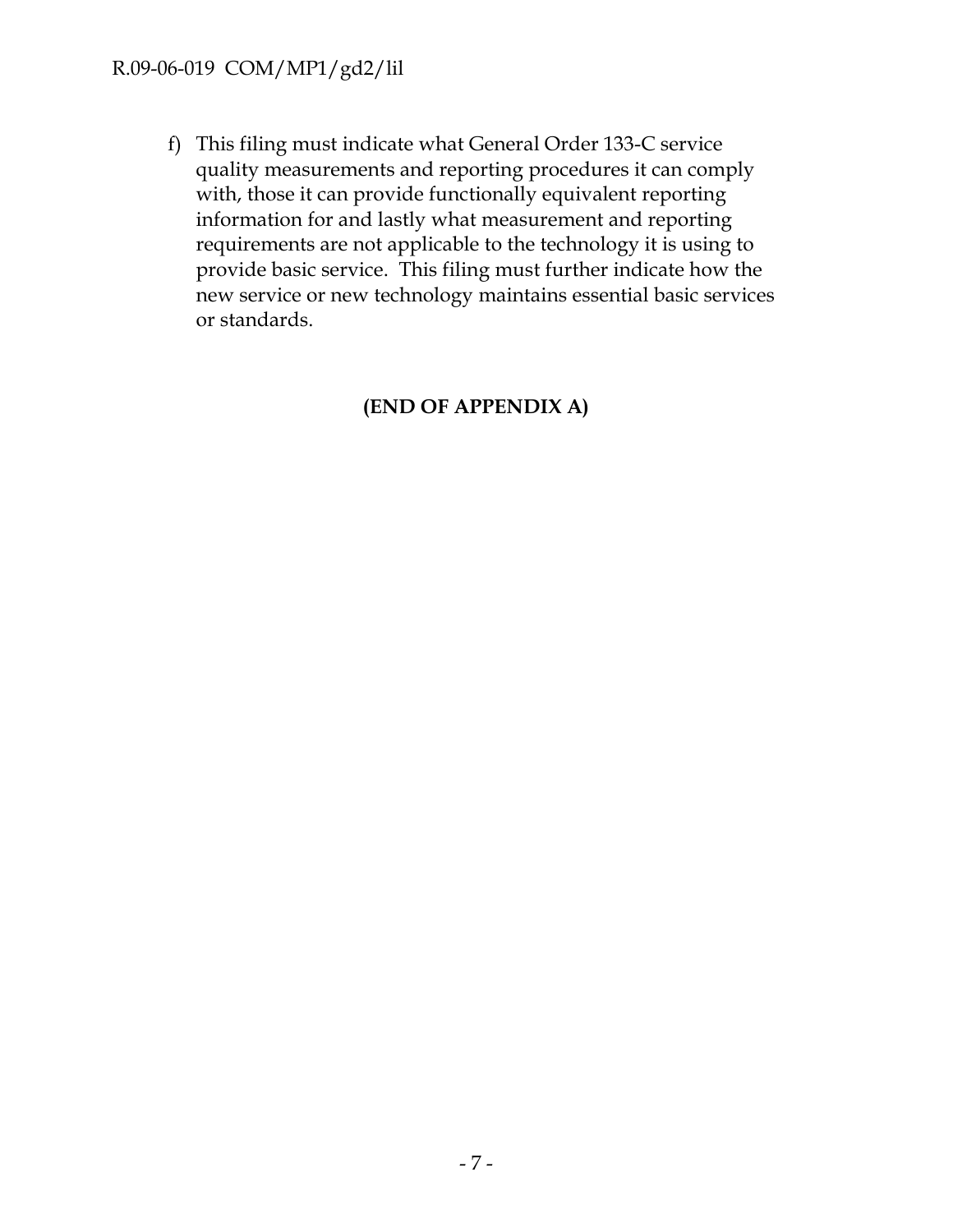## **Appendix B - Cross-References of Existing to Revised Service Element Listings**

| (Page 1 of 1)<br>Element# | <b>Existing Definition Elements from Decision 96-10-066</b>            | <b>Cross-References to</b><br><b>Revised Element List</b> |  |  |  |
|---------------------------|------------------------------------------------------------------------|-----------------------------------------------------------|--|--|--|
| 1                         | Access to single-party local exchange service                          | (See Revised Element 1)                                   |  |  |  |
| $\mathbf{2}$              | Access to interexchange carriers                                       | (See Revised Element 1)                                   |  |  |  |
| 3                         | Ability to place and receive calls                                     | (See Revised Element 1)                                   |  |  |  |
| 4                         | Ability to receive free unlimited incoming calls                       | (See Revised Element 4)                                   |  |  |  |
| 5                         | Free touch-tone dialing                                                | (See Revised Element 1)                                   |  |  |  |
| 6                         | Free Unlimited Access to emergency services 911/E911                   | (See Revised Element 2)                                   |  |  |  |
| 7                         | Access to Local Directory Assistance                                   | See Revised Element 3a)                                   |  |  |  |
| 8                         | Provision of Lifeline Rates for eligible customers                     | (See Revised Element 4)                                   |  |  |  |
| 9                         | Choice of "flat" or "measured" rate service                            | (See Revised Element 4)                                   |  |  |  |
| 10                        | Provision of free directory listing                                    | (See Revised Element 3)                                   |  |  |  |
| 11                        | Provision of "white pages" telephone directory                         | (See Revised Element 3)                                   |  |  |  |
| 12                        | Access to operator services                                            | (See Revised Element 9)                                   |  |  |  |
| 13                        | Voice-grade connection to the public switched telephone<br>network     | (See Revised Element 1)                                   |  |  |  |
| 14                        | Free Access to toll-free 8YY Services                                  | (See Revised Element 5)                                   |  |  |  |
| 15                        | One-time free blocking for Information Services                        | (See Revised Element 8)                                   |  |  |  |
| 16                        | Access to Telephone Relay Service                                      | (See Revised Element 6)                                   |  |  |  |
| 17                        | Free Access to information about Lifeline, service<br>activation, etc. | (See Revised Element 7)                                   |  |  |  |
| (End of Appendix B)       |                                                                        |                                                           |  |  |  |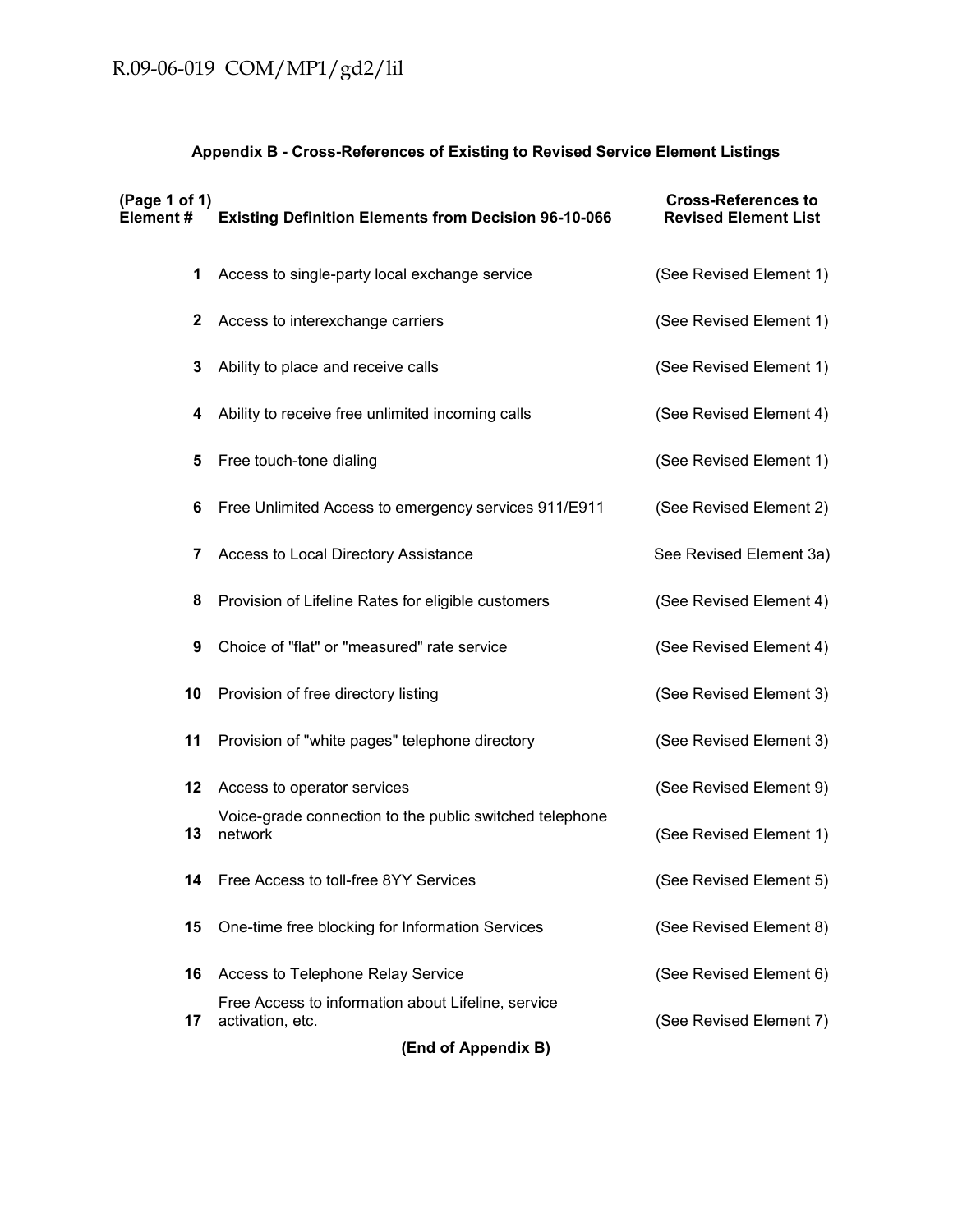# **APPENDIX C**

# **Rules Governing Carrier of Last Resort**

## **(Excerpted from D.96-10-066, Appendix B Adopted Universal Service Rules – Part 6. - California High Cost Fund-B)**

## **Part 6.D. Carrier of Last Resort**

- 1. All of the incumbent local exchange carriers (LECs) listed in Attachment A of [Decision 96-10-066 rules] shall be designated as the carrier of last resort (COLR) in all their respective service areas at least until such time that another carrier or carriers are designated as the COLR.
- 2. Other qualified [competitive local carriers] may seek to become a designated COLR, or to compete in a Geographic Study Area (GSA) without being designated a COLR.
- 3. Only designated COLRs shall have access to the CHCF-B subsidy based on the number of residential customers that it serves in high-cost GSAs.
- 4. Designated COLR NOI: Those CLCs seeking to be designated a COLR shall file an advice letter in compliance with GO 96-A, stating that the carrier intends to be designated a COLR. The advice letter shall become effective in 40 days from the date of filing, unless a protest to the advice letter is filed. The advice letter shall contain a statement of the following, which the Commission will consider the following factors in deciding whether the COLR status should be granted:
	- a. The facilities the carrier has in place or the arrangements that the carrier plans to enter into in order to provide basic service; and
	- b. The ability of the carrier to promote the goals of universal service to all customer segments throughout the COLR's service area.
- 5. A designated COLR shall be required to serve all customers upon request, both residential and business, who are located within the COLR's designated service area as specified in subsection 6 below.